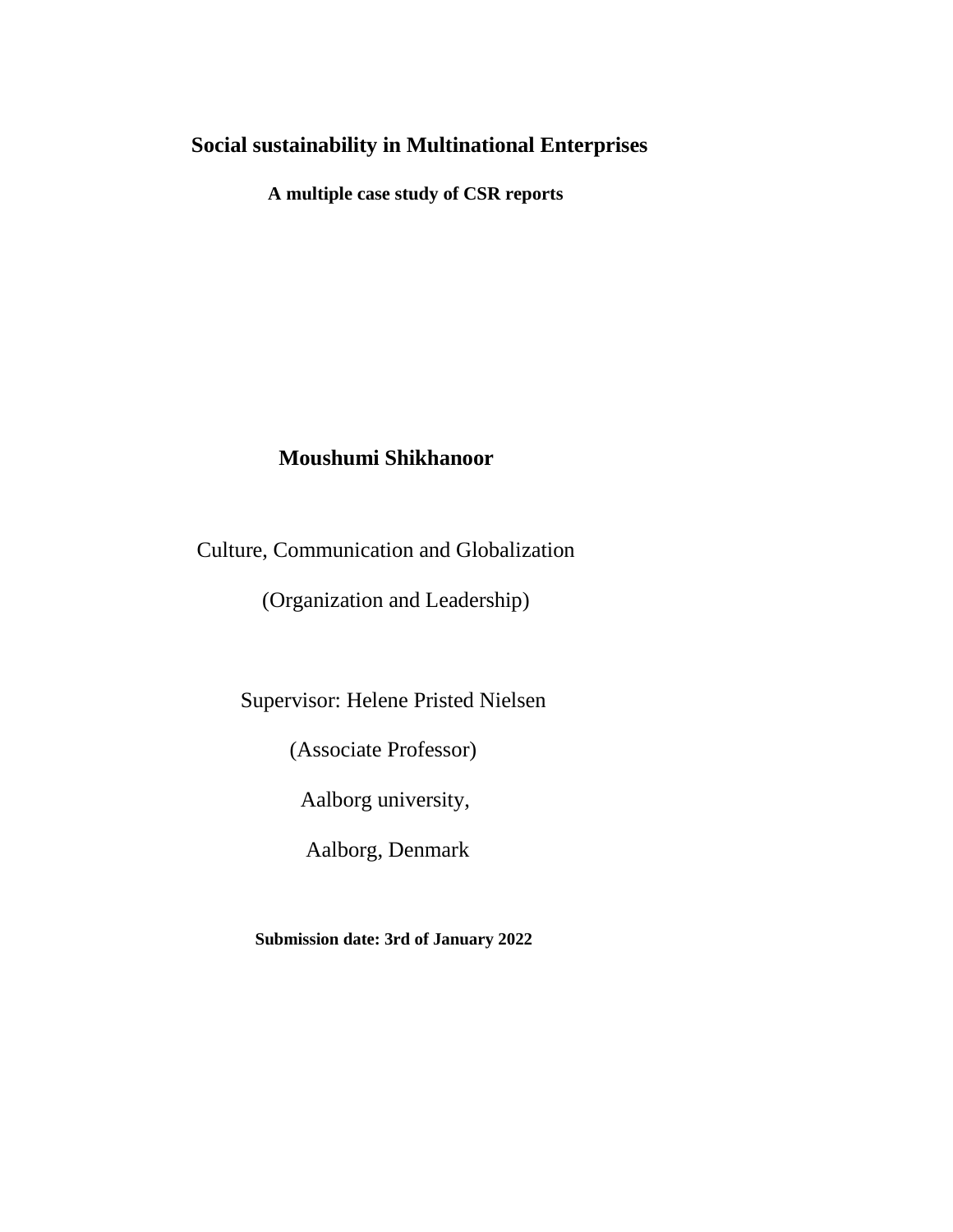#### **ACKNOWLEDGEMENT**

I am incredibly thankful to my great supervisor **Helene Pristed Nielsen** for her insightful guidance, support and patience from the starting. Her immense courage and motivation have given me the courage and inspiration to conduct the study even in the COVID-19 pandemic. And I am honoured d to be a part of Aalborg University, and thanks for supporting me with the essential resources. This thesis would not have been completed without my family and friends support ( you guys are amazing!). Likewise, many thanks to my peer mates for providing me with moral backing and inspiration.

Thank you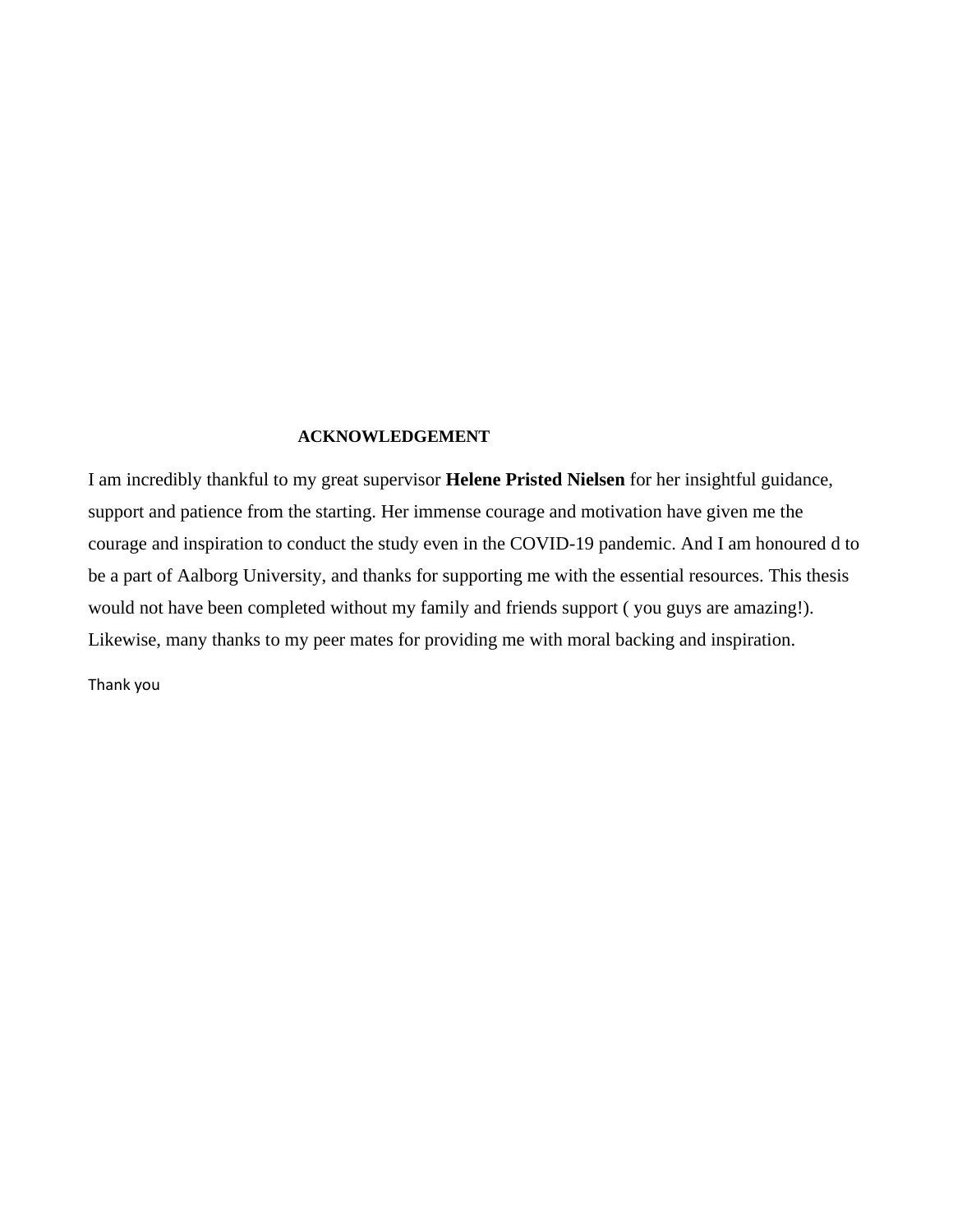# Table of Contents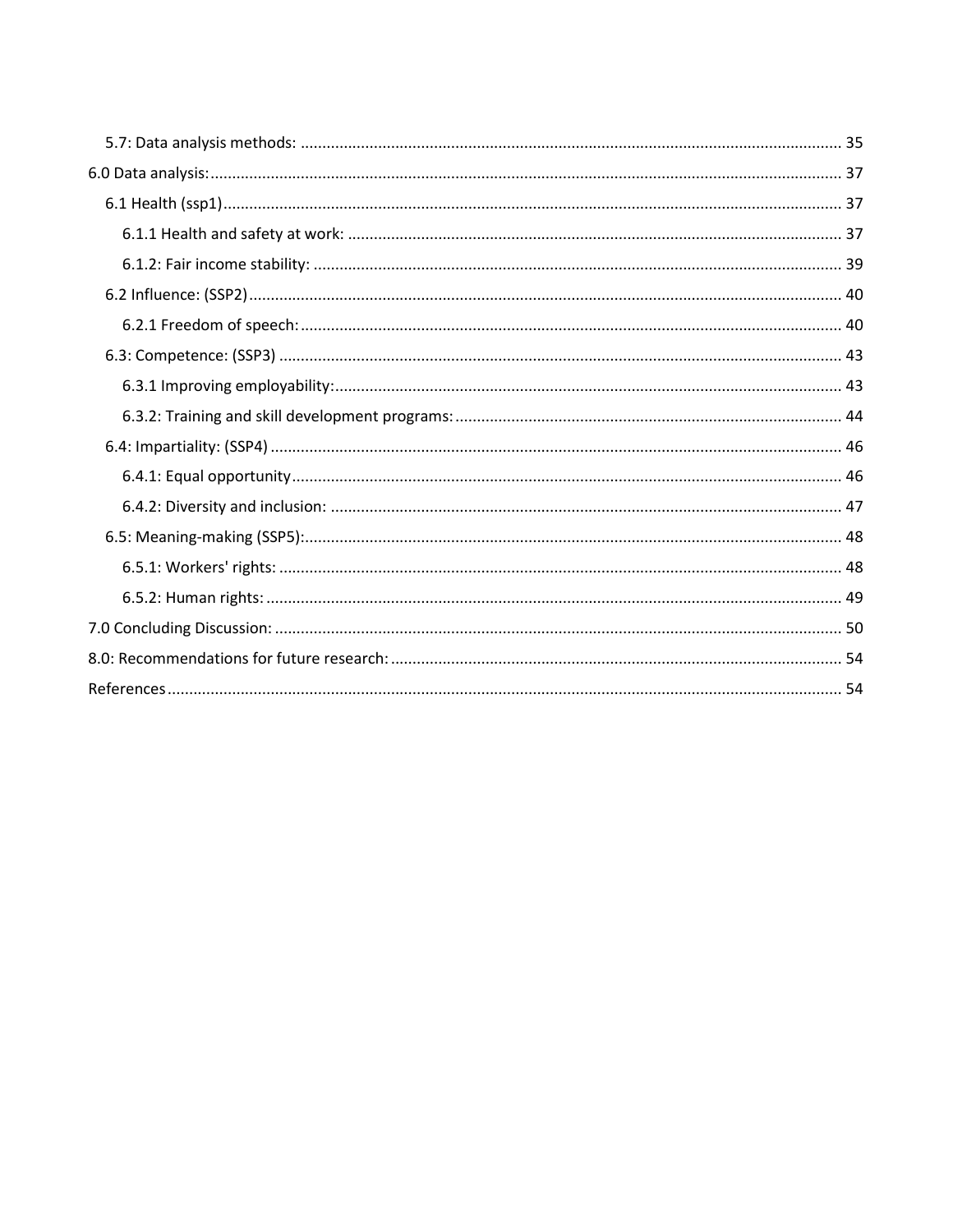## <span id="page-4-0"></span>ABSTRACT

Corporate social responsibility (CSR) has gained immense interest in recent times. Since CSR is divided into three categories; economic, social, environmental, among the sphere, the social part of sustainability lacks a precise definition. As a result, from a business organizational perspective, it isn't accessible to operationalization, which motivates the researcher to investigate how MNEs define and articulate social sustainability in their CSR reports. A multiple case study research design has been used to analyze five different multinational enterprises (MNEs). The social sustainability principles (SSP) such as Health, Influence, Competence, Impartiality, Meaning-making are implemented as a theoretical framework. Along with the sustainable development goals (SDG), Triple bottom line, Global Reporting Initiative (GRI) have been utilized throughout the analysis of the CSR reports.

Keywords: CSR, MNE, SDG, GRI, Triple bottom line.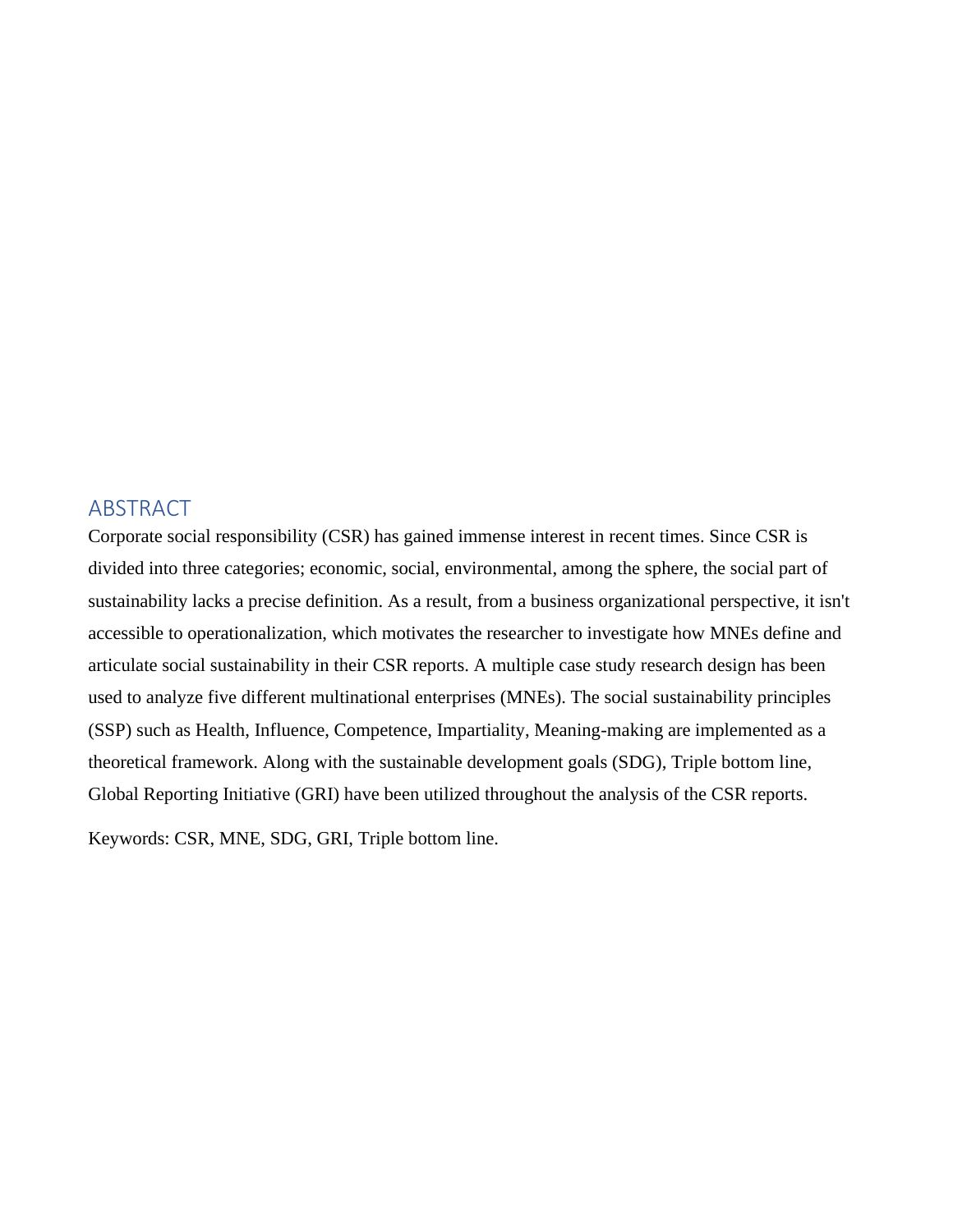# <span id="page-5-0"></span>1.0:Background of the study

In the age of Sustainable Development Goals (SDGs), Corporate Social Responsibility (CSR) received increased visibility in the business organization arena. In response to the growing social discrimination, environmental catastrophes, and economic uncertainty, the sustainability discourse has become the dominant "master signifier" for many practical fields. The United Nations (U.N.) has led different initiatives within the sustainability area with various business organizations co-operating with the U.N. Global Compact initiative.

The social dimension (or social sustainability) has significant recognition as a fundamental component of sustainable development, becoming intertwined with a discourse of delivering sustainable communities. Although environmental and economic matters dictated sustainable development at its beginning. However, in the late 1990s, social issues were taken into consideration within the agenda of sustainability (Colantonio, 2009).

Nevertheless, the concept of social sustainability is contradictory, whether it is the social preconditions for sustainable development or the need to sustain formations and systems in society and community. Within the field of business, sustainability-related concepts, reports, strategy and fundings often tend to overemphasize technological and economic growth-oriented solutions, leading to the underemphasizing of the social dimension in practice. "Sustainability's social dimension remains a "concept in chaos," drawing agreement and disagreement on its definitions, domains, and indicators" (Vallance et al. 2011, p. 342).

Several scholars pointed out that social sustainability concerns are far less researched and investigated CSR areas (Vallence, Perkins & Dixon, 2011; Locket et al., 2006) compared to economic and environmental sustainability. The probable rationale behind this is the fact that the definition of social sustainability is multiple, imprecise, and difficult to, which deficiencies prevent a "clear and utilizable definition" (Eizenberg and Jabareen, 2017).

The United Nations (U.N.) has led different initiatives within the sustainability area with various business organizations co-orporating with the U.N. Global Compact initiative. Within the context, the U.N.Global Compact initiative has claimed that business organizations report their progress and contribution under the sustainability performances. Therefore, getting the likely results from their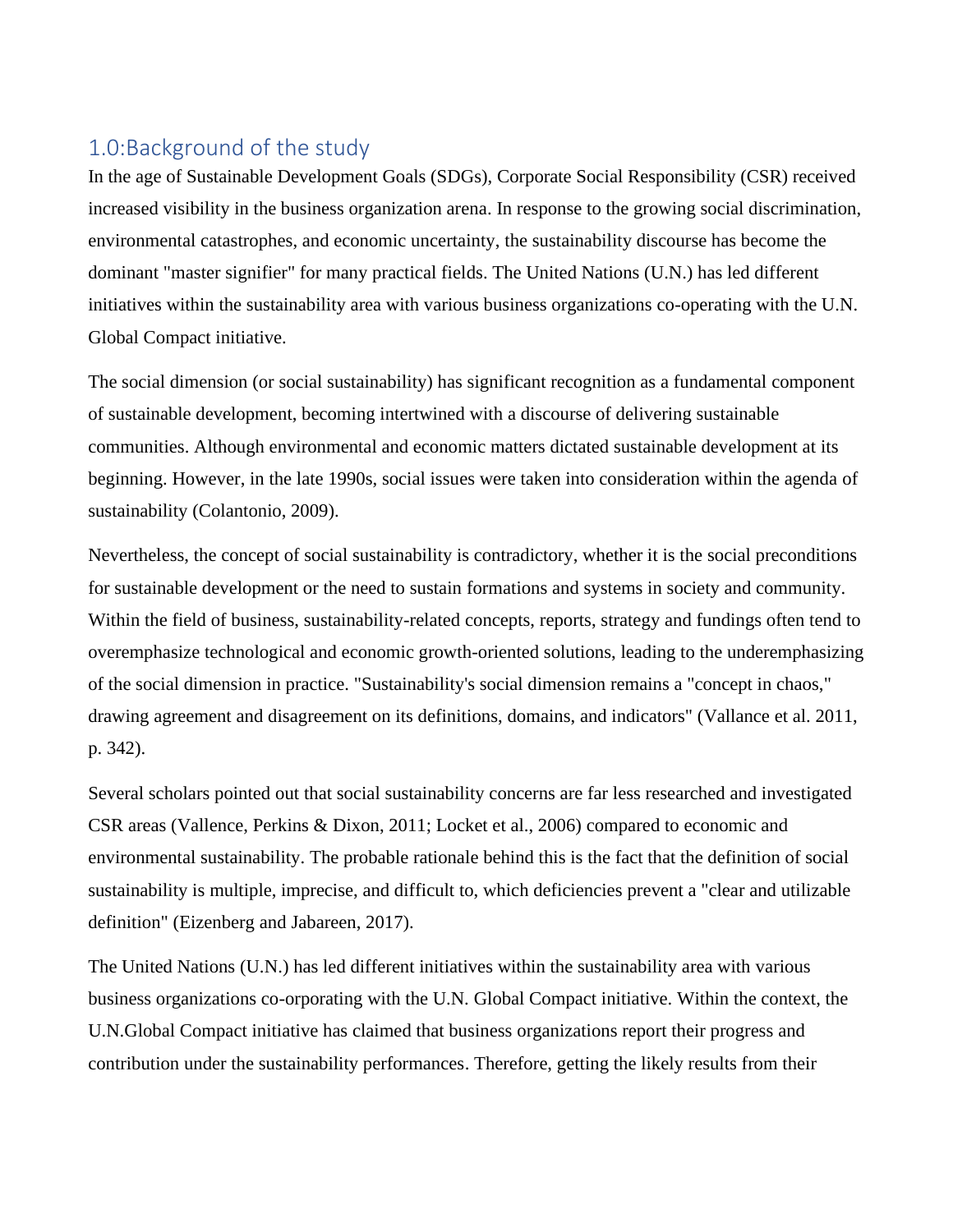performances requires communication (European Commission, 2011). Then, non-financial reports like CSR reports are a pivotal means of communication to understand business organizations' contributions to society. Scholars of social Science also feel that the unique dimension of reporting CSR as the business communication is considered ethical responsibility towards society. It thus seems acceptable to argue that the CSR reports can identify business activities towards achieving sustainability both to direct or indirect stakeholders. Therefore, Du et al. (2010) appealed that, "Such statements play critical roles in CSR communication between different stakeholders and organizations" (p;13). The authors further concluded that CSR requires communication to support business activities for the potential outcomes and emphasize the types of communication form as CSR report (Du et al., 2010).

As the social dimension of sustainability in the business and organizational perspective, the business context has shown minimum attention to the social sustainability pillar (Littig and Griessler 2005, Dempsey et al. 2011). On the opposing, it has been argued that business organizations focus on profit maximization rather than their stakeholder's wellbeing or social footprint. Therefore, out of the three pillars of sustainability, social sustainability has been the least conceptually developed. Hence, Colantonio and Dixon (2011) claimed a lack of an in-depth and broad study in this field of social sustainability and that the notion of social sustainability is under-theorized or often oversimplified. In this regard, further conceptual understandings and development of social sustainability as a concept is required (Cuthill 2010).

However, both business and academic debates often do not include social sustainability when debating CSR issues. This area demands learning and understanding for academia and organizations in a business context, especially from the perspective of multinational enterprises (MNEs). Scholars from the business sectors defined Multinational Enterprises (MNE), as Jones (1996) identified, "An MNE is usually defined as firm that controls operations or income-generating assets in more than one country" (p,4). Since MNEs have multiple and diverse contexts which combine substantially the challenges connected with dealing and operating CSR compared to the single national corporation.

Therefore, in this study, I emphasize how social sustainability is defined and operationalized in a business context, especially in MNEs, through focusing on CSR reports since communication is integral to CSR and social sustainability.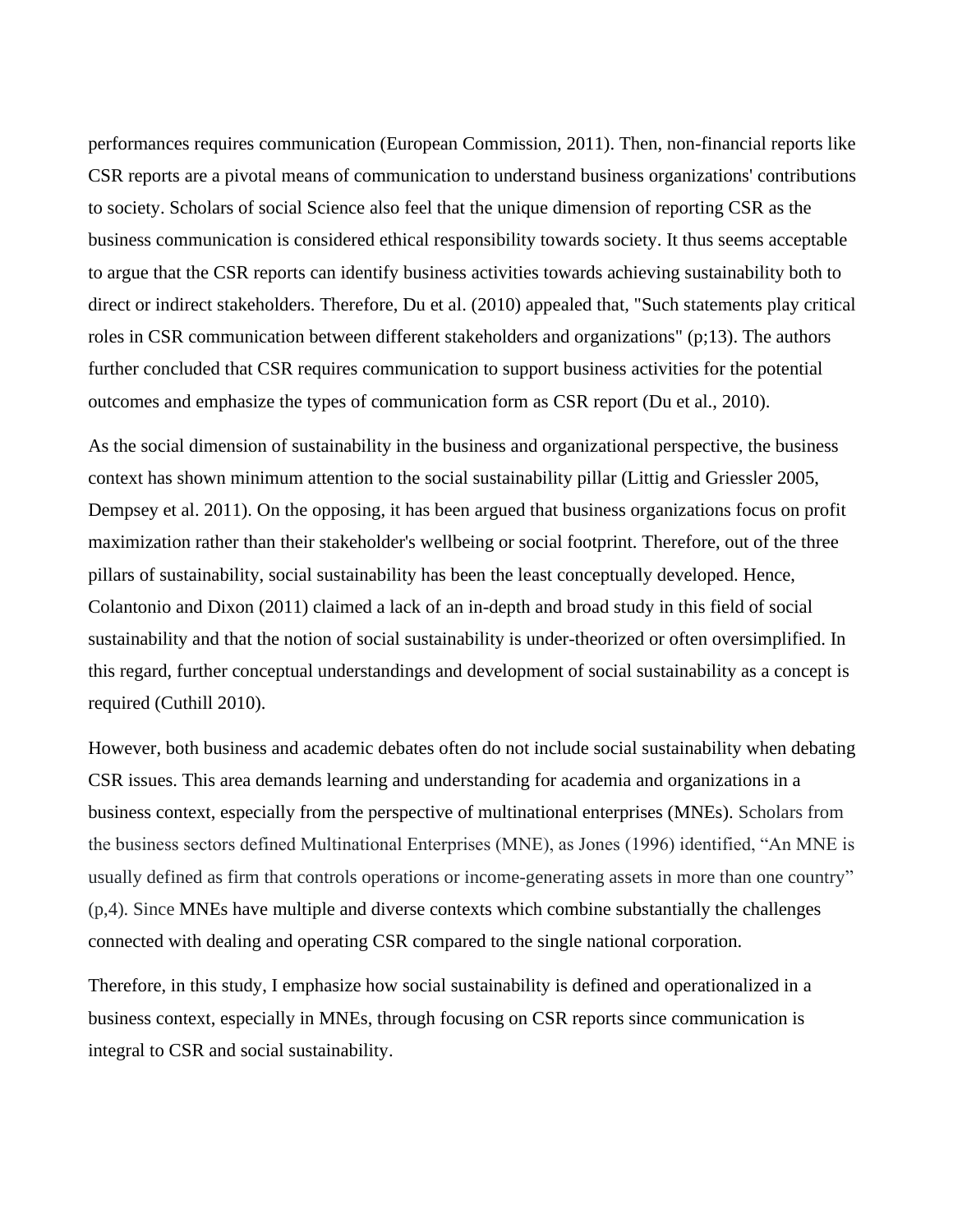#### <span id="page-7-0"></span>1.1: Problem statement

Sustainability has become a significant issue from an organizational perspective despite The fundamental challenge is to define it appropriately (Glavič and Lukman, 2007). As sustainability has its role increased in several aspects of business management, one issue has arisen on understanding how sustainability has been considered in terms of business performance (Epstein and Roy, 2003). Moreover, numerous studies have dealt with how companies could systematically turn sustainability performance (Veleva and Ellenbecker, 2001; Searcy, 2009). For achieving societal changes, Robert and Broman (2015) suggested that "It is necessary to establish a thorough understanding, not the least among leaders, of the character, magnitude and urgency of the sustainability challenge as well as the self-benefit of competent proactivity for sustainability" (Robert and Broman,2015, p;18).

Accordingly, the need for a paradigm shift towards sustainable performance has become clear, and a new way has been advanced to define a business organization's sustainability. Similarly, to understand MNEs perspective, how social sustainability is defined and the relevance of the triple bottom line framework (i.e., environmental, economic, and social sustainability). Thus, MNEs can show their commitment to CSR and sustainability while CSR or sustainability is distinctively divided into economic, ecological, and social branches. For the U.N., sustainability must cover all three components.

However, Wilson (2015) opined that although all the three aspects were assessed equally, social sustainability had been highlighted lesser than the other two aspects, economic and environmental: social sustainability is far less researched and investigated than the other two. Furthermore, organizations reveal CSR activities as non-financial activities in the business context to report accordingly and recognize the organizations' social responsibilities. Different companies CSR reports are selected as a means of communication and will be studied here in this thesis. However, there are many other sectors rather than CSR report which are deemed relevant for the different perspectives.

Therefore, the study aims to learn about social sustainability, primarily business organizations' practical implementations of social sustainability in their reporting system. Consequently, I would like to understand **how do MNEs define and articulate social sustainability in their CSR reports?** This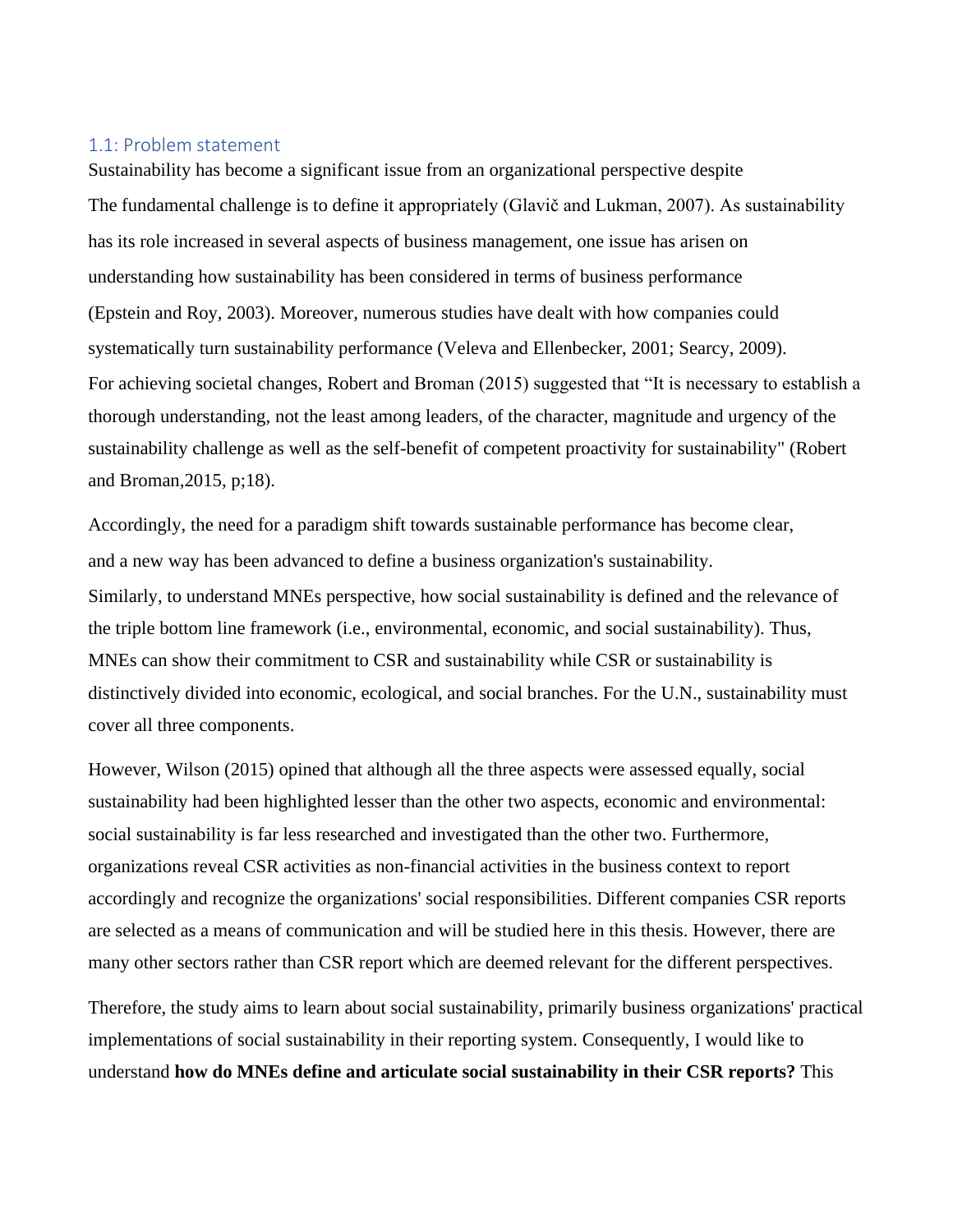would generate a detailed understanding of the practical application of social sustainability within the contemporary global business contexts.

## <span id="page-8-0"></span>2.0: Study goals and Research Questions:

In this study, I aim to understand how multinational business organizations define and articulate social sustainability in their CSR reports. In doing this, the following research questions guide this research:

1. How is the idea of social sustainability defined and articulated by MNEs in their CSR reports?

2. How and in what ways do MNEs represent social sustainability in their CSR reports?

3. How much weight do MNEs put on social sustainability compared to economic and environmental sustainability in their CSR reports?

## <span id="page-8-1"></span>3.0: Literature Review:

The subsequent chapter discussed the relevant concepts and literature for the nuanced understanding of social sustainability. Concerning the research question, 'how do MNEs define and articulate social sustainability in their CSR reports?' Finally, I have organized an explanatory review of academic work in the CSR field related to the research question.

#### <span id="page-8-2"></span>3.1: CSR and historical context:

The concept of corporate social responsibility (CSR) has been transformed from an irrelevant and often frowned upon the idea to the most orthodox and broadly recognized conceptions within the business world during the last century. As an umbrella term, corporate social responsibility has evolved over the past fifty years with many different commencements of the relationship between business and society (Buchholz and Rosenthal, 1997; Matten and Crane, 2005).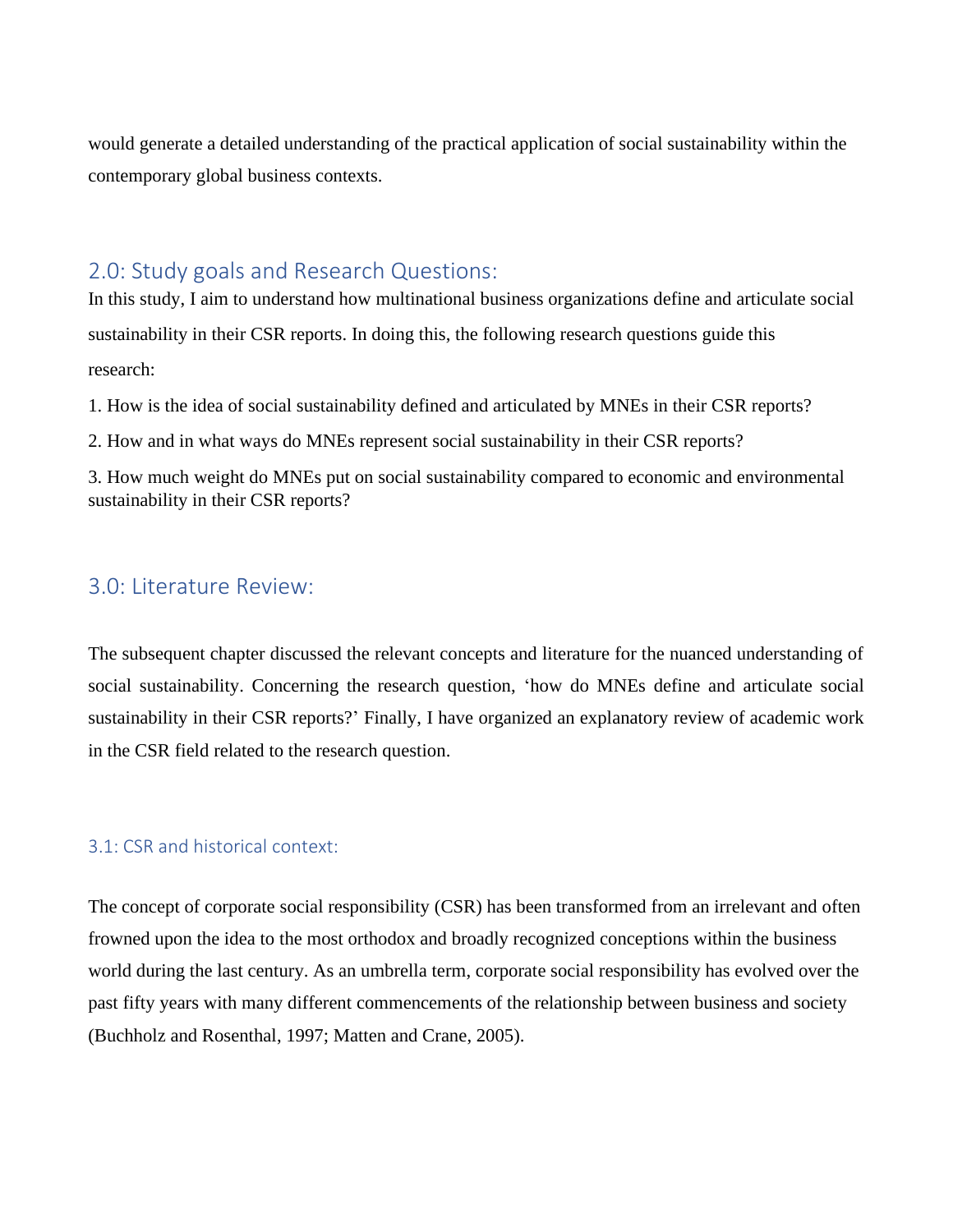The first important literature on corporate social responsibility appeared in the 1950s with the publication of Howard R. Bowen in his landmark book named "Social Responsibilities of the Businessman" in 1963. However, the concept of CSR was also debated based on different theoretical definitions. For instance, according to Davis (1960), corporate social responsibilities are the decisions and actions made by businessmen partially based on the firm's economic and technical interests. Thus, the author stated that CSR constructed with a financial interest is the socio-economic responsibility that stands for a corporation's obligations for the economic development of society (e.g., employment and inflation rate). At the same time, CSR with socio-human commitments refers to the nurturance and development of values of humans (e.g., human morals, cooperation, or motivation) (Davis, 1960).

Furthermore, during the 1970s and onwards, studies focused on the argument and demonstration of CSR to describe with more clarity a corporation's actual corporate responsibilities. It had become clearer when in 1971, a new publication of the Committee for Economic Development (CED) derived an encompassing new approach of social responsibility named "The Three Concentric Circles (CON) model" (inner, intermediate, and outer) (Carroll, 1999). I will return to this concept and explain it more fully in section 2.3.

Among the various concepts complementary to CSR, the prominent themes were stakeholders' theory, sustainability, corporate citizenship, and business ethics during the 1990s. In addition, many pieces of the literature identified companies' persistent performance based on strategic management (Lee, 2018).

However, the most significant phenomenon of the CSR pyramid was discovered during this period of the 1990s. The pyramid was established based on the four components of CSR examined by Carroll in 1979: economic responsibilities, legal responsibilities, ethical responsibilities, and discretionary/philanthropic responsibilities (Carroll, 1991).

Another famous concept found in the late 1990s appeared in terms of the "Triple Bottom Line" idea, which emphasized people or social responsibilities, planet or environmental responsibilities, and profit or economic responsibilities. This triple bottom line concept measured obligations from three different perspectives; financial, social, and economic (Elkington, 1998). Therefore, this concept provided a new field of discussion in CSR practices.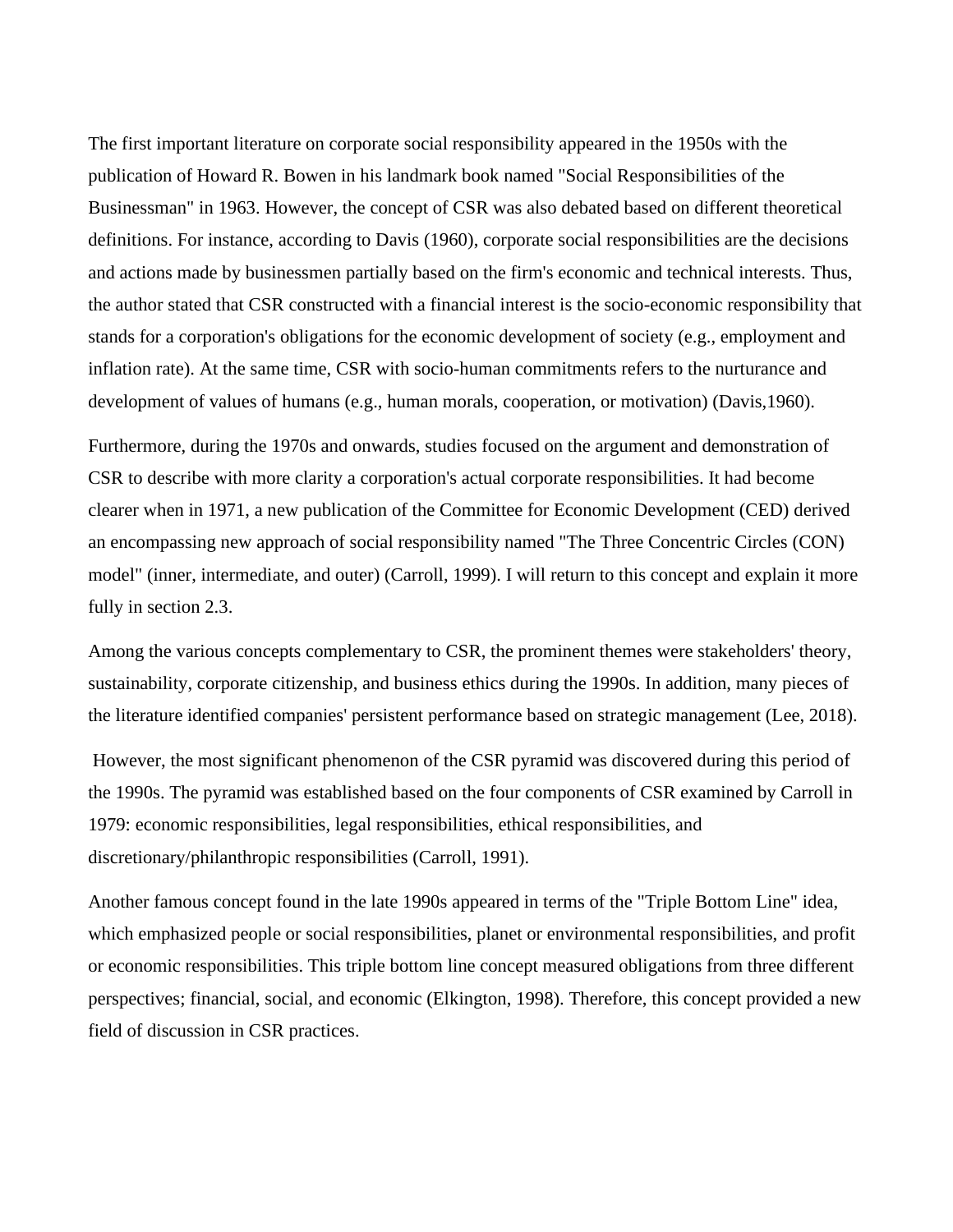The aspect of CSR named environmental factor also became more noticeable throughout the late 1990s and onwards, which provided a new light to CSR perception. During the 21st century, sustainable development and ecological contributions are the concepts that arose with enormous relevance to CSR. Therefore, the CSR concept can be argued to have moved from a theoretical base to a more practical base during this period (Carroll and Shabana, 2010). As an example of the practical implication of CSR, the charitable activities done by different corporations have become worthy from the perspective of marketing in the business sector. Supporting the concept, Porter and Kramer (2006) argued that corporations' philanthropic expenditures are potential investments that will benefit corporations' bottom line, reputation, and image. As a result, CSR could achieve remarkable social progress from a strategic perspective since the corporations can utilize their resources, expertise, and insights to certain activities that could advantage society and the world (Porter and Kramer, 2006).

To sum up, the CSR concept has started its journey during the 1950s; the development has constantly shifted from different standpoints even to the present date. It has now turned out a prerequisite for all corporations rather than from being marketing apparatuses. Thus, the significance of the CSR concept is becoming very popular in the corporate sectors and other organizations.

#### <span id="page-10-0"></span>3.2: CSR activities (Carroll's Pyramid):

The most popularly used four-dimensional CSR framework was first delineated by Carroll in 1979, called the CSR pyramid. In this framework, the motives and actions of CSR are portrayed based on hierarchical layers like economic, legal, ethical, philanthropic responsibilities of corporations, as shown below.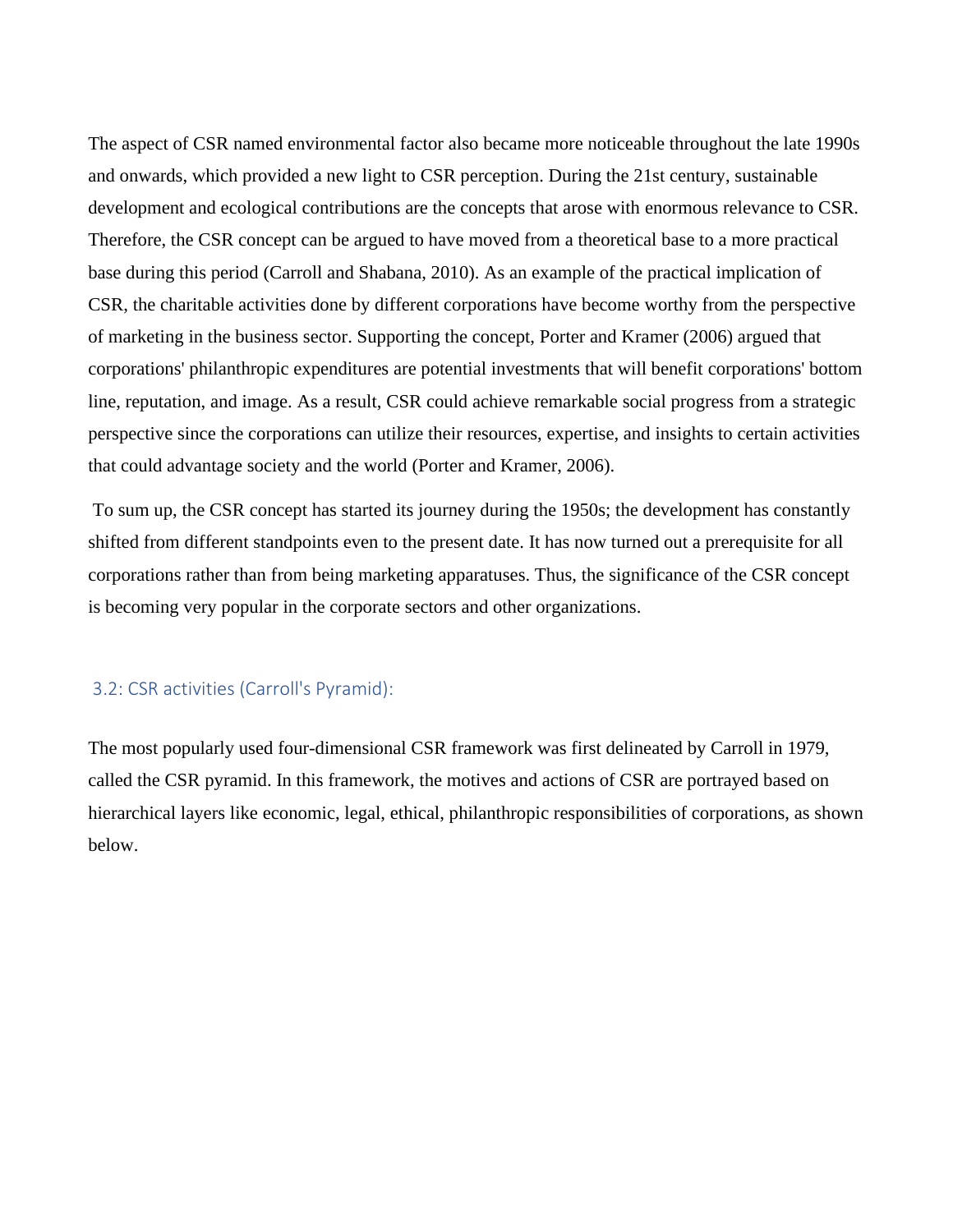

Figure 1: Carroll (1991)

This framework accounts for business's historical and evolutionary perspective, starting with the emphasis of economic responsibility being the basic building block underpinning other dimensions, later on legal, ethical, and discretionary in business corporations. In this so-called pyramid model (Carroll, 1991), several competing themes of corporations have been assimilated by Carroll: instrumentalism in 1991, corporate citizenship in 1998, management morality in 2000 and stakeholder management in 2004.

From economic responsibility, business organizations are established from economic entities to provide goods and services for society. The primary incentive of organizations is profit only. However, that financial responsibilities refer to the duties of corporations in providing goods and services with a reasonable profit, Carroll portrayed (Carroll, 1991). Moreover, McAlister et al. (2003) demonstrated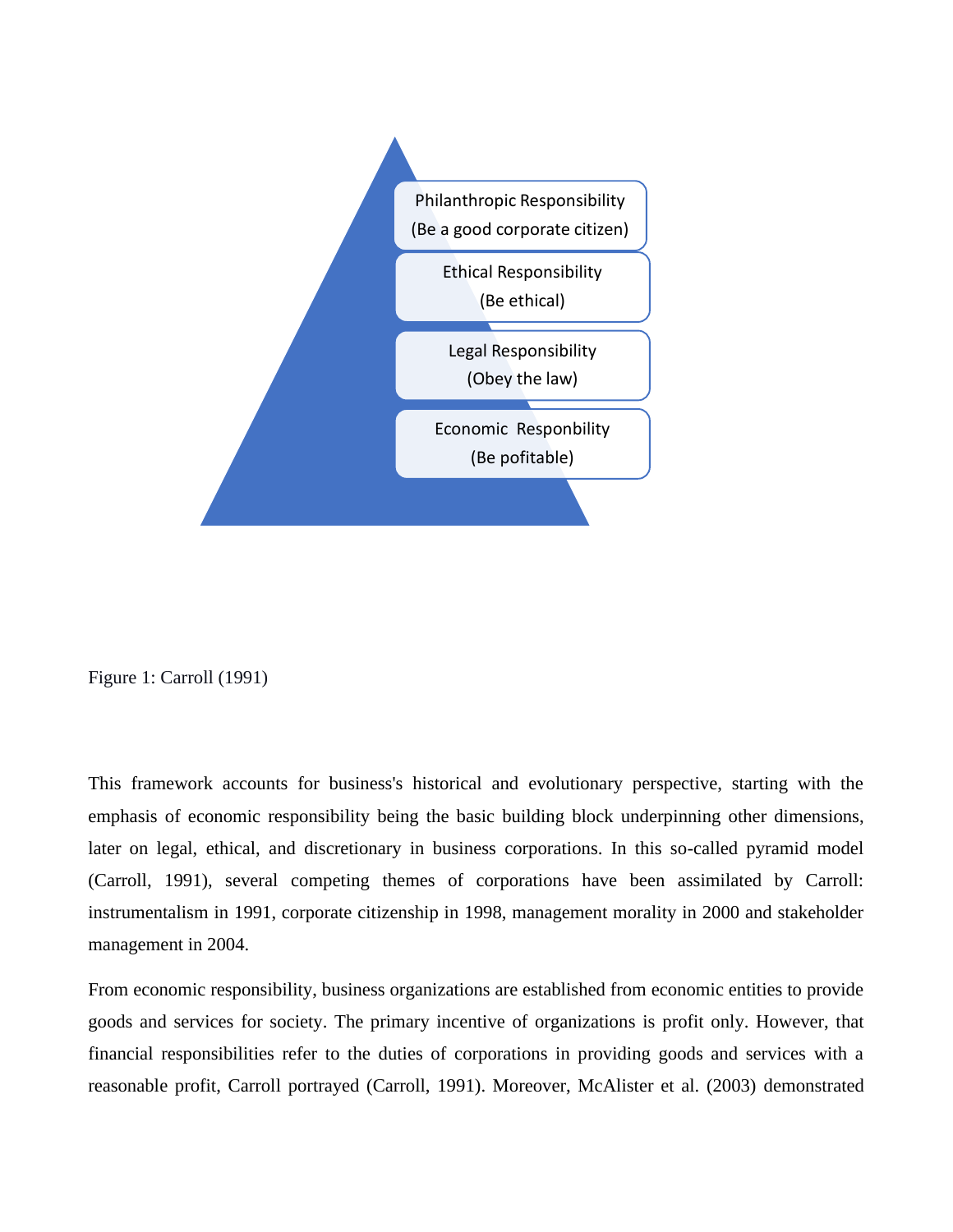that the way the corporations relate to their stakeholders like; employees, suppliers, competitors, community, shareholders, and even the natural environment influences corporations' economy. Therefore, economic responsibilities are not just maximizing profit only for shareholders but also for stakeholders.

To carry out the economic activities, all corporations must work under specific rules and regulations to have a social contract between corporations and society (Masaka, 2008). Furthermore, according to Carroll (1991), legal responsibility needs to be performed in such a consistent manner that is expected by governments and laws complying with state, federal and local regulations for any corporation being successful requires to be fulfilled with all legal obligations. Thus, legal and economic responsibilities are interrelated since the reflection of societal expectations is related to achieving corporations' financial goals (Goddard, 2005).

Furthermore, ethical responsibilities encompass practices and activities prohibited or expected by society and beyond the limitations of legal responsibilities. These responsibilities are the shadow standards that come from the combination of economic and legal responsibilities. According to Carroll (1991), ethical responsibilities are the expectations and standards reflecting a concern for stakeholders, employees, shareholders, and the community regarding fairness, justice, or moral rights. Providing that corporations are practising good citizenship, then the trust in those corporations become higher.

Lastly, corporations do some activities in response to society's expectations as a part of good corporate citizens— this can, for example, be in the shape of philanthropic responsibilities related to actions that change the image of corporations in the eyes of members of society. Philanthropic commitments are concerned with the enhancement of loyalty of consumers and employees as well. In addition, corporations are inspired to organize some contributions or programs to promote goodwill in society and welfare for human beings (Carroll, 1991).

Despite having immense popularity, many authors have an alternative view of the pyramid model, arguing that it needs to be reorganized to meet the circumstances of other countries or businesses (private, public, large, small). Initially, Carroll developed a four-part pyramid with American-type capitalism in mind. Since then, scholars have proposed that the pyramid model needs to be re-ordered to meet the preconditions of other countries or minor businesses (Crane and Matten, 2007).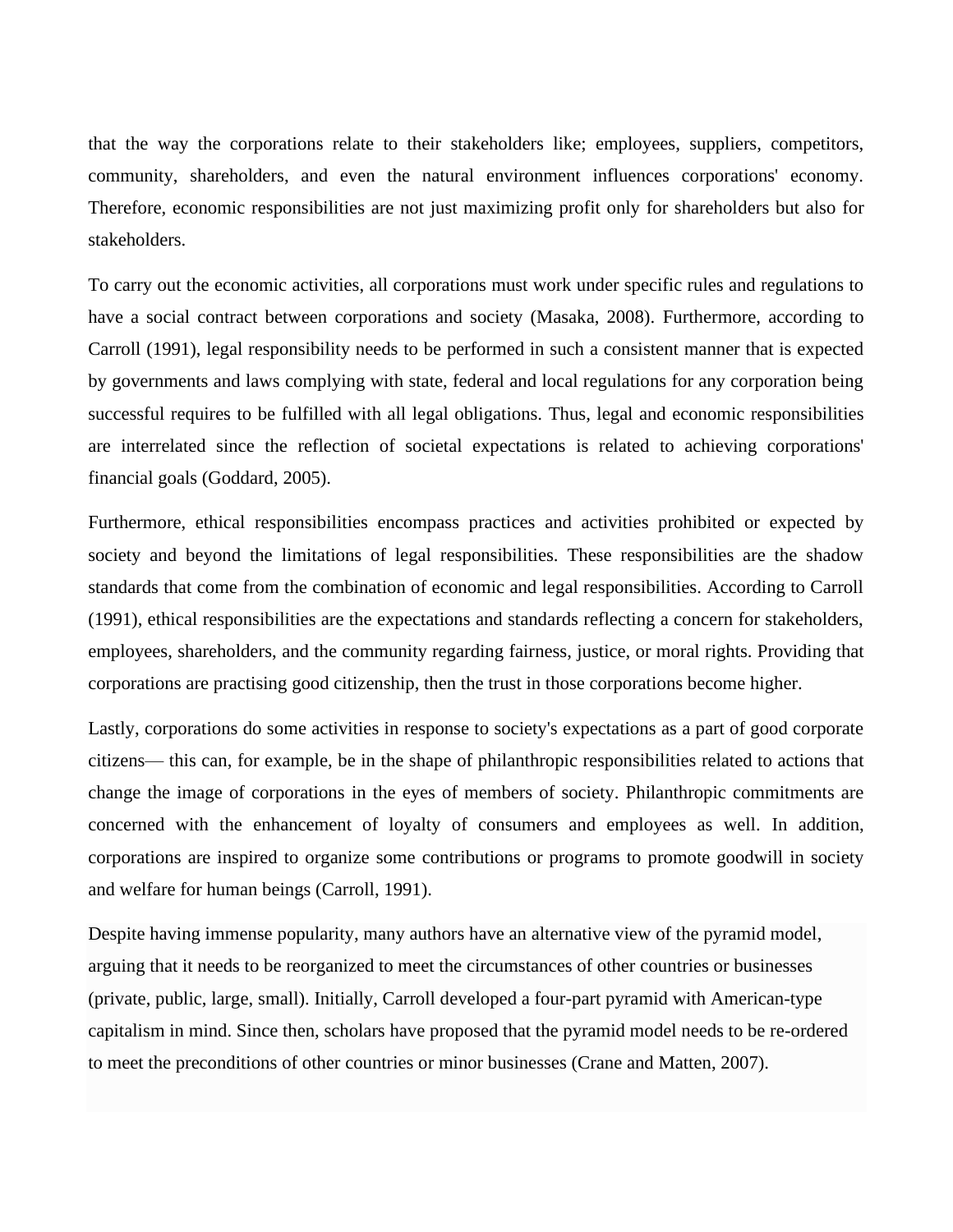Furthermore, Crane and Matten (2007) identified that the different levels of CSR portrayed in Carroll's pyramid perform a role in Europe. The authors argued that, due to the developed economy in Europe, it emphasized philanthropic parts such as social reformation such as human rights, labour rights, and health areas. For example, "All the levels of CSR depicted in Carroll's pyramid play a role in Europe, but they have a dissimilar significance and are interlinked in a somewhat different manner" (Crane and Matten, 2007). Conversely, Visser (2011) revisited Carroll's pyramid in developing countries or continents, specifically Africa, and argued that the CSR levels differ from the classic pyramid. The author also added that economic responsibility continues to be emphasized in developing countries, but philanthropy is of secondary importance rather than legal and then ethical responsibilities (Visser 2011).

Consequently, every nation, community or region could be argued to maintain a diverse set of ideas about what CSR is and how priorities should be made. Following this view, Visser (2011) additionally proposed that "cultural tradition, political reform, socio-economic priorities, governance gaps, and crisis response are among the most important" (p; 269) in determining local conceptions of CSR priorities. Therefore, before employing Carroll's CSR pyramid, it is essential to study external social and environmental situations, which may require more time and effort to apply the theory.

#### <span id="page-13-0"></span>3.3: The Concentric Model (CON):

The model was presented from an announcement of the Committee for Economic Development 1971 (American Association of influential business leaders). The Concentric circle model (CON) of CSR shows that the social contract of businesses is of moral necessity. Therefore, companies should implement a more humane approach towards their activities in the community. This model includes four rings: (1) economic (economic strength and growth), (2) legal (business activities must be within the legal framework), (3) ethical (the economic activities must be ethical) and (4) philanthropic (responsibility of companies towards society). Logsdon and Wood (2002) emphasized that CSR should support the social control of the business to protect and boost social welfare in conjunction with private interests. The shift from the outer ring towards the inner circle highlights the community's power to inflict upon companies to ensure community improvement through adequate and corrective initiatives.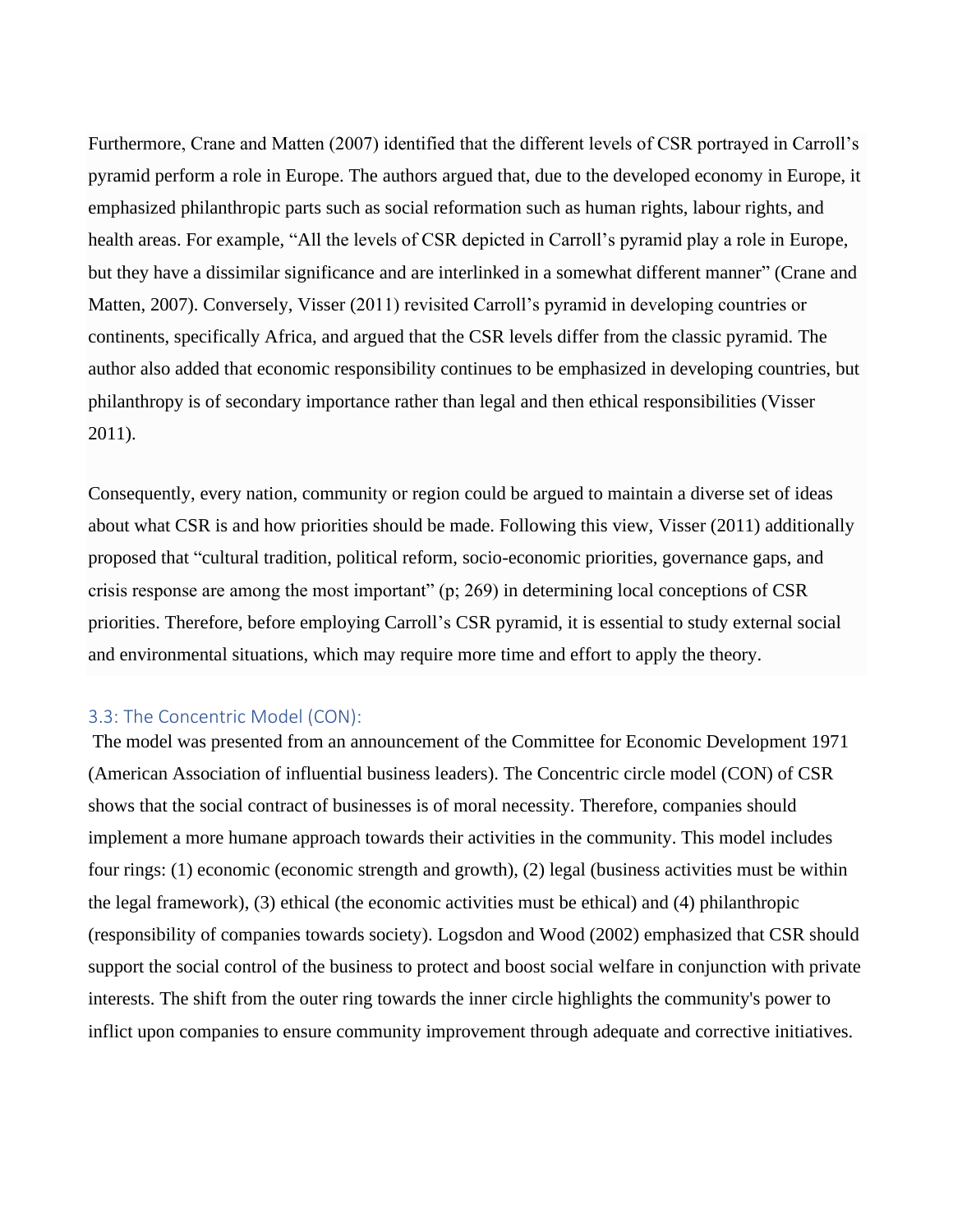Conversely, the shift from inside towards outside focuses on the internalization of societal norms. That exist and function within the business organization as social responsibilities. This model emphasizes a broader range of economic obligations, such as wealth creation to enhance the country's living standard, availability of products and services to the society at fair costs, employment opportunities, appropriate rewards, and poverty eradication. On the one hand, this model favours average profits, indicating a positive relationship between CSR and corporate financial performances.



Figure;2: Carrol, 1979; Concentric Circle Model (CON)

On the other hand, the concentric-circle (CON) model is like the pyramid model. It perceives the economic role of business organizations as its core social responsibility and emphasizes the interrelations among the different corporate social responsibilities. However, underlying these similarities are essential differences in the very definitions of corporate responsibilities. In comparison, the pyramid model identifies the corporate economic role in limited self-interest ("be profitable"). In contrast, the CON model defines this same role in terms of CSR, namely, enhancing the good of society ("be constructively profitable").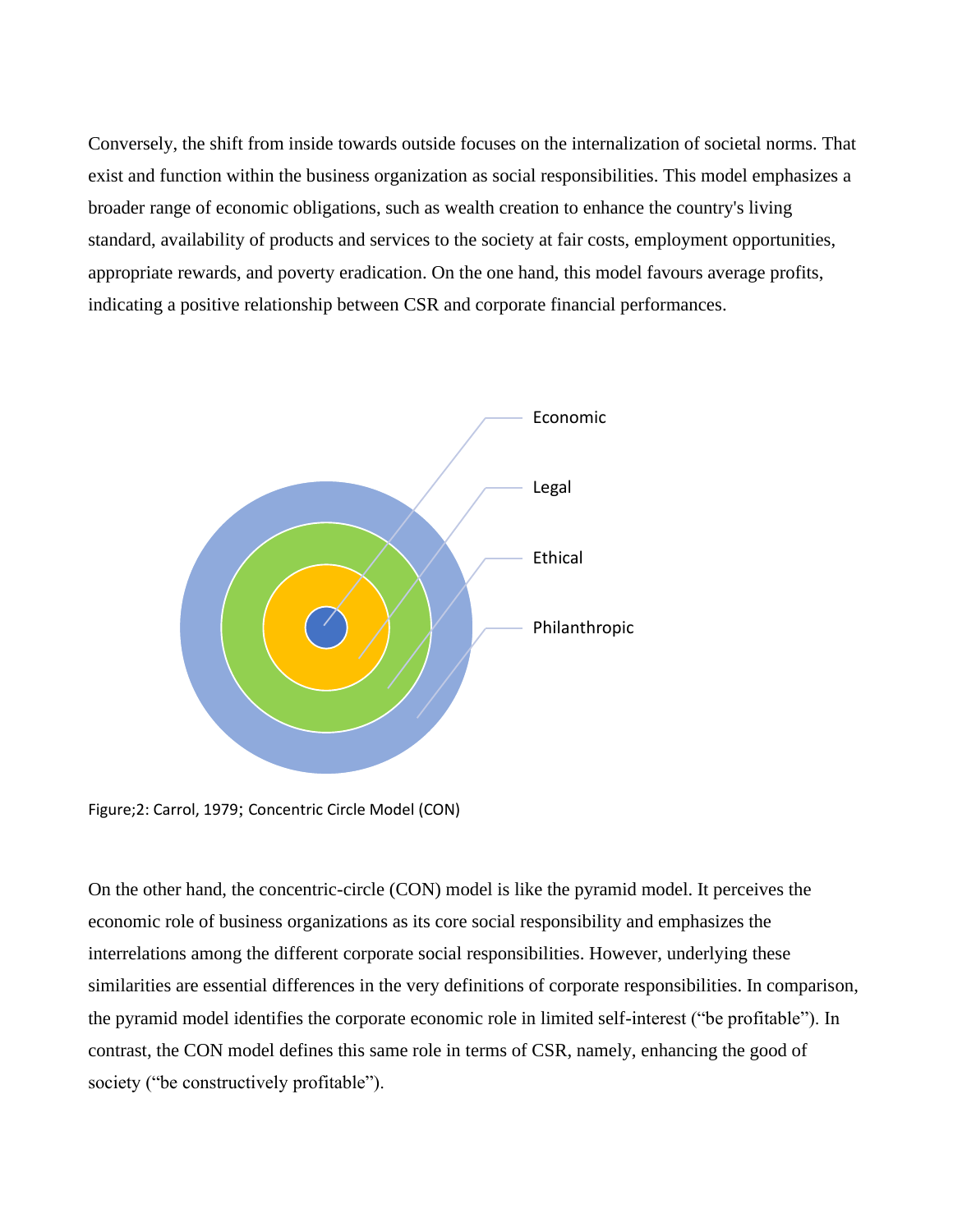Therefore, the CON model can be considered as the developed edition of the pyramid model. In comparison with the pyramid model, it scales down the importance of the non-financial social responsibilities such as legal, ethical, and philanthropic. The most crucial drawback of the pyramid model is that every responsibility has a different level of priority, making the model more vulnerable. At the same time, the CON model outlines the non-economic social responsibilities as embracing and permeating the core economic responsibilities without undermining the order of importance. Therefore, the obligations come up with a broader scope with no priorities.

#### <span id="page-15-0"></span>3.4: Social Sustainability:

As pointed out in the earlier chapter, social sustainability is regarded as one of three pillars within CSR that are equally weighted but important, must be balanced in the three areas. The topic of social sustainability has received enormous importance since the last century. More scholars focus specifically on the social pillar of sustainability, discussing definitions, implications, and indicators for this "pillar" of social sustainability (Littig and Griessler 2005). This definition remains fascinating because it retains the possibility of reconciling people's needs with bio-physical environmental management goals through economic development.

In the field of businesses, the U.N. Global Compact emphasized social sustainability regarding the relationship with stakeholders. In addition, a socially sustainable business will manage sustainability proactively and identify business influences on employees, supply chain, customers, and local communities.

Although, initially, sustainability emphasized environmental issues like climate change, urban development, wild nature, etc. Spangenberg and Omann (2006) stated that social sustainability lacks extensive recognition despite having equal importance as economic or environmental sustainability. Moreover, the importance of social sustainability is compared to the other two economic and ecological sustainability areas -far less researched and understood (Vallence, Perkins & Dixon, 2011)

However, reviews from social sustainability literature identified that the dimension of social sustainability requires further improvement (Missimar,2013), since the social part of sustainability is considered often the least advanced area of sustainability. Colantanio et al. (2009) assessed,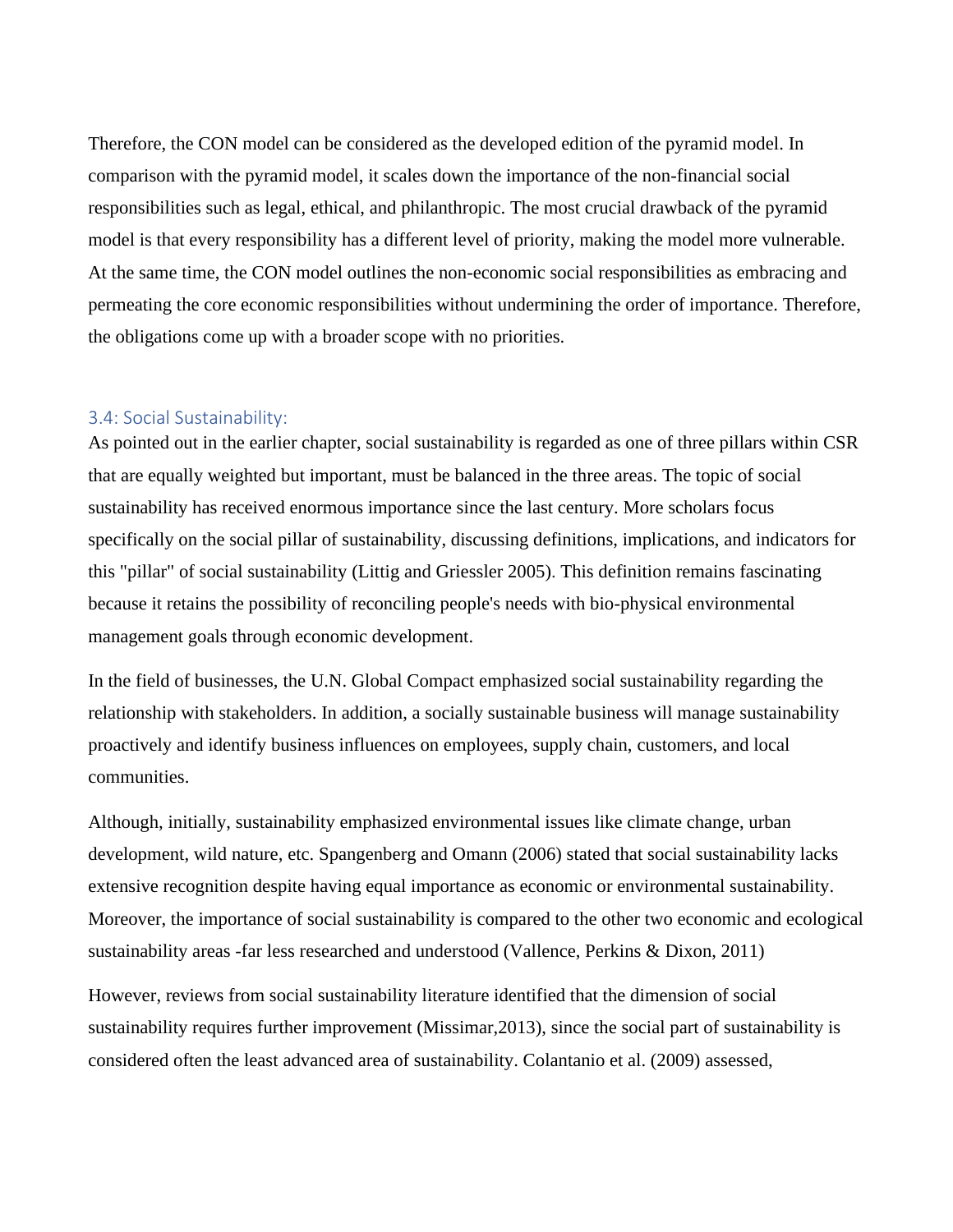*"*The concept of social sustainability has been under-theorized or often oversimplified in existing theoretical constructs […]. Furthermore, no consensus seems to exist on what criteria and perspectives should be adopted in defining social sustainability. Each author or policymaker derives their own definition according to discipline-specific criteria or study perspective, making a generalized definition difficult to achieve" (p,16). Furthermore, Vallence et al. (2011) described social sustainability as a 'concept in chaos.'

Therefore, minimal progress has been made to identify social sustainability as an independent dimension of sustainable development. That is because the argument can be run through the relationships between the different perspectives of sustainable development or the 'sustainabilities' that are yet very unclear (Littig and Grießler 2005). Thus, as a complex topic, scholars debated the requirement of different definitions that need a more local and context-based explanation (Missimer, Robért & Broman, 2016b).

A nuanced understanding of CSR and its historical backgrounds provided an organized farm knowledge for the theoretical concepts

#### <span id="page-16-0"></span>3.5: CSR Reporting and standards: A means of communication:

The E.U. Commission Expert Group (2012) claimed non-financial reporting such as CSR reporting facilitates investors to contribute to a more effective capital agreement and better achievement for longterm investment goals. Likewise, CSR reporting can also help to make business organizations more responsible deliberately and instrumentally. For example, a Chartered Financial Accountancy (CFA) Institute study demonstrates that 61% of participants consider that public businesses should be required to report on their sustainability indicators once a year (CFA Institute, 2015).

Initially, business organizations reporting started during the 1930s only stated financial activities, whereas non-financial reporting like CSR reporting began during the 1970s focusing on social, environmental, and economic priority (Koc and Durmaz, 2015). At that point, from the 1980s until the midpoint of the 1990s, the ecological issue came together for specifying environmental footprint. In any case, as of now, the primary attention is given to financial and environmental measurements. But then, the central argument for the reporting has been ecological reporting from the next two decades (the 1980s to 1990s). Although during that period, the only focus was on environmental and economic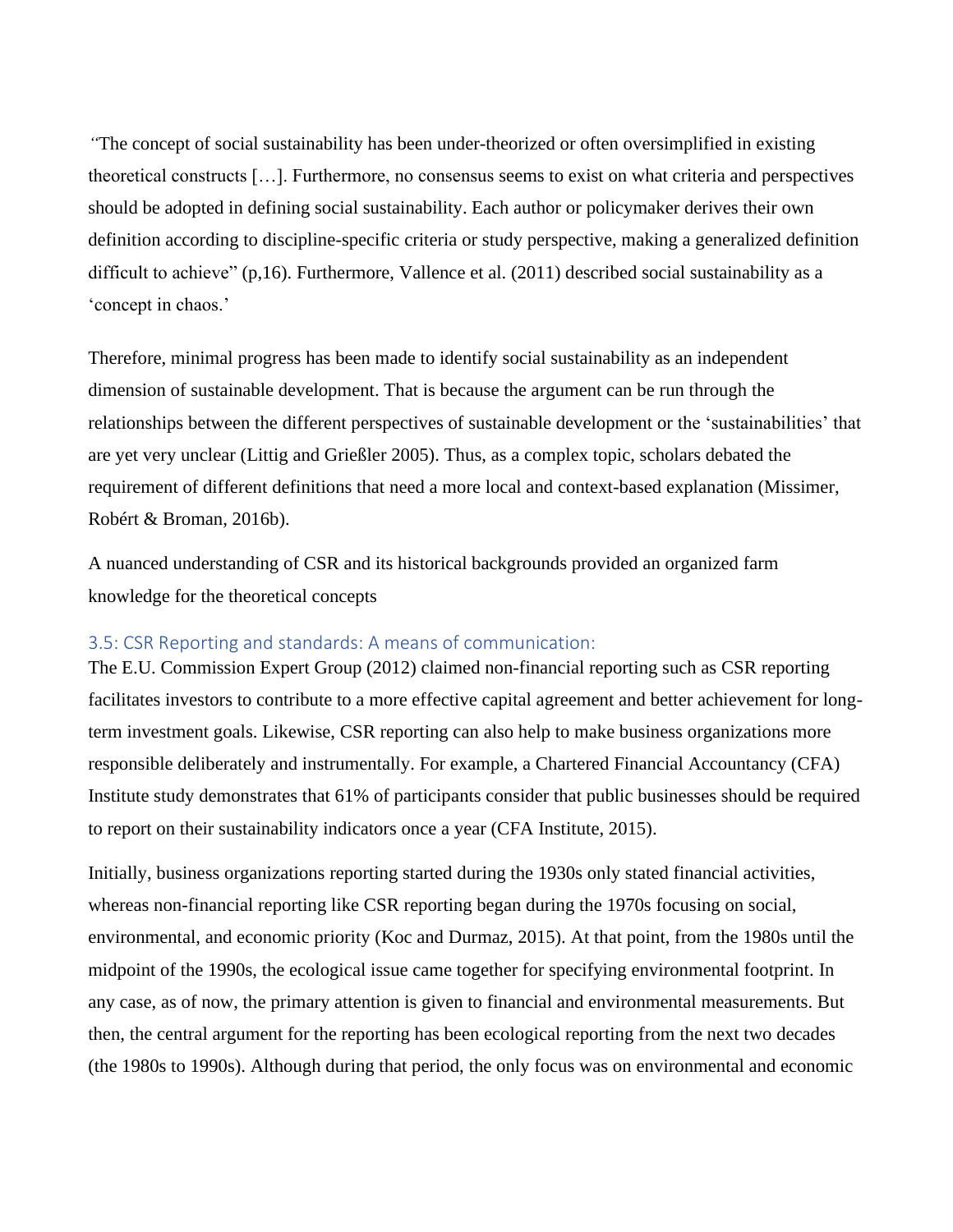measurements. Soon after, John Elkington (1997) announced the triple bottom line theory favouring a commercial reporting system that incorporates the traditional main bottom line (economic and financial performance) but also covers the ecological and social dimensions (Koc and Durmaz, 2015). Since the primary role of a commercial sector is to maximize profit and increase shareholder value while protecting stakeholders' interests, obtaining a sustainable business is one of the priorities.

Therefore, in 2002, the World Business Council for Sustainable Development (OECD) identified the CSR reporting system as the public report by the corporation. At the same time, business organizations recognized their corporate position to the internal and external stakeholders with economic, environmental, and social activities (OECD, 2002). Furthermore, Soerensen (2003) commented that CSR reporting is the annually assessed statement of a business organization's economic, ecological, and social performances and the extensive application of business communications associated with administrative accountability and transparency driven by environmental and societal demands.

## <span id="page-17-0"></span>4.0: Theoretical concepts:

Researchers divided CSR into economic, environmental, and social areas that all concern sustainability (Wilson, 2015). The triple bottom line approach resembled the three different components of sustainability that are interconnected, and that development depends on growth in the other parts. Moreover, Elkington (1998) focuses on the requirement for the business organization to balance out the three areas of sustainability dimensions.

#### <span id="page-17-1"></span>4.1: Sustainable Development Goal:

As explained above, debates about CSR arose already during the 1950s. however, bringing the debate more up to date, the current focus is very much upon the U.N.'s sustainable development goals also referred to as the SDGs (United Nations,2015).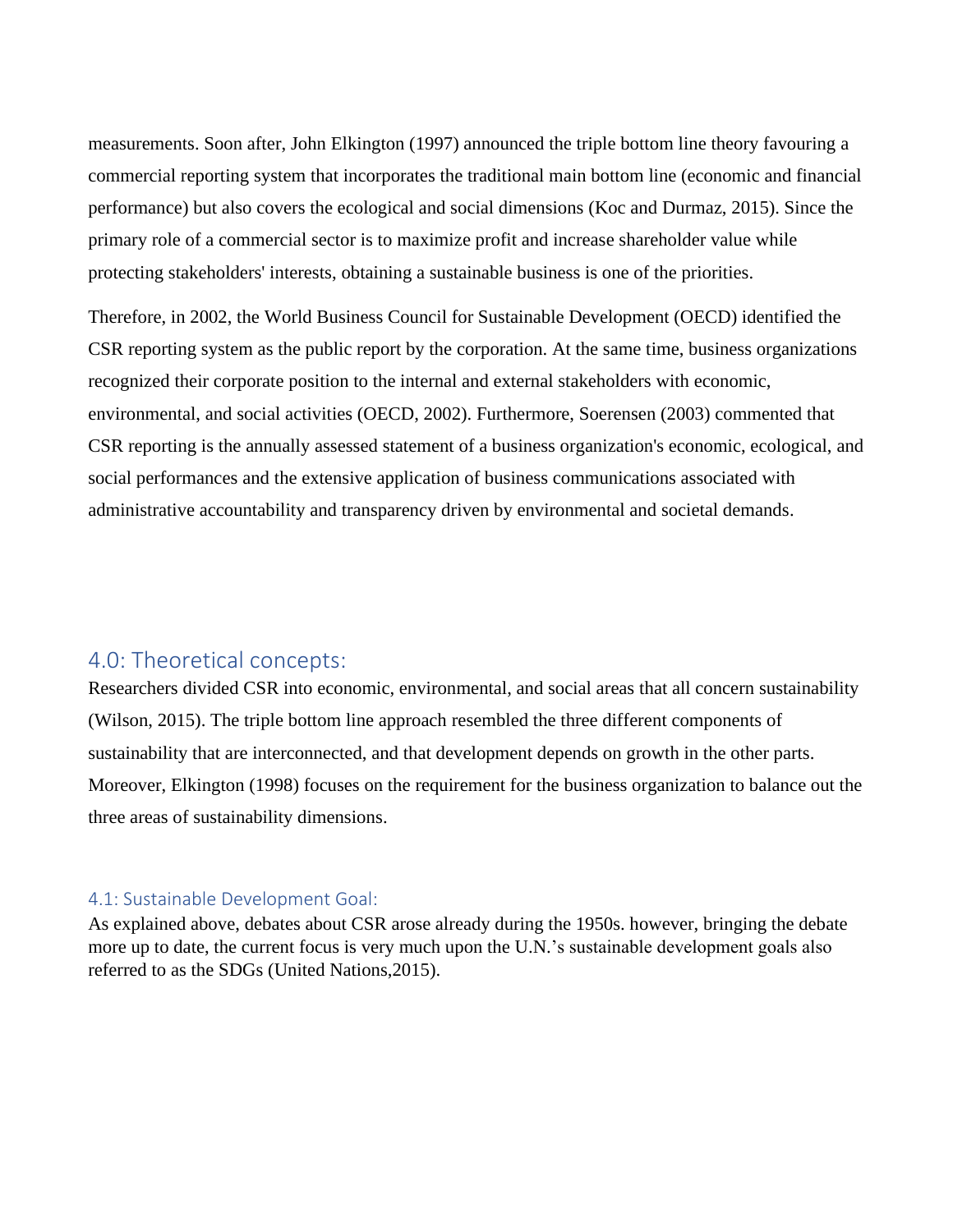

United Nations (SDGs),2015

Sustainable development most noticeably appeared in the international political ground reported from the United Nations Commission on Environment and Development, also recognized as the Brundtland report, in 1987. The statement declared that "Humanity has the ability to make development sustainable – to ensure that it meets the needs of the present without compromising the ability of future generations to meet their own needs" (WCED,1987).

In September 2015, a new plan for sustainable development titled "transforming our world: the 2030 Agenda for Sustainable Development" was accepted globally, and that signifies an enthusiastic world plan for taking action by 2030 to tackle the global challenges of environmental degradation and poverty (United Nations 2015)

The Sustainable Development Goal (SDG) agenda is a non-obligatory agreement that requires countries to identify their national priorities and targets in line with the requirements of SDGs (Allen et al., 2019). In addition, this agenda is a guiding vision for governments, the private sector, and civil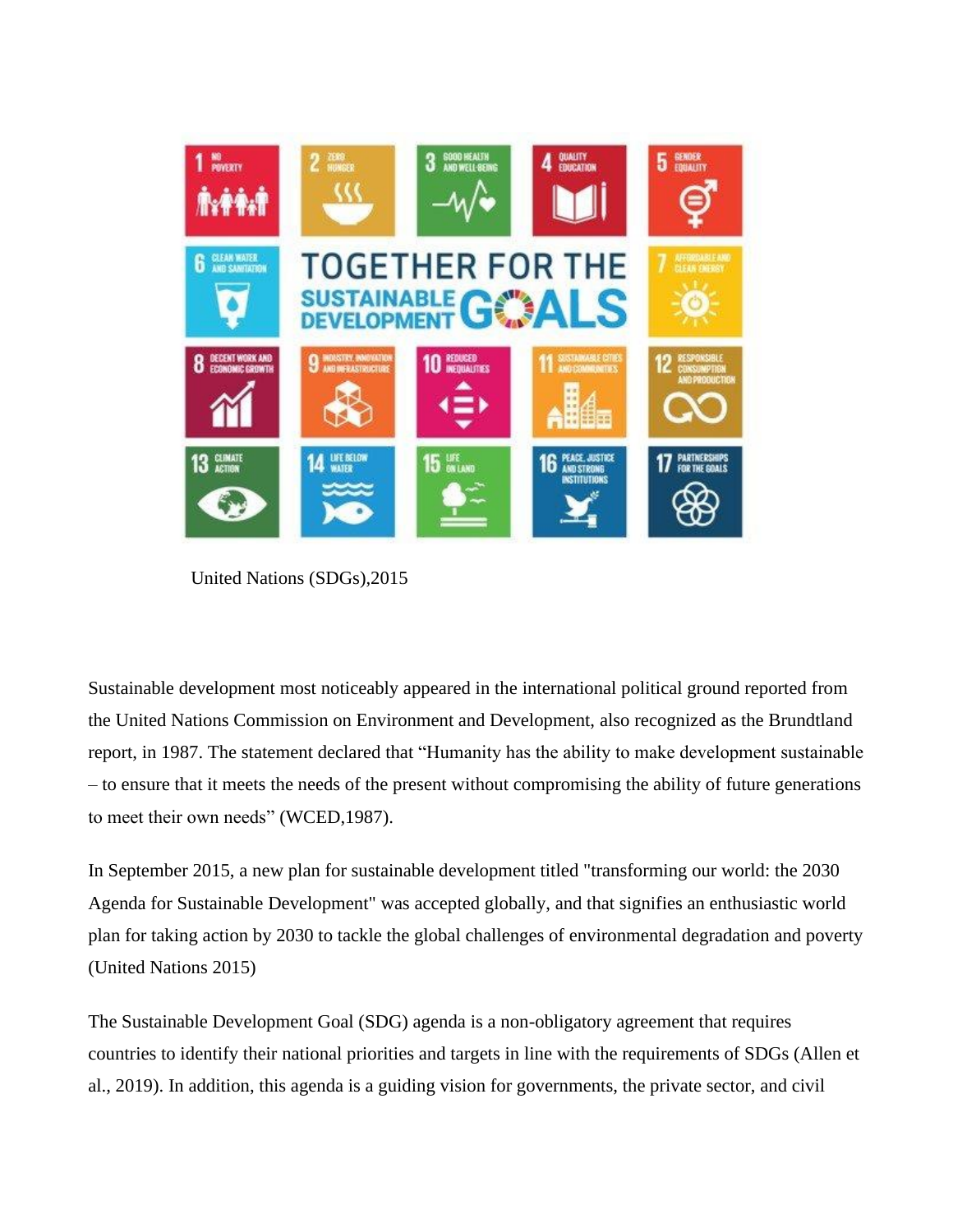society for sharing actions and for an effective transition toward sustainable development of communities and economies. Thus, the 17 SDGs activate a new phase for sharing responsibility at national, regional, and global levels (Bexell and Jönsson 2017).

Additionally, out of 17 SDGs, 13 emphasize social inclusiveness or social sustainability, and some environmental aspects have been considered (Gupta and Vegelin 2016). Therefore, the concern of scholars on this concept is increasing, for instance, reflected in debates about CSR and the necessity to discuss climate change, waste management, and other pressing environmental issues. Moreover, Taylor et al. (2018) opined that CSR and ecological initiatives lead to sustainability and enhance a company's profit as CSR is considered a prerequisite condition to contributing to the SDGs. Since CSR is a crucial scheme that requires companies to tackle social and environmental issues, their operations motivate them to identify significant matters to start social and ecological improvements (Thorlakson et al. 2018).

The latest research discloses that the companies are willing to incorporate the SDGs in their sustainability reports and consider them in their sustainability strategy (Pineda-Escobar 2019). According to a KMPG\* report in 2018 on corporate reporting of the SDGs, about 55% of companies reporting are paying the most attention to SDG 4, 8 and 12 (quality education, decent work and economic growth, responsible consumption and production), while about 26% of reporting companies are paying the slightest attention to SDG 2, 14, and 15 (zero hunger, life below water, life on land) (Blasco et al.,2020).

However, more works are needed to increase the company's implementation to achieve other goals of SDGs (Ridho et al., 2018) although, the SDGs are still unconfirmed in the private business practices because of the variations in the language used in the SDGs. In addition, the required changes are complicated and complex compared to the business, and few regulatory tools incentivize the SDGs' adoption.

Moreover, Nilsson et al. (2018) claimed that SDGs connections mean introducing new partnerships among concerned stakeholders through science, policymakers, the private sector, and the local societies. On that note, SDGs may facilitate sustainable development strategies in both public and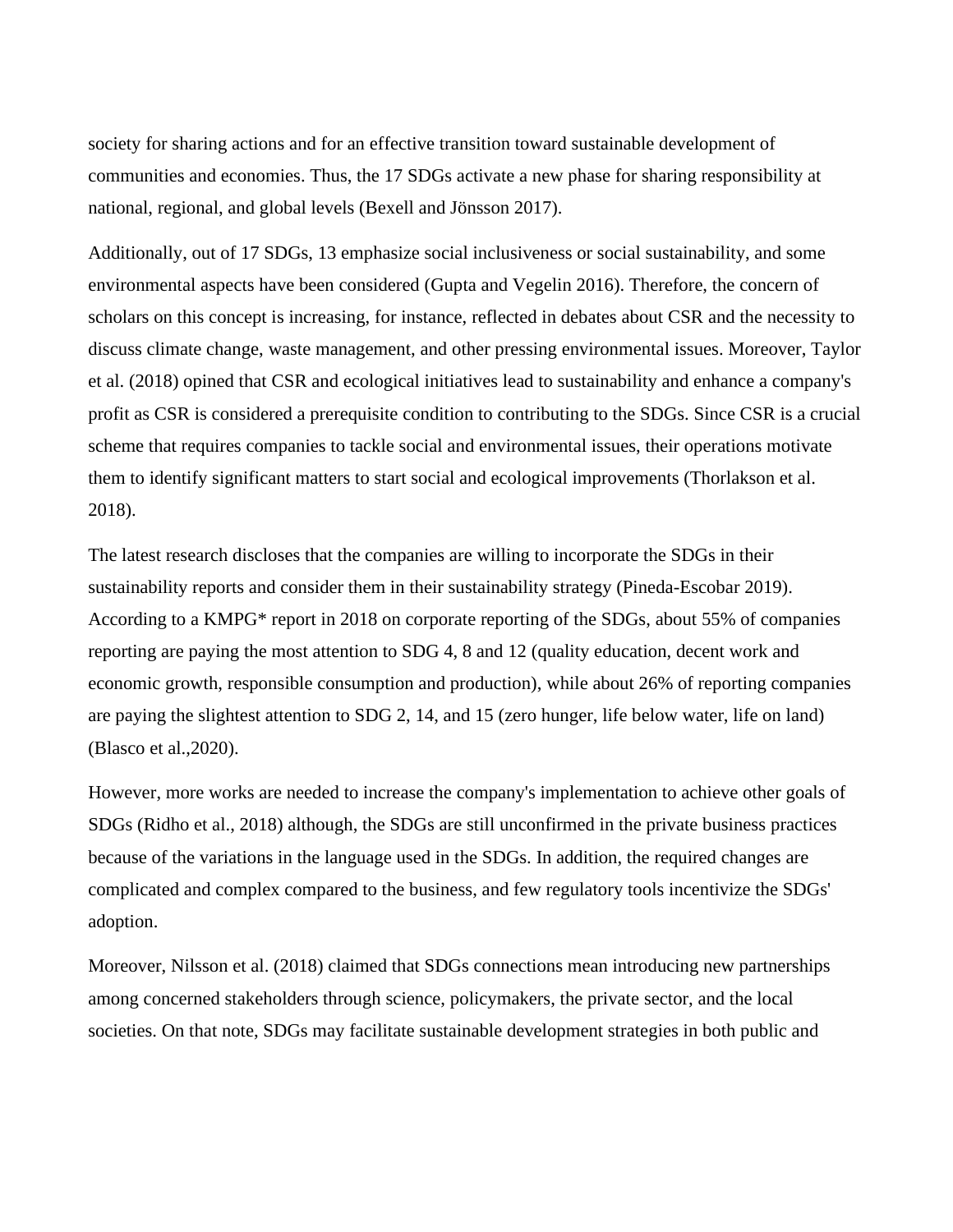private sectors since SDGs are related and intertwined with social sustainability. Therefore, this area is highly associated with analyzing the CSR reports.

The overall argument about how the concrete SDGs increasingly influence CSR policies also Blasco et al.'s claim that sure of the goals among the SDGs tend to take prominence is something I will specifically be looking for when analyzing and assessing the CSR reports from the MNEs included in my study.

\*KPMG International Limited is an UK-Dutch multinational professional services network.

#### <span id="page-20-0"></span>4.2. Triple bottom line:

According to Elkington (1998), the Triple Bottom Line approach could enhance business organization, economic prosperity, environmental quality, social justice, and equality together despite having its complexity; the Triple Bottom Line offers sustainability in the business organization.

One of CSR fundamentals is the concept of the triple performance line, which results from the paradigm of sustainable development and establishes the search for balance between the three dimensions: economics, ecology, and ethics (Reichel,2011). The triple bottom line concept was first used in 1994 by john Elkington in an article in a California management review. It was explained thoroughly in 1998 in Cannibals with Forks: The Triple Bottom line of 21<sup>st</sup>-century business.

The triple bottom line approach is considered the most popular definition of sustainability in a business context. The Triple Bottom Line addresses social and environmental dimensions to the traditional economic results to measure a firm's performance from a sustainable perspective.

McDonough and Braungart (2002) emphasize that many business leaders are getting to know these concepts, Triple Bottom Line issues, to value their products or services. Besides, Lacy et al. (2010) reinforce the importance of Triple Bottom Line as the direct substitute to represent and define sustainability in organizations. Consequently, the author also argued among countless definitions and terminologies that the three-pillar approach had been accepted widely in the sustainability perspective by scholars, society, and organizations (Lacy et al., 2010).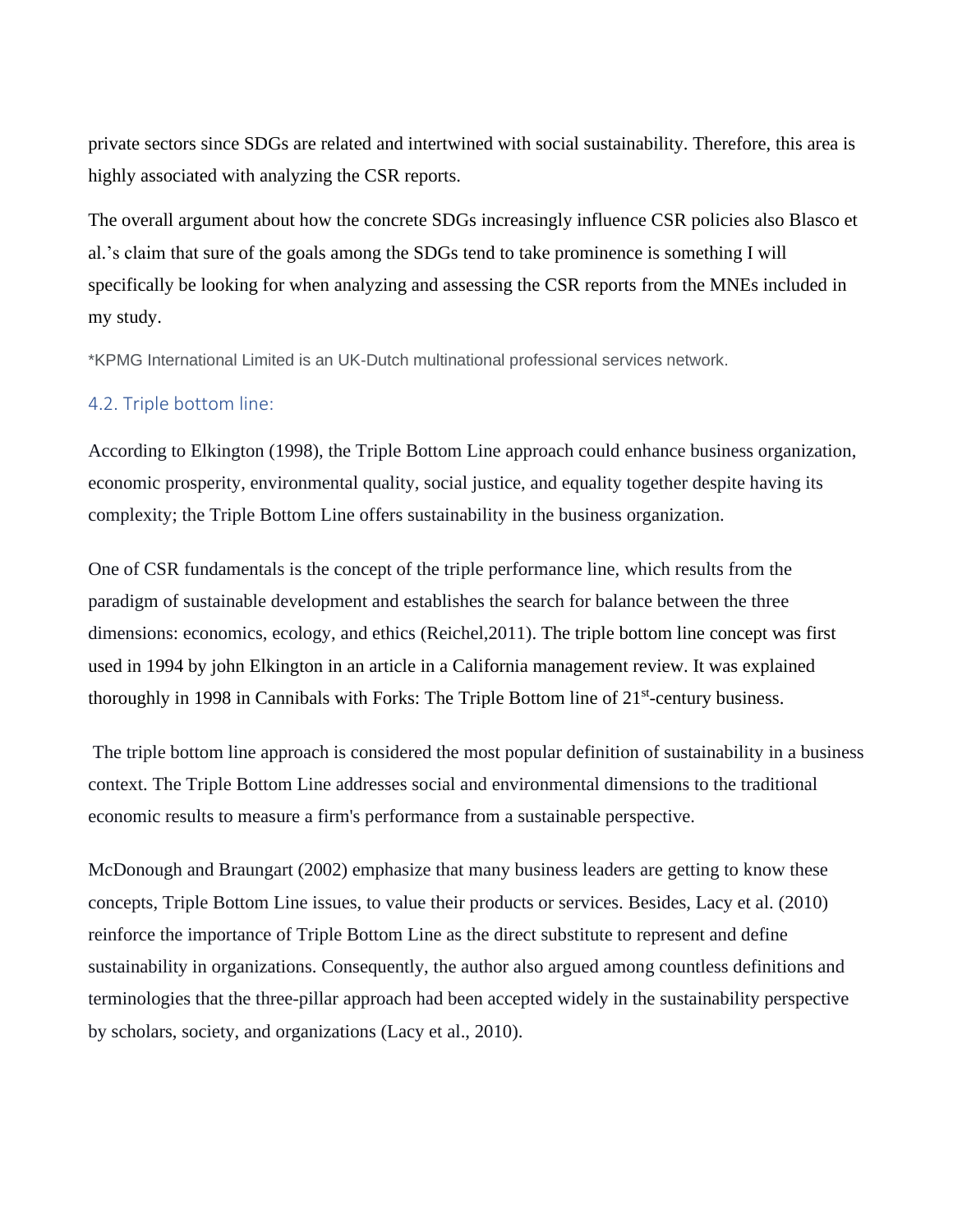However, the Triple Bottom Line has not been exempted from criticism and contention (Macdonald and Norman, 2007). The authors highlighted that the main criticisms of the TBL approach are its limited measurement and integration across the three dimensions that function as a compliance mechanism. Questions that arose from these criticisms of the corporations' sustainability reports were analyzed to identify how corporations put TBL into practical application in their reporting (Macdonald and Norman, 2007).

In summary, it is relevant to apply the triple bottom line framework in business organizations to understand how they define social sustainability and establish how they operationalize the concept in a business context (Mckenzie, 2004). Hence, I aim to investigate social sustainability among the threepart model of the triple bottom line in a business context, especially in the MNE context, since studying and understanding social sustainability is pivotal for the objectives of my own research. Therefore, the first two categories (economic and environmental) will not see an in-depth investigation in my subsequent analysis, as it has not been relevant for answering the research question. However, I will go into depth with the third pillar of 'social justice' of the Triple Bottom Line theory in my own analysis of CSR reports from MNEs.

#### <span id="page-21-0"></span>4.3: Social Sustainability Principles: (SSPs):

When talking about social sustainability, according to Broman and Robért( 2016), "the definition needs to be generally applicable and still sufficiently concrete to guide analyzes, innovation, planning and selection" (Broman & Robért, 2015,p; 22). In a sustainable society, ". ... people are not subject to conditions that systematically undermine their capacity to meet their needs (e.g., from the abuse of political and economic power)." (Missimer, Robért & Broman, 2016b, p;43)

Furthermore, the authors again claimed that "sustainability is thus about eliminating mechanism of systematic degradation of essential aspects of both the ecological and the social system" (Missimer, Robért & Broman, 2016b, p;43). Moreover, based on the reviewed literature, the social sustainability indicators which are counted as principles are diversity, learning, self-organization, trust (social capital) and ordinary meaning or what they term 'meaning making' (Missimer, Robért & Broman, 2016a). However, the author further investigates the principles to get a clear view of the implementation in the business world. Robert, Missimer, and Broman outlined the five social sustainability principles to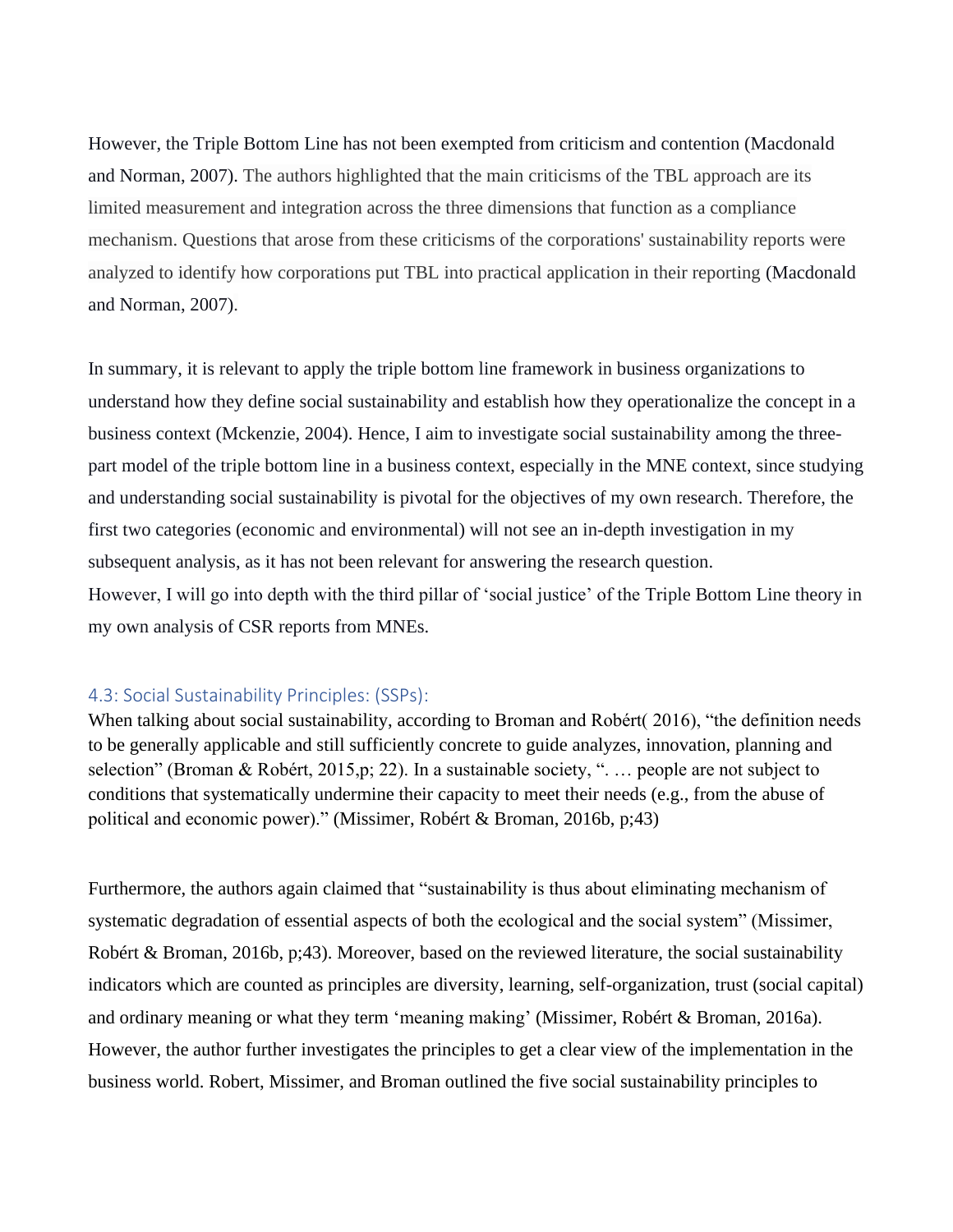measure social sustainability in business practice. The authors concluded that "In a socially sustainable society, people are not subject to structural obstacles" (Missimer, Robért & Broman, 2016b, p; 47). The table below outlines their ideas for how social sustainability can be operationalized and applied in the concrete analysis.

| Health:         | "That people are not exposed to"social conditions"   |
|-----------------|------------------------------------------------------|
|                 | that systematically undermine their possibilities to |
|                 | avoid injury and illness; physically, mentally or    |
|                 | emotionally, e.g., dangerous working conditions      |
|                 | or insufficient wages."                              |
| Influence:      | "that people are not systematically hindered from    |
|                 | participating in shaping social systems they are     |
|                 | part of, e.g., by suppression of free speech or      |
|                 | neglect of opinions."                                |
| Competence:     | "that people are not systematically hindered from    |
|                 | learning and developing competence individually      |
|                 | and together, e.g., by obstacles for education or    |
|                 | insufficient possibilities for personal development  |
| Impartiality:   | "That people are not systematically exposed to       |
|                 | partial treatment, e.g., by discrimination or unfair |
|                 | selection to job positions."                         |
| Meaning-making: | "That people are not systematically hindered from    |
|                 | creating individual meaning and co-creating          |
|                 | common meaning, e.g., by suppression of cultural     |
|                 | expression or obstacles to cocreation of             |
|                 | purposeful conditions."                              |

Table; 1; Definition of social sustainability, Missimer, Robért & Broman, (2016b: p;47)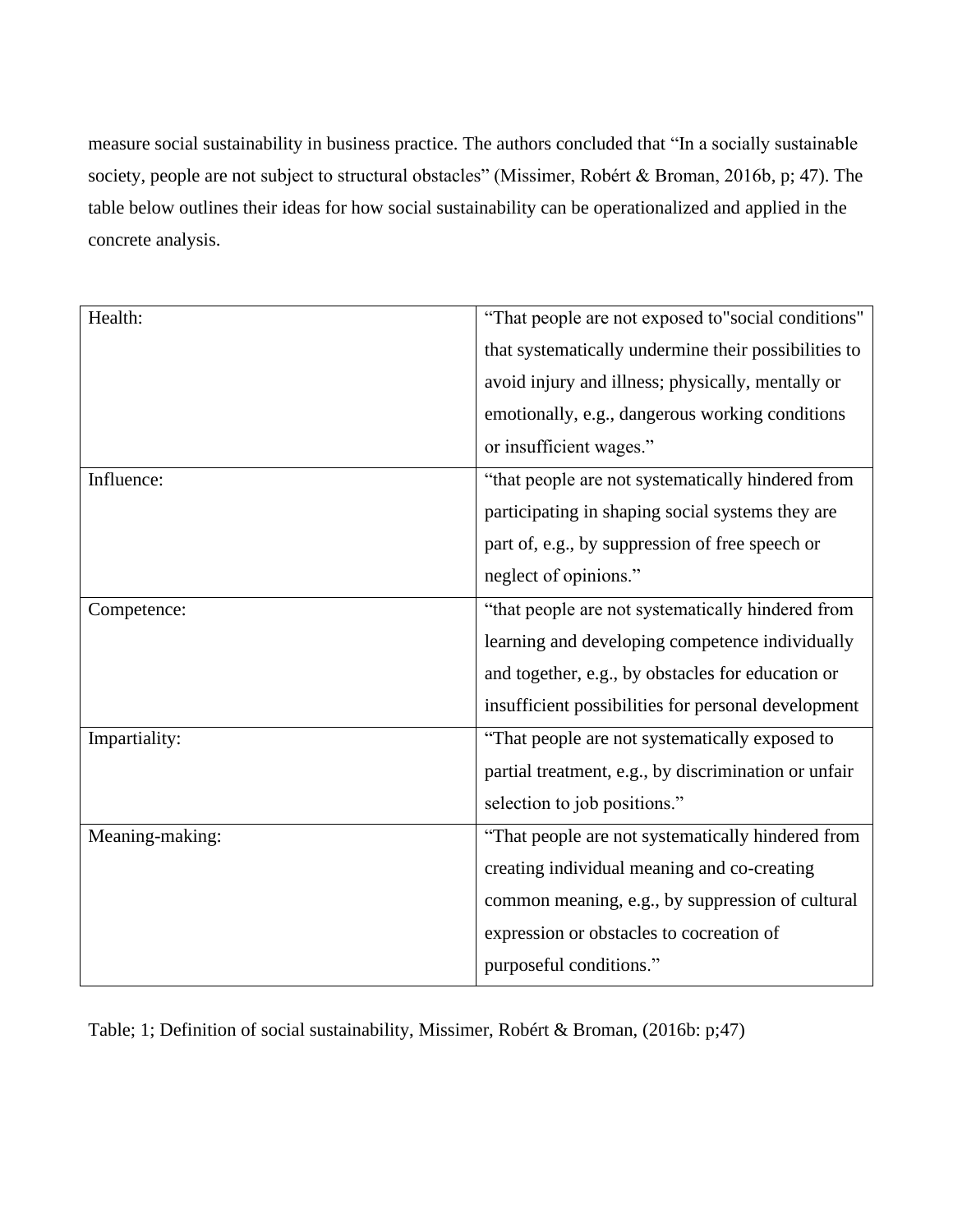From the depicted principles, there is a possibility to inquire about their present and future work plan and how they can create the change for a better future. Missimer, Robért & Broman, 2016b). Importantly, individuals are not dependent upon actual barriers for a clearer understanding and explanation of the phrase 'no structural obstacles'. More specifically, businesses are not making any structural obstacles against the accessibility of fair practice of fundamental rights, e.g., Health, competence influence (Missimer, Robért & Broman, 2016b: 49). Interestingly, one implication of this model is that businesses might have stressed-out workers without being socially unsustainable. However, they will count as unsustainable if the work environment, workload, or mental Health, causing stress among the employees is systematically hindering. Hence, these principles of social sustainability will be used for the data analysis. However, the problem often underlying in the operationalization of the definition of social sustainability is too vague and cannot be operationalized in the analysis (Colantonio,2009).

I will also discuss the standards and principles of the Global Reporting Initiative (GRI) in the next chapter, which is considered an essential element of social sustainability.

#### <span id="page-23-0"></span>4.4: Global Reporting Initiative (GRI)

Apart from the challenge of explaining sustainability, reporting on sustainability is yet a significant dilemma in the present day. Gray and Bebbington (2005) opined that "Within those reports identified as sustainability reports [...] even those that are in conformance with the Global Reporting Initiative Sustainability Reporting Guideline provide only the most superficial data on the extent of the organization's sustainability or otherwise" (p;7). Initially, the Global Reporting Initiative (GRI) is only used by private business organizations to report on the social dimension. Later, public enterprises disclose a set of economic activities on a mandatory basis to controllers and shareholders; it prefers, on the other hand, to voluntarily disclose other non-economic (environmental, social and governance) reports (Gray and Bebbington, 2005).

However, the GRI recently presented a broad sustainability reporting framework to ensure organizational transparency widely (GRI, 2013). According to the report, "GRI Sustainability Reporting Standards (GRI Standards) help business organizations, governments and other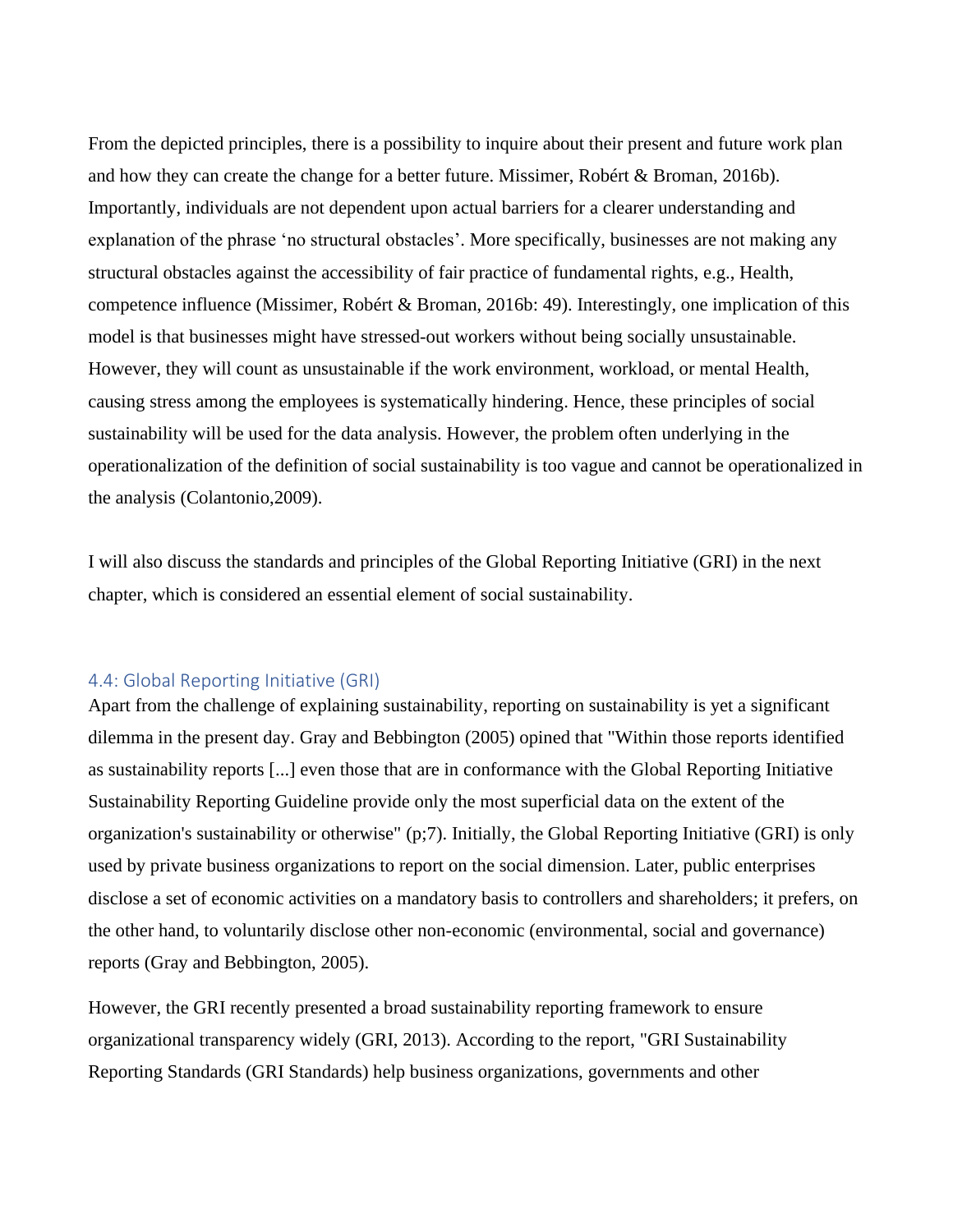organizations understand and communicate the impact of business on critical sustainability issues"(GRI 2018a, p;6). As per GRI, thirty-five countries used this system, while 92 % of them reported on their sustainability endeavours. Also, along with them, 74 % utilized GRI standards among 250 business organizations globally. Besides different countries and corporations, GRI works with various non-profit associations, for instance, the Organization for Economic Co-operation and Development (OECD), United Nation Global Compact (UNGC), Human Rights and the United Nations working group on business (GRI, 2018a).

Furthermore, the GRI Standards are frequently revised to update existing topics as they progress and to incorporate new issues. Thus, a set of interconnected standards are well-defined by the GRI Standards. Since there are three general standards for every organization, prepare a sustainability report: economic and environmental social. An organization thus decides from the group of topics to precise GRI Standards for reporting on their related substantial issues. In addition to it, there are three different GRI Standards series: 200 Economic topics, 300 Environmental topics, and 400 Social topics.

Thus, in the framework of the GRI Standards, the 400 social topics identified the social measurement of sustainability that concerns an enterprise's influences on the social schemes within its operational activities.

| Employment                            | Security practices                        |
|---------------------------------------|-------------------------------------------|
| Labour/ management relations          | Rights of indigenous people               |
| Occupational Health and safety        | Human rights assessment                   |
| Training and Education                | Local communities                         |
| Diversity and Equal Opportunity       | Supplier social assessment                |
| Non-discrimination                    | Public policy, customer health and safety |
| Freedom of Association and Collective | Marketing and labelling                   |
| Bargaining                            |                                           |
| Child labour                          | Customer privacy                          |
| Force or compulsory labour            | Socioeconomic compliance                  |

The table below illustrates the social indicators of GRI standards based on the GRI (400) social series.

Table :2 Own made a figure based on GRI (2018a)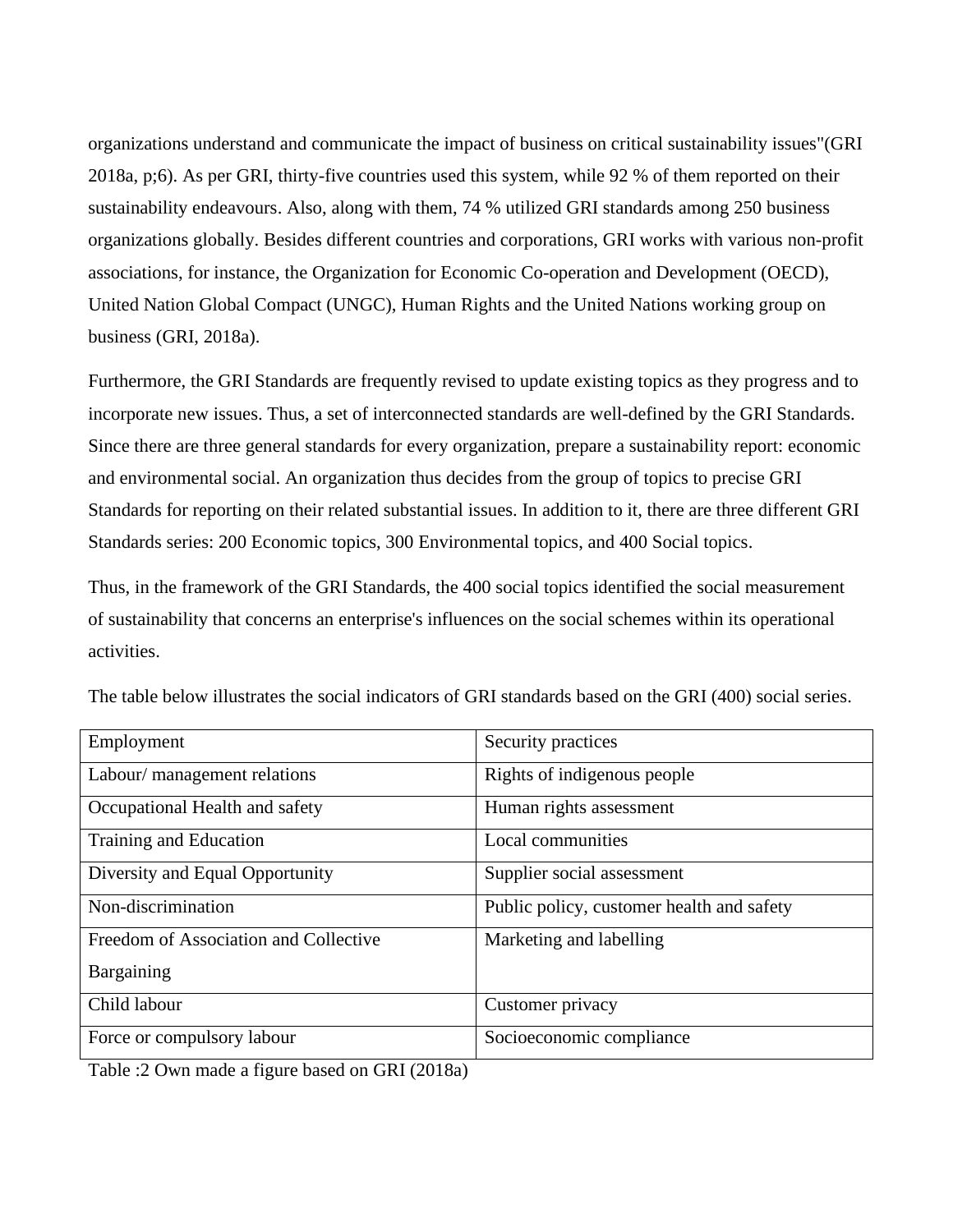To sum up, businesses employ GRI for defining and measuring sustainability from the perspectives of economic, environmental, and social performance indicators (GRI,2006). Therefore, it requires encompassing indicators that relate qualitative and quantitative information on the three aspects of CSR reporting's ecological, social, and economic dimensions. Although, according to the recent GRI reporting indicators, an adequate quality for reporting about financial and environmental indicators has been stated while a significantly smaller amount of information about how to report on social sustainability indicators.

## <span id="page-25-0"></span>5.0: Methodology and methods:

I will outline the research methodology and methods in this chapter. Schematically, the model below outlines the contents of the entire chapter and how each of the decisions in my research design process is connected to the next one. Starting with my study goals, this thesis aims to understand, explore, and examine social sustainability from the multinational enterprise's perspective 'how do MNEs define and articulate social sustainability in their CSR reports?' Then I go on to identify my philosophical positions such as constructivist, interpretivist. I was followed by research methodology as multiple case studies. Finally, the following two stages depict the data collection and analysis procedures.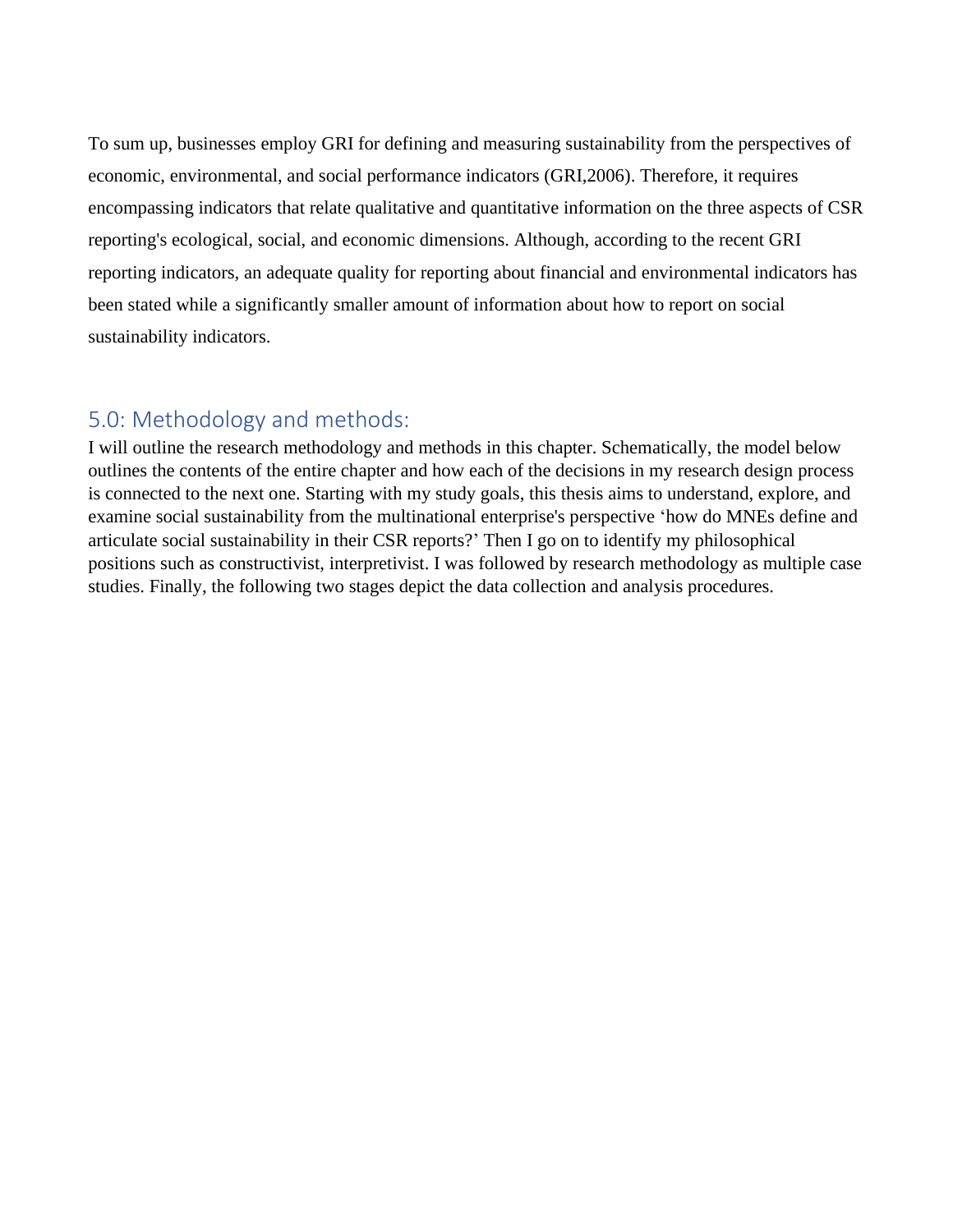

Figure: 3 own made figure based on Bhimshankar Tengli,2020

## <span id="page-26-0"></span>5.1: Philosophy of Science:

According to Kuada (2012), the philosophy of science involves primarily ontological and epistemological beliefs. Where ontology considers the subject regarding the reality, and epistemology relates to the topic of knowledge creation. The following two sub-chapters describe the ontological and epistemological positions of this thesis. Also, the research approach, data collection and data analysis are provided further below.

## <span id="page-26-1"></span>5.1.1: Constructivist **Ontology**

There are various definitions for the term ontology that exist out there in the literature. The purpose of an ontology is about the question of reality despite having a diversity of meanings. Scholars from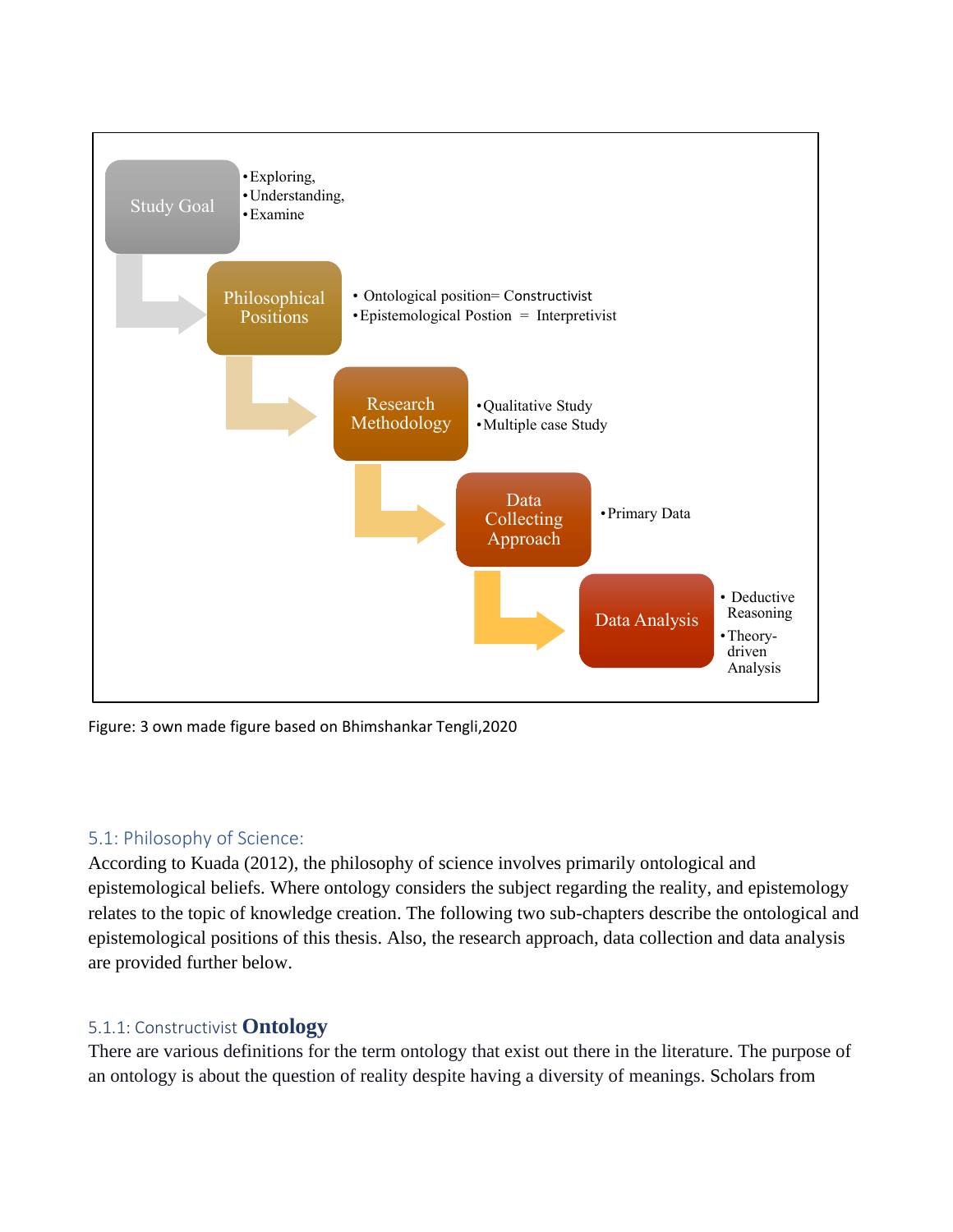different backgrounds provided a further explanation to elaborate on the term ontology. However, to limit the focus, the definition from John Kuada, "Ontology is a term used by philosophy of science scholars to describe the nature of what the researcher seeks to know (i.e., the "knowable" or "reality")" (Kuada, 2012).

The underlying assumption of the paradigm of constructivism is that there is more than a single reality; there can be multiple realities (Perry et al., 1998; Guba and Lincoln, 1994). Consequently, "Realities are apprehended in the form of multiple, intangible mental constructions, socially and experientially based, local and specific and dependent for their form and content on the person or groups holding the constructions'' (Guba and Lincoln, 1994, p. 111).

However, a constructivist approach creates that perspective of construction reality which depends on the experiences of personal or collective views; thus, the truth construction cannot be real or authentic in a perfect sense (Perry et al., 1998). The authors further argued that "perception is the most important reality" (Perry et al. 1999, p. 6). Consequently, the certainty level of the truth of the findings may not be constant, and the results may well be a creation or a synthesis of what the researcher understands from the perception.

Natural science researchers often believe that reality or physical laws exist without their interaction with them. Therefore, follow this ontological view that reality can be observed or measured outside the research (Kuada, 2012) (Bryman & Bell, 2018). Social constructivism, on the contrary, is an approach to research that argues that meanings are dynamic and acquired by the social actors when they engage with each other. In this sense, meanings are subjective. This nature of reality focuses on an individual's experience, environment, and social properties (Bryman, 2016).

Consequently, the objective perspective represents the belief of a mono-reality, and in the independence of actors, this reality exists without influencing human interaction. On the other hand, social constructivism also covers a wide range of human behaviour and focuses on how interpretations make the social world through social processes and practices (Young & Collin, 2004). Moreover, various factors affect individuals' reality, such as their past experiences, peer group, culture, environment, and people. Therefore, concerning my research objectives, the choice of ontological stance is social constructivism, which would presume my theoretical position and research question.

#### <span id="page-27-0"></span>5.1.2: Interpretivist epistemology

Epistemology is concerned with the creation and nature of knowledge, including understanding and studying reality. Bryman and Bell (2018) argued, "An epistemological issue concerns the question of what is (or should be) regarded as acceptable knowledge in a discipline. A particularly central issue in this context is the question of whether or not the social world can and should be studied according to the same principles, procedures, and ethos as the natural sciences" (Bryman & Bell, 2011, p;12).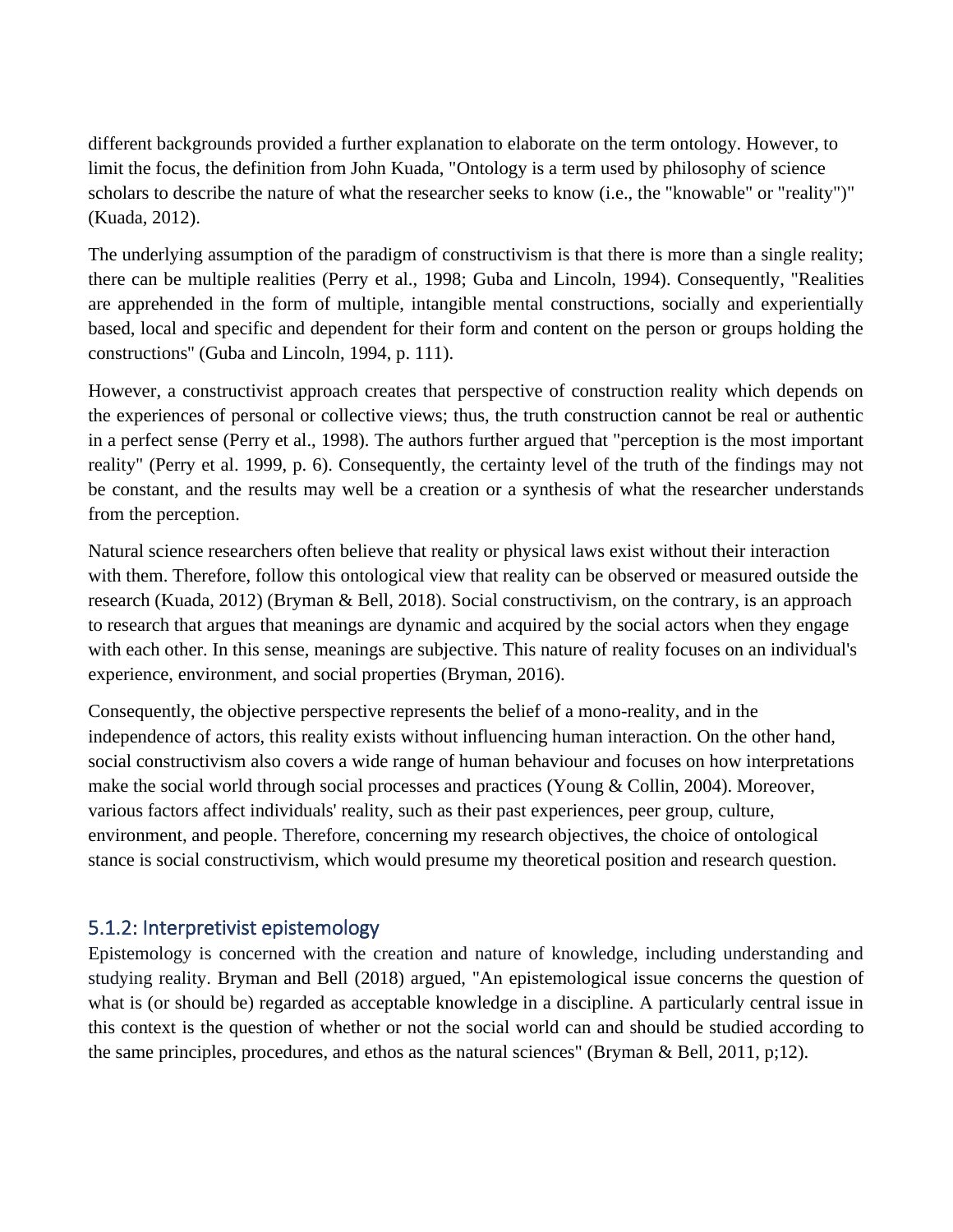Moreover, the interpretivist epistemological stance claims that human interpretations shape reality based on how individuals perceive things. In this research, I emphasize t the epistemological position is interpretivism. I make this choice since an interpretivist epistemological stance is about how knowledge is and it can be interpreted or perceived through social actors. Bryman and Bell described, - "interpretivism is taken to denote an alternative to the positivist orthodoxy that has held sway for decades. It is predicated upon the view that a strategy is required that respects the differences between people and the objects of the natural sciences and therefore requires the social scientist to grasp the subjective meaning of social action*"* (Bryman & Bell, 2011, p;13).

Thus, an interpretivist epistemological choice positioned the present study. The epistemological perspective can primarily be used in the data analysis section, where I will analyze the data with an interpretivist lens and through an ontology of constructivism. Data analysis uses both stances to acknowledge that realities are constructed through individuals' interpretations, experiences, and perceptions, which co-construct social sustainability practice into the CSR reports. Therefore, this paper positioned its ontological and epistemological stance as respectively social constructivism and interpretivism.

#### <span id="page-28-0"></span>5.2: Qualitative study approach:

Usually, there are three types of study: qualitative, quantitative, and mixed-method studies. For this paper, a qualitative approach is reflected as the alignment with the research object falls into line (exploring and understanding). On the other hand, its practical strategies can develop an in-depth knowledge of the research phenomenon or explore new standpoints. Moreover, it is suitable for case study method analysis and the data collection procedures (Bryman & Bell, 2018, Yin, 2009). To describe the unique characteristics of the case study, Crowe et al. (2011) illustrated "in-depth, multifaceted explorations of complex issues in their real-life setting" (p; 1).

Furthermore, the choice of this approach meets all three criteria defined by Yin (2018). For example, the research questions are first fitted to a qualitative study design, which often implies looking for what and how questions. Concerning this study, there are specific questions which are guided the research comprising of how and why questions, e.g. (How is the idea of social sustainability defined and articulated by MNEs in their CSR reports?) and (How and in what ways do MNEs represent social sustainability in their CSR reports?). Secondly, a case study design is considered suitable for situations where investigators may have little or no control. This thesis aims to gain a more realistic understanding of the investigation of social sustainability is being defined in the CSR report. Finally, the research questions are relevant to current events since CSR and social sustainability practice are highly demanding issues for the existing situations, satisfying the third condition of the case study.

Therefore, this study comes out of a qualitative approach suitable for in-depth analysis of a specific case or phenomenon within a recognized socio-political context (Yin, 2018). Furthermore, this study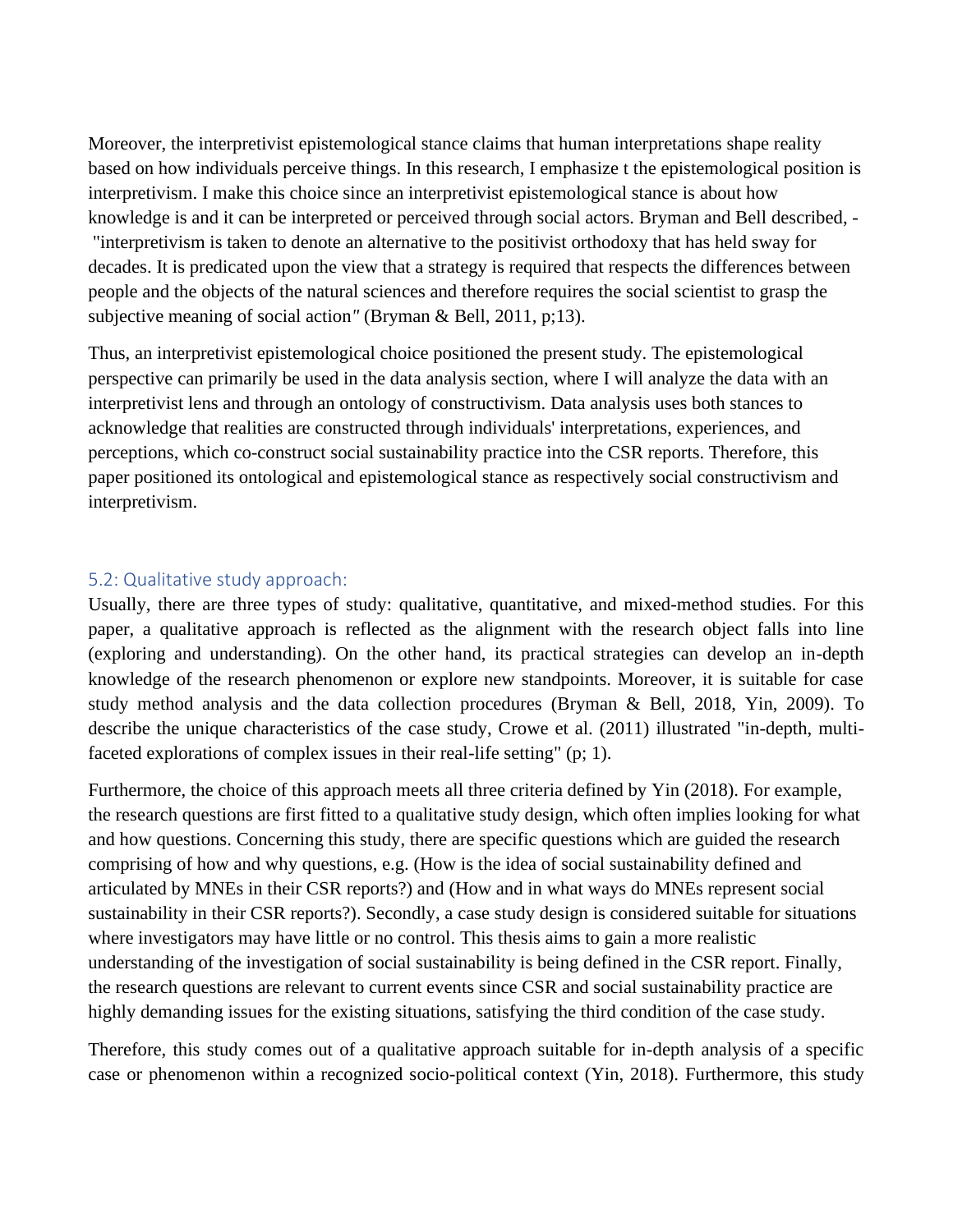focuses on understanding social sustainability in CSR report for an in-depth understanding of different multinational enterprises. Therefore, a multiple case study design is considered applicable for this study, elaborated rigorously in the next section.

#### <span id="page-29-0"></span>5.3: Multiple Case Study

There are different kinds of research methodologies which are sometimes identified as research strategy or research design. Case study research design is well-recognized for its capability of in-depth learning (Bryman & Bell, 2011). It offers scope for scrutinizing the empirical evidence and contexts within a small-range domain. The case study method "explores a real-life, contemporary bounded system (a case) or multiple bounded systems (cases) over time, through detailed, in-depth data collection involving multiple sources of information… and reports a case description and case themes" (Creswell, 2013, p. 97)

The most common research methodologies are experimental, cross-sectional, longitudinal, case study design (single, multiple, comparative). Every category has its own positive and negative side. Studying a single case allows the more profound and deep knowledge of the subject while perusing multiple cases can help recognize the differences and similarities between the cases (Baxter & Jack, 2008; Stake, 1995). Moreover, the data analysis procedures are easily accessible in each and across situations (Yin, 2003). In comparative case studies, it influences the contrast similarities of the results (Vannoni, 2014;2015).

However, acceptably, the fact is that measuring the empirical evidence which is generated from a multiple case study is solid and reliable (Baxter & Jack, 2008). Furthermore, multiple case studies produce more convincing theories while results are more intensely grounded. Hence, it allows a more comprehensive exploration of research subjects and theoretical development (Eisenhardt & Graebner, 2007).

As stated above, a multiple case study research design proposed the opportunity for detailed research intending to avoid missing out on crucial aspects of the concepts needed for this study's theory-driven analysis. Therefore, a multiple case study is more practical despite entailing significantly more data access and resources (Easton, 2009). However, utilizing a multiple case study research design involves several drawbacks, while handling a large quantity of data within a short time is difficult. Thus, this design is criticized often for its lack of methodological rigour (Yin, 2018; Crowe et al., 2011).

Furthermore, the research methodology that aligns with the research question, goal, and philosophical stances, I will follow the methodology of multiple case studies to learn how multinational enterprises define and articulate social sustainability in their CSR report? (Research phenomenon) (Bryman & Bell, 2016;Yin, 2009). Therefore, considering the research rationale, philosophical stances, and the literature gap concerning what social sustainability is and how exactly it could be measured and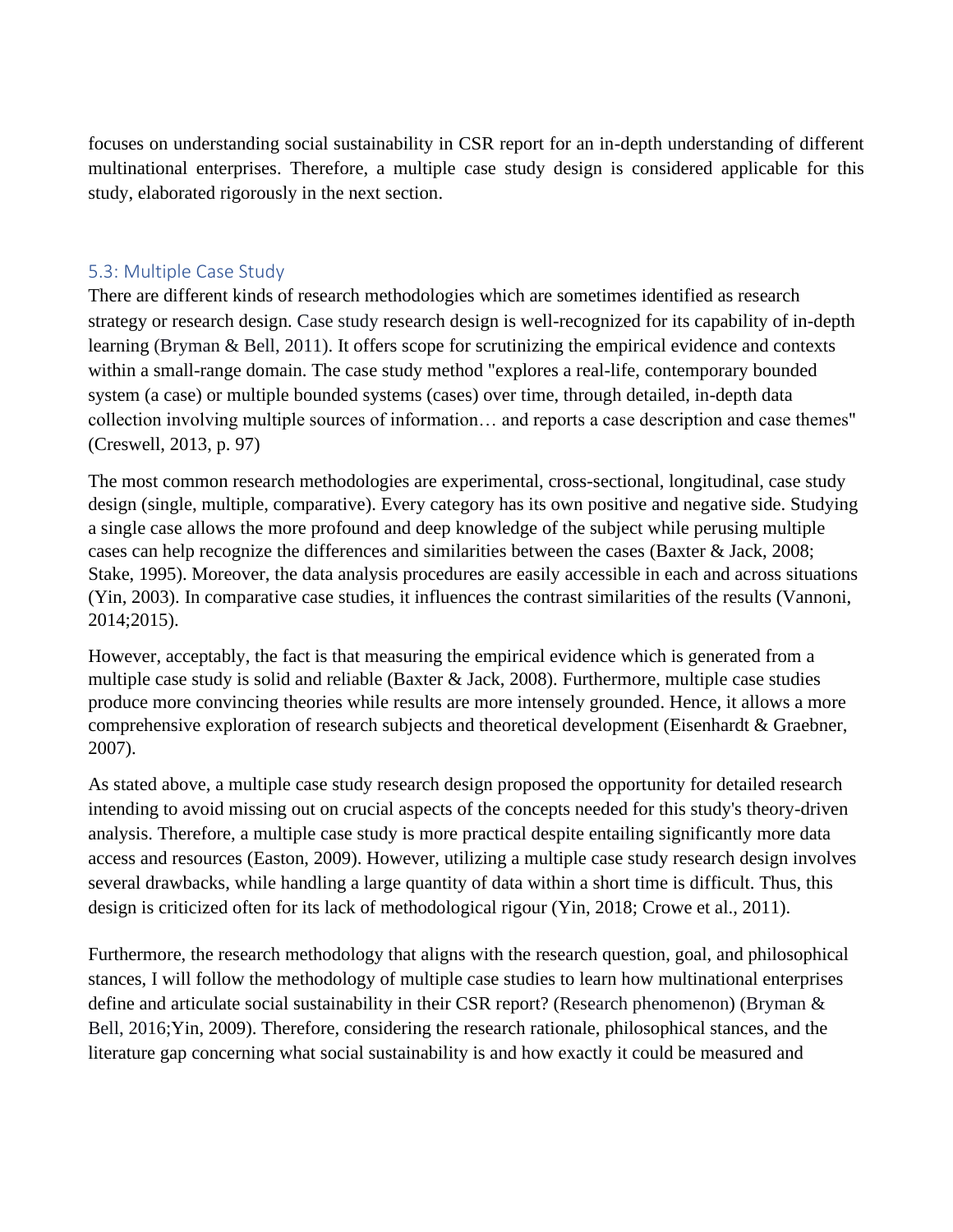documented in CSR reports, the focus and aim of my multiple case study are this: a thorough review of several selected CSR reports and their organizational contexts.

To address these, I have used a tactical choice of multiple case studies to attain sufficient evidence to answer the problem formulation. Although I choose multiple cases, I am not claiming to reach generalizations, neither do I think these should necessarily be the aim and objective of social science research. Instead, the scientific work determinations should continuously gather knowledge and expand understanding (Flyvbjerg,2006).

Therefore, I aimed to achieve the knowledge regarding the research objective within the arena of social sustainability reporting by multinational enterprises.

To this end, I have chosen five companies in total, the five of them are,

- 1) Starbucks Coffee
- 2) H&M Group
- 3) Samsung Electronics
- 4) Microsoft
- 5) Aalborg Portland

My criteria for selecting them were,

- 1) They are multinational enterprises operating in at least two different continents,
- 2) They vary in terms of producing different types of products and services
- 3) Their reports were openly available and followed SDG and GRI standards

Applying these selection criteria, I am hoping to catch the variation in CSR reporting on social sustainability to fulfil the academic requirements.

## <span id="page-30-0"></span>5.4: Company description:

In my cases, the selected business organizations can be classified as a "representative or typical case" (Bryman & Bell, 2011, p. 62). Being a multinational enterprise, the organization's structure and operations appear quite symmetrical to a standard MNE. However, it is not assumed that the study's findings should be replicable due to the multivariate resources and operation styles. Below, I will give a short account of each company, primarily based on their own online self-descriptions as well as available online statistics.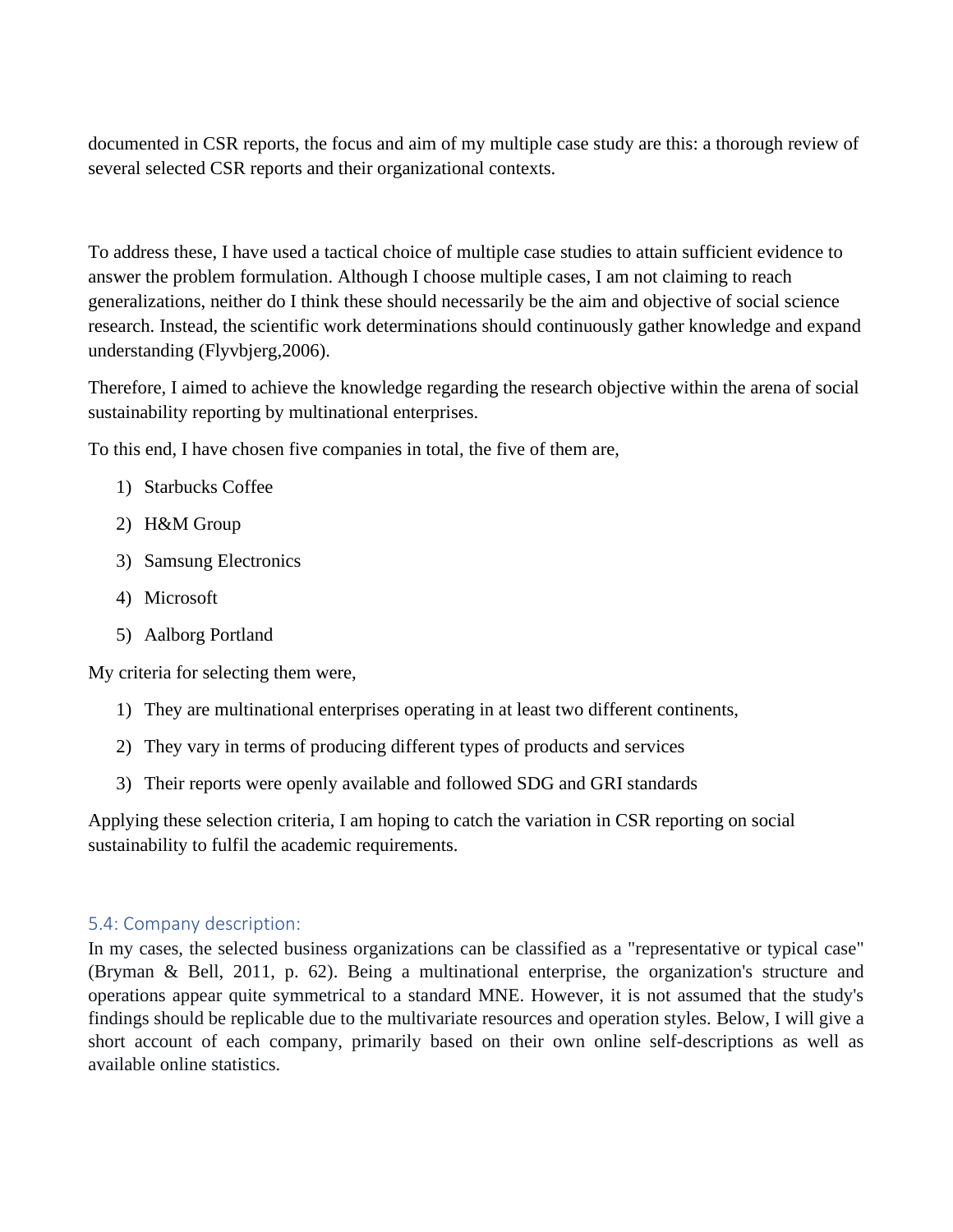#### <span id="page-31-0"></span>5.4.1: Starbucks Coffee:

Starbucks coffee was established in 1971 in Seattle, America. The iconic feature of this coffee giant is that it has been serving ethically sourcing the premiere quality arabica coffee from the beginning. Globally, Starbucks coffee has about 33000 stores. The first CEO of the company was Howard Schultz, who brought the normal roastery to an international coffee chain. The company enlisted the initial public offering (IPO) in 1992, which helped the coffee business's rapid expansion. The NASDAQ (an American multinational financial services corporation) National Market exchanged on the common stock under the symbol SBUX (Starbucks,2020).

According to recent financial reporting, net revenues for the national (American) part raised 8% over (Financial Year) FY20 to \$4.7 billion in FY21. Additionally, the Americas segment reported operating income of \$905.3 million in Q2 (Quarter) FY21, compared to \$621.2 million in Q2 FY20 (Starbucks,2021).

For the case of Starbucks coffee, there have been two reports included one is the annual CSR report, and another one is the U N SDG report and the publishing year 2020 and 2017, respectively

#### <span id="page-31-1"></span>5.4.2: H&M

H&M was established in 1947, with a style that even fashionable people globally with a budget can buy. This Swedish high street retail brand is a leading global fashion company with strong values and a clear business concept. The clothing company has a passion for fashion, a belief in people, and a desire always to exceed customers' expectations and promote sustainability. H&M continuously tries to have the best customer service and offer the best price for its customers. In the fiscal year 2020, global net sales of the H&M Group amounted to about 20.2 billion U.S. dollars (Statista,2021). Germany is H&Ms biggest market which generated 3.5 billion U.S. dollars in 20019. The corporation operates over 5,000 stores internationally and employs over 126,000 people. In addition, H&M placed the seventh most significant apparel brand globally as of 2020 (Statista 2021).

The published H&M CSR report from 2019, and the report came up with the name of 'Sustainability Performance Report.' Unfortunately, due to the covid-19 outbreak, the annual report did not publish for 2020.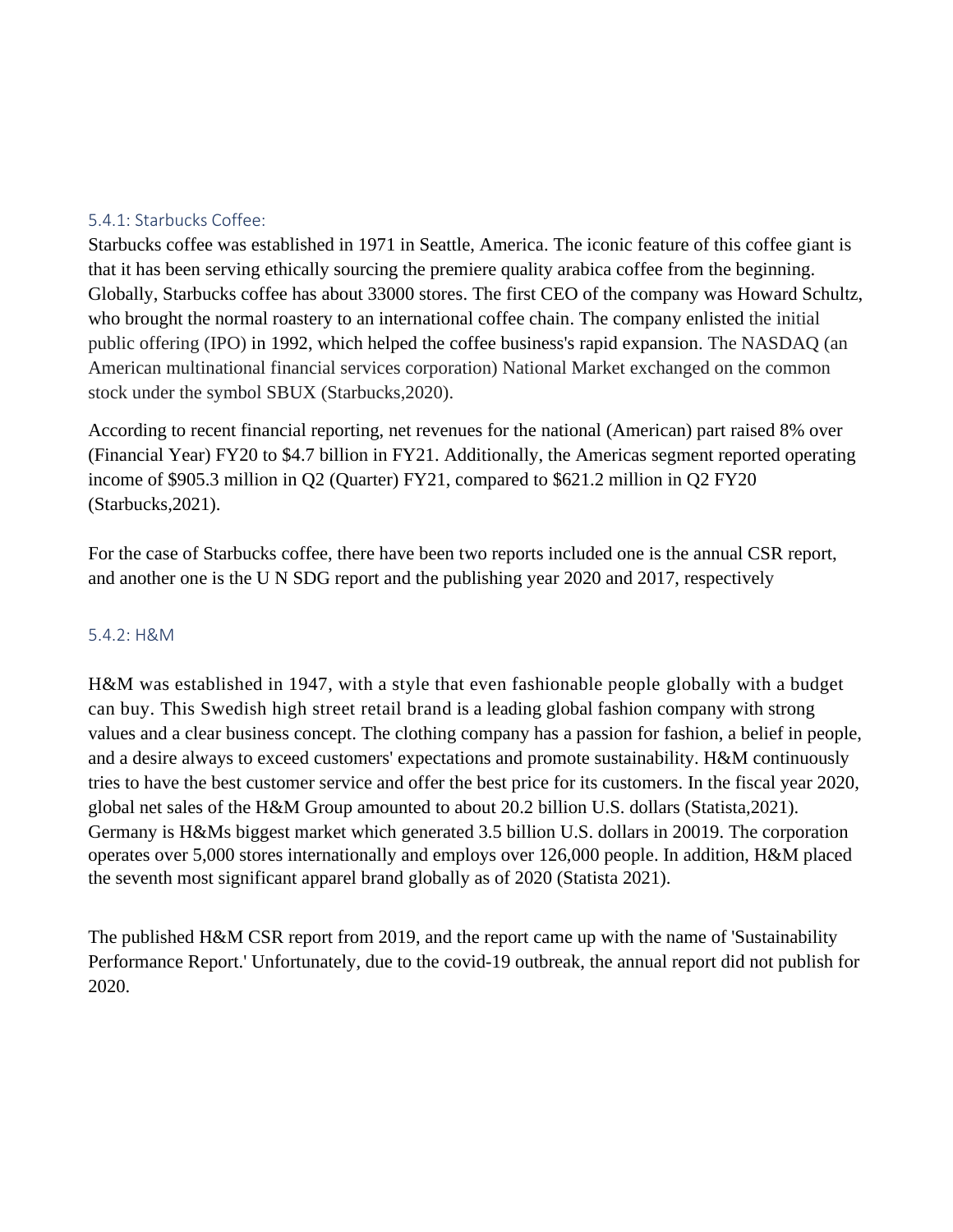#### <span id="page-32-0"></span>5.4.3: Microsoft:

Microsoft has expanded into one of the most popular tech businesses globally and practised decades of continued success from its establishment in 1975. Some of the company's primary business ventures include its Windows operating system, its software packages such as Microsoft Office, its lines of consumer electronics, and newer offerings such as cloud computing solutions. Since 2014, the. The Microsoft Office suite also remains the most widely used office software worldwide with few comparable competitors' insight.

According to Statista (2021) report, Microsoft's worldwide income boomed from the financial year 2020 to 2021, expanding by 18 per cent per year and achieving more than 168 billion U.S. dollars. The achievement remarks one more record-setting year of revenue milestone for the software giant.

Since technology grows to be highly integrated into all phases of day-to-day life, technology companies such as Apple, Alphabet, and Microsoft have expanded into more influential tech hubs globally.

Microsoft is one of the leading companies famous for software production and the annual report 'Microsoft Corporate Social Responsibility Report'.

#### <span id="page-32-1"></span>5.4.4: Samsung electronics:

One of the most valuable technology brands globally, Samsung Electronics leads as a producer of global consumer electronics, semiconductors, telecommunications, and digital media technologies. The MNE is headquartered in Suwon, South Korea, and it was founded in 1969. Soon after its founding, it has turned into a multinational company with over 287,000 workers in 74 countries (Statista, 2021).

Globally Samsung is the prominent smartphone supplier. In 2020, Samsung's market share of the tech giant's smartphone was about 21 per cent worldwide, beating its closest competitor with Apple and Huawei in 2020. Samsung sold globally its smartphone more than 267 million copies in 2020. (Statista,2021).

Nevertheless, the outstanding achievement in the mobile phone sales market, the South Korean company has a significant presence in the display, T.V., and semiconductors industry.

The tech giant has published a CSR report yearly, also known as the 'Sustainability Report,' and the selected report from 2020.

#### <span id="page-32-2"></span>5.4.5: Aalborg Portland:

Aalborg Portland Holding is a Denmark-based company headquartered in Aalborg and is part of a parent company named Cementir Group.

Cementir Holding is a multinational enterprise registered office in the Netherlands formed in 1947 in Italy, producing mainly building materials. In addition, since 1955, the company has been listed on the Milan Stock Exchange, and recently it stood in the STAR segment. (Aalborg Portland,2019).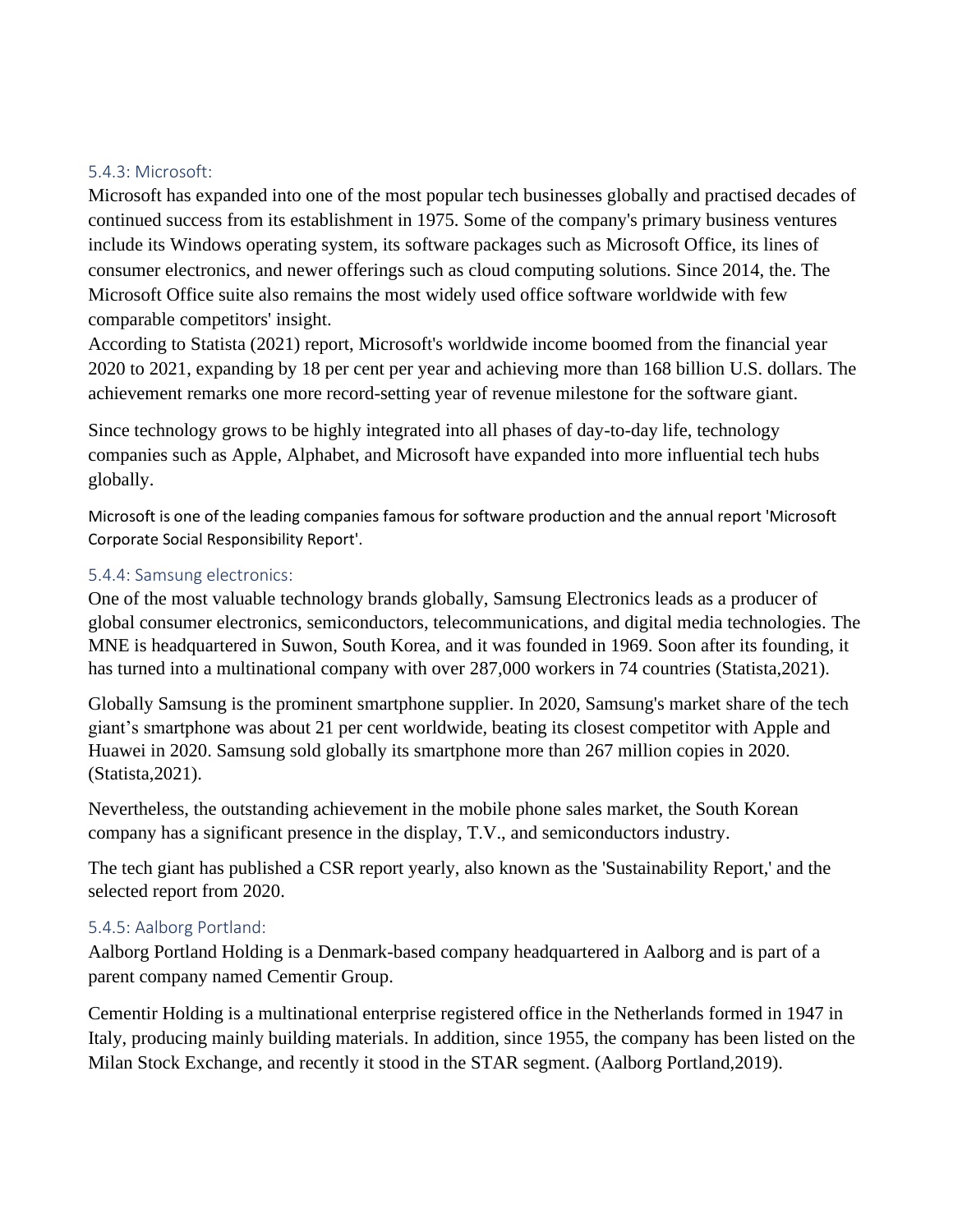The company is leading solely as a white cement producer in Denmark and the leader of the white cement producer in the world. Moreover, Aalborg Portland is the prominent ready-mixed concrete manufacturer in the Scandinavian region, placed the third-major producer in Belgium. Aalborg Portland operates 18 countries as production sites with a commercial presence above 70 nations globally.

Aalborg Portland published their CSR report annually under the heading of ENVIRONMENT, ENERGY AND HEALTH & SAFETY. The selected report is from the year 2019. Unfortunately, due to COVID-19, the MNE had not published the CSR report in 2020.

#### <span id="page-33-0"></span>5.5: Research Approach:

There are three different research approaches inductive – specific to general, open-ended, suitable for new unknown phenomena and deductive - general observations to clear, narrower, suitable for existing phenomena. The inductive approach is also known as the bottom-up approach, whereas the deductive approach is top-down (Trochim, 2006). A third approach is an abductive approach. The abductive approach goes back and forth from theories to observations, decreasing a case study's context (Dubois & Gadde, 2002). First, researchers initiate specific observations and measures in the inductive research approach, then the pattern, hypothesis building, and theory generation. In the case of the deductive approach, researchers begin with theory, then hypothesis, observation and then confirmation.

Deductive research narrows down the broader perspectives of theories to single or multiple hypotheses and tests them with empirical evidence. However, a lack of guidance of theory application might create chaos among numerous existing theories while testing (Bryman and Bell, 2011). In most cases, the quantitative method is applied in this research approach. Although there are no precise rules, some qualitative studies might have a deductive orientation (Saunders et al., 2007).

However, the deductive approach increases the understanding of broad theories and empiricism of a case study and strengthens the potential learning outcome of the case studies. Initially, the general knowledge from previous empirical studies and published theories have been researched through literature reviews and presentations of existing theories within the broad field of CSR and social sustainability. As the research on social sustainability in CSR reports is unique, pre-understanding was very important. Furthermore, data traces back later to the literature review seeking reasonable explanations for the reports' analysis (Lumen Candela, 2020). Therefore, before the reports' analysis, knowledge and theories to be developed through confirmed or rejected hypotheses connected with CSR reports and social sustainability. Thus, the deductive approach is appropriate for this study. Concretely, how the theories drive my analysis and how I build my analytic approach from them is further explained below.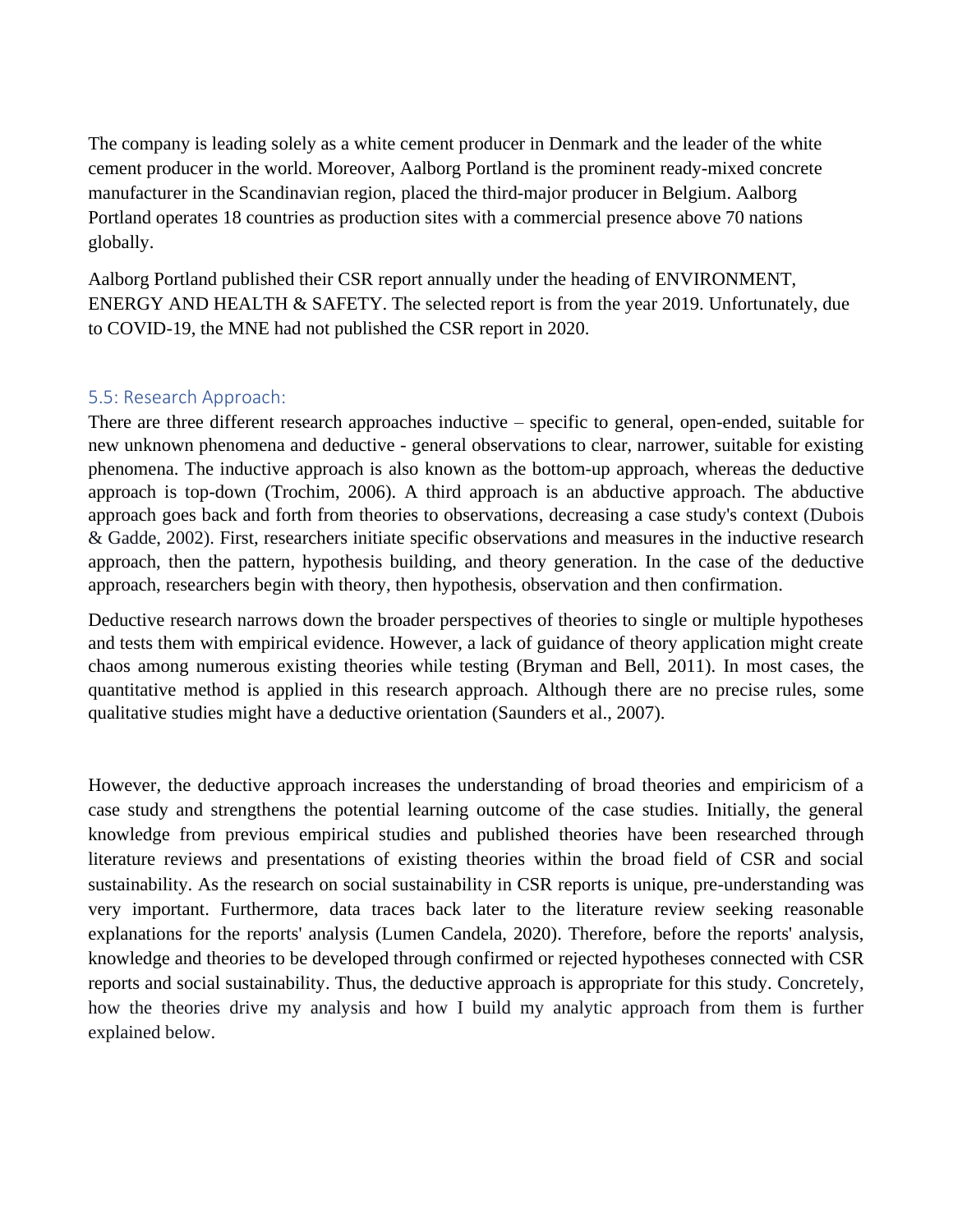## <span id="page-34-0"></span>5.6: Data collection method:

The following important issue for the research methodology is the data collection, and these decisions flow from the research questions. Still, they may also be influenced by research context, structure, and timing (Ritchie & Lewis, 2013). Bryman also opined that data collection represents the key and unique importance to the data quality in research has become more and more imperative in recent years (Bryman, 2016).

As in the earlier section (4.3), I have elaborated the rationale behind choosing those specific multinational companies. One reason to prefer them is that the CSR reports are published regularly on their websites are reliable and easily accessible to analyze. In addition, CSR reports from various multinational enterprises are selected as the primary source data since CSR reports correspond to official documents produced by the organizations (Bryman, 2016).

Empirical evidence produced from interviews has not been reflected as essential or necessary to answer the problem formulation; since the purpose is to study how MNEs define and articulate social sustainability in their CSR reports. The meaning is looking from the point of view of the business organizations and how they define social sustainability in their everyday work and make it explicit in the reports.

### <span id="page-34-1"></span>5.7: Data analysis methods:

This thesis acknowledges a theory-driven procedure for examining the literature and CSR reports since it fits and is advantageous for investigation. Theory-driven research is a more traditional approach to conducting a scientific inquiry that starts with developing hypotheses, collects and analyses data to test these hypotheses, and draws theoretical conclusions based on the results (Kitchin, 2014). Therefore, this type of research focuses on finding abstract constructs and the relationships among them usually defined in terms of the following tasks (Andersen & Hepburn, 2015),

- (1) Research gap identification
- (2) Existing or extended theory guides research question
- (3) Hypothesis formulation to address the research question
- (4) Designing research to reduce contradictory impacts
- (5) Using appropriate instruments for collecting data
- (6) Analyzing data to draw inferences

Theory-driven analysis has been leading the social and organizational sciences field, where the theory distinguishes constructs and connections among them that are abstracted from certain phenomena.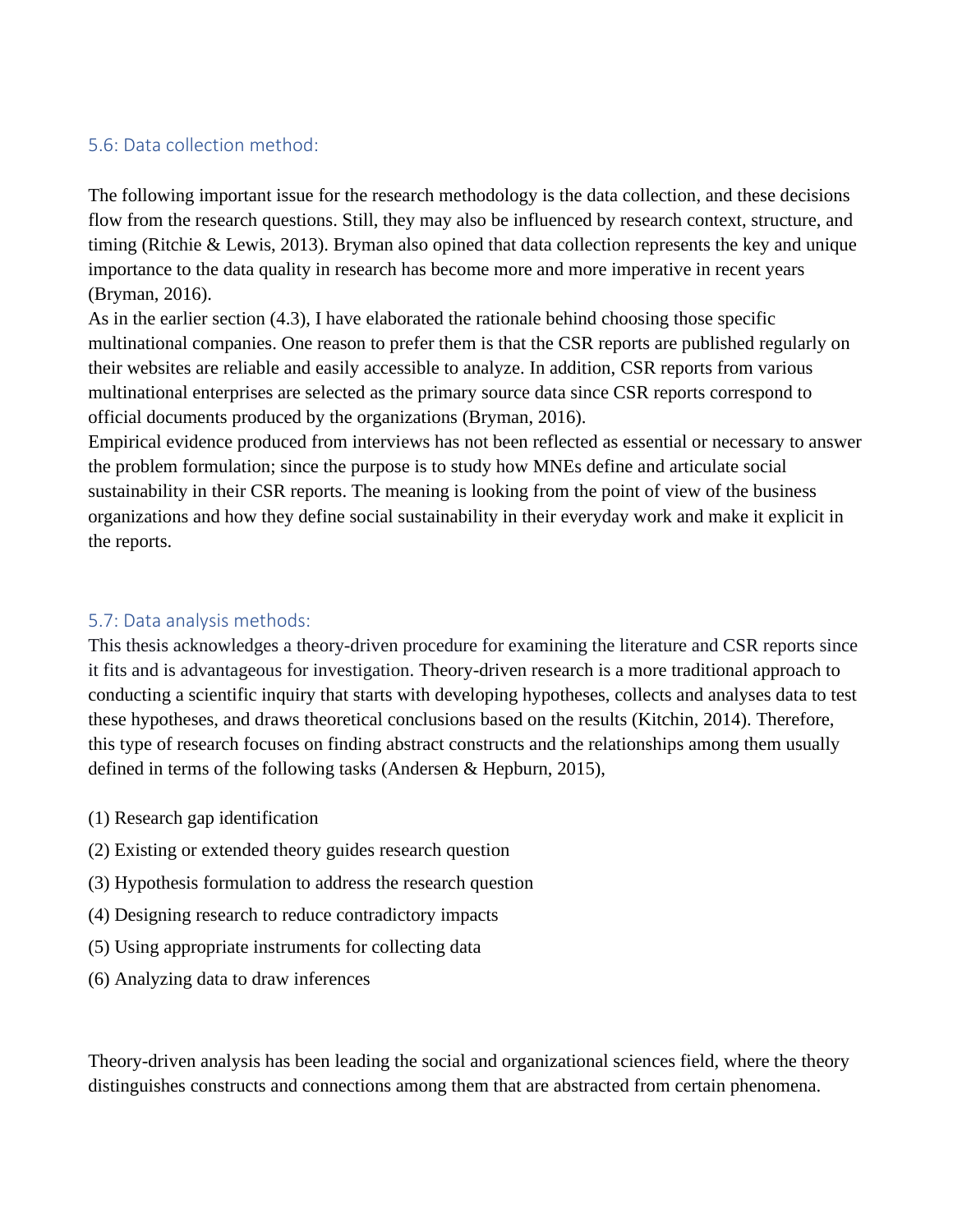Consequently, the method codifies a form of knowledge concerning phenomena throughout its scope. Moreover, theories are mostly built from profound reflection, occasionally facilitated by perceptions from small datasets (Eisenhardt, 1989). Conventionally, the limited dataset is being applied for testing theory for numerous purposes. First of all, tentative research design and data collection efforts and achieving access to these complicated phenomena are highly disadvantageous. Secondly, the data collection procedures from every potential side can involve a researcher performance contradictory to its positions. Empirical work in theory-driven research has traditionally been confined due to time, effort, and cost challenges (Eisenhardt, 1989).

Furthermore, an incorporated analytical structure has been established based on the deductive approach after the paper's data analysis process has been adopted (Bryman & Bell, 2016). Another feature of this type of analysis is that the researcher also considers what text is being analyzed. In this case, CSR reports and how this affects and should understand the content and findings (Bryman, 2016). Thus, the literature review and analytical framework is also used as a means of communication in CSR reports.

| Health:         | "That people are not exposed to "social conditions"     |
|-----------------|---------------------------------------------------------|
|                 | that systematically undermine their possibilities to    |
|                 | avoid injury and illness; physically, mentally or       |
|                 | emotionally, e.g., dangerous working conditions or      |
|                 | insufficient wages."                                    |
| Influence:      | "That people are not systematically hindered from       |
|                 | participating in shaping social systems they are part   |
|                 | of, e.g., by suppression of free speech or neglect of   |
|                 | opinions."                                              |
| Competence:     | "That people are not systematically hindered from       |
|                 | learning and developing competence individually and     |
|                 | together, e.g., by obstacles for education or           |
|                 | insufficient possibilities for personal development".   |
| Impartiality:   | "That people are not systematically exposed to partial  |
|                 | treatment, e.g., by discrimination or unfair selection  |
|                 | to job positions."                                      |
| Meaning-making: | "That people are not systematically hindered from       |
|                 | creating individual meaning and co-creating common      |
|                 | meaning, e.g., by suppression of cultural expression or |
|                 | obstacles to cocreation of purposeful conditions."      |

Concretely, my analysis follows the structure outlined in the model below: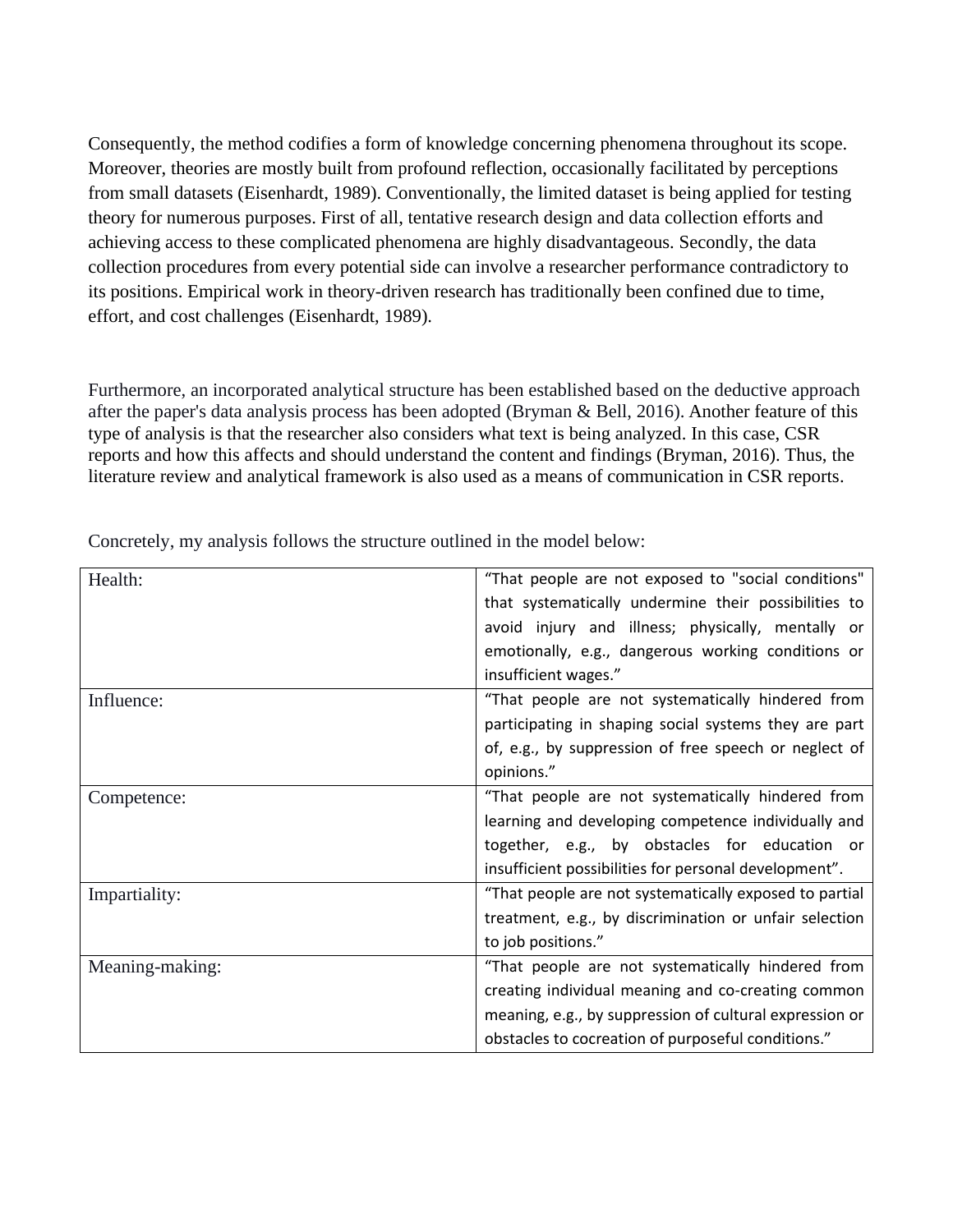## <span id="page-36-0"></span>6.0 Data analysis:

This subsequent chapter depicts the data presentation and analysis. CSR reports from selected multinational enterprises will be examined in this section. The principles of theory-driven data analysis will be followed here. First, Robert, Broman and Messimer's (2016) five Social Sustainability principles (SSP)s theory will be used to structure the analysis. This means that five subheadings in the analysis follow their model, namely 1) Health, 2) Influence, 3) Competence, 4) Impartiality 5) Meaning-making. Along with each of the five themes, I move on to discuss how the triple bottom line (TBL) and (SDG) and Global Reporting Initiative (GRI) are related to the initiatives discussed in the CSR reports. This contributes to a more nuanced understanding of the analysis.

### <span id="page-36-1"></span>6.1 Health (ssp1)

According to the theoretical model for how to identify social sustainability in company practices, one should look for how the Health of workers is protected (or not) by the company. Concretely, Missimer, Robért & Broman advise that the standard should be "That people are not exposed to social conditions that systematically undermine their possibilities to avoid injury and illness; physically, mentally or emotionally, e.g., dangerous working conditions or insufficient wages" ( Missimer, Robért & Broman, 2016b:p 47). In my analysis below, this means that I am looking for various health-related aspects described in the reports, namely questions of Health and safety at work, fair income stability.

#### <span id="page-36-2"></span>6.1.1 Health and safety at work:

Workplace health and safety management is one of the vital categories under social sustainability and its principles. Business organizations shall prioritize the protection and the wellbeing of employees and comply with related safety procedures and policies. In this study, some organizations report a more comprehensive and holistic approach to seeing the health area of social sustainability. An example can be seen in the H&M report under the "Fair and Equal" headline and described as:

"Fair jobs for all: decent and meaningful jobs offering safe and healthy workplaces, fair income, predictable employment, professional and personal development, and a work environment free from discrimination, where everyone feels respected and is encouraged to make their voices heard." (H&M, 2019, p; 59).

As can be from the above, a holistic understanding of health issues has been identified, and furthermore, the description seems well in line with the standards suggested by Missimer, Robért  $\&$ Broman. Although all the reports have not stated their precise positions or policies related to overall Health, most organizations specifically addressed workplace safety issues. For instance, During COVID -19, Samsung electronics prioritize their employees' Health and safety by shifting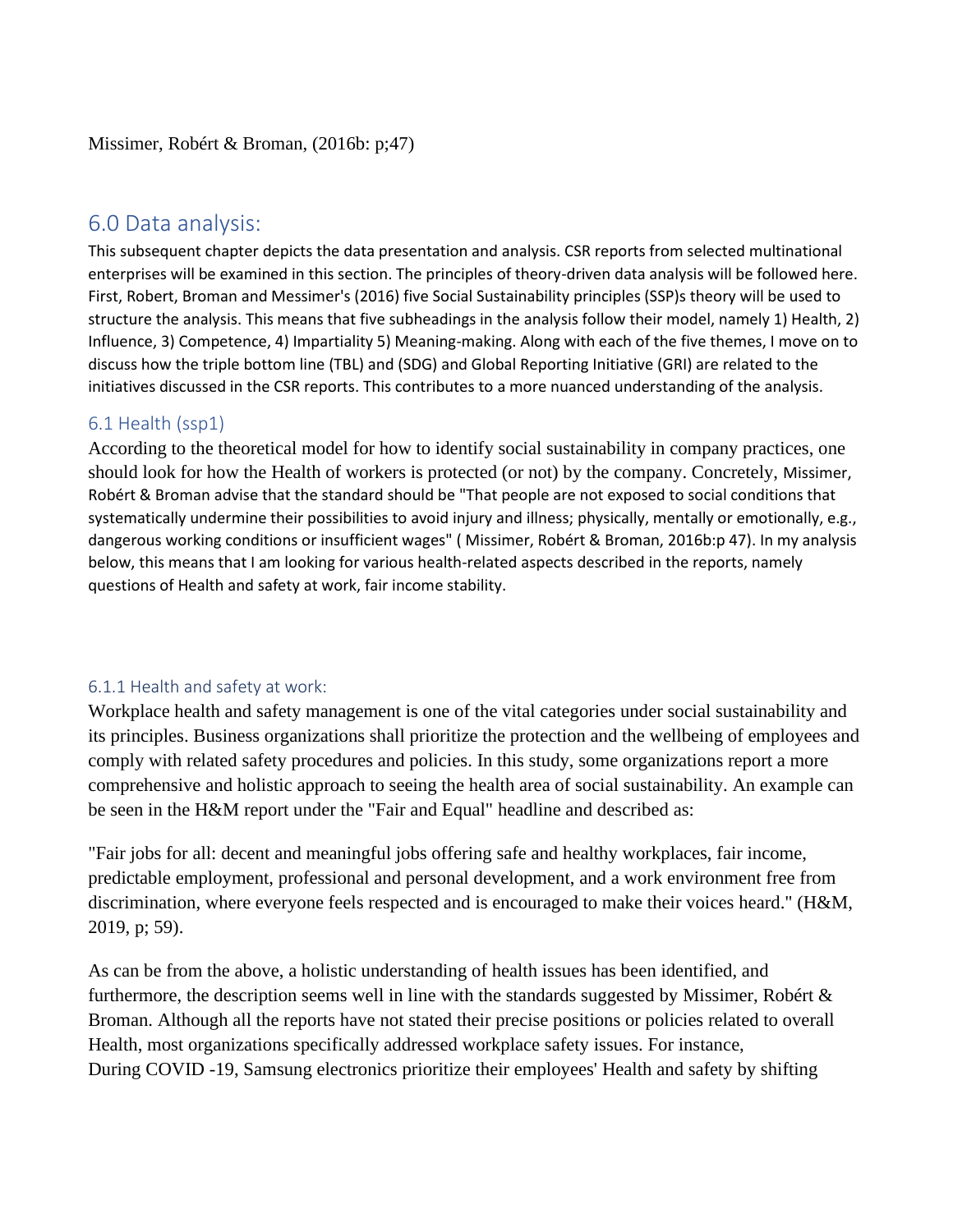physical offices to virtual offices. Furthermore, they arrange video conferencing during covidrestriction to reduce the spread of the virus. As can be seen:

"Video conferencing helps lower the risk of infection by reducing face-to-face contact. Through a partnership with Cisco, we launched a next-generation video conference solution, Webex UX. ". (Samsung 2020;p 17).

Also, Samsung Electronics and Microsoft provide employees with training on compliance with safety regulations, with regular exercise responding to workplace safety-related activities. For instance, as Microsoft highlighted:

"We provide regular training to prepare our employees to respond to safety-related accidents. This is conducted as experiential courses, including fire evacuation, earthquake preparedness and response, and chemical spill response". Microsoft, 2020 p;90

As seen above, both Samsung Electronics and Microsoft organize regular safety measurements to prevent accidental injuries. Also, Samsung Electronics arranged an innovative work environment during the pandemic to protect employees from COVID-19 infection by switching from a physical to a virtual workplace that helps reduce direct contact and other means (e.g., respiratory droplets) of spreading disease.

All safety measures are mostly prevention-oriented, which may represent a company's attitudes towards sustainability. For example, although the injury prevention stated in two SDG targets (3.6 and 11.2) are related to road safety, preventive interventions are at the heart of sustainability. Moreover, the injury prevention efforts can help advance substantially by integrating them within the broad range of SDG goals like corporate social responsibility, water safeguarding, urbanization, and population shifts. However, while effective sustainability action requires undertaking activities that engage all players (e.g., community, employee) necessary to achieve desired outcomes, most company reports describe initiatives based on a conventional individualistic manner, focusing only on employees and specific accident types. For instance, only the Microsoft report has focused on ensuring that all employees are trained and motivated to improve the work environment actively.

Furthermore, none of the companies included the community or broader society in the prevention activities. Therefore, collaboration with the community may represent a more suitable strategy to realize social sustainability.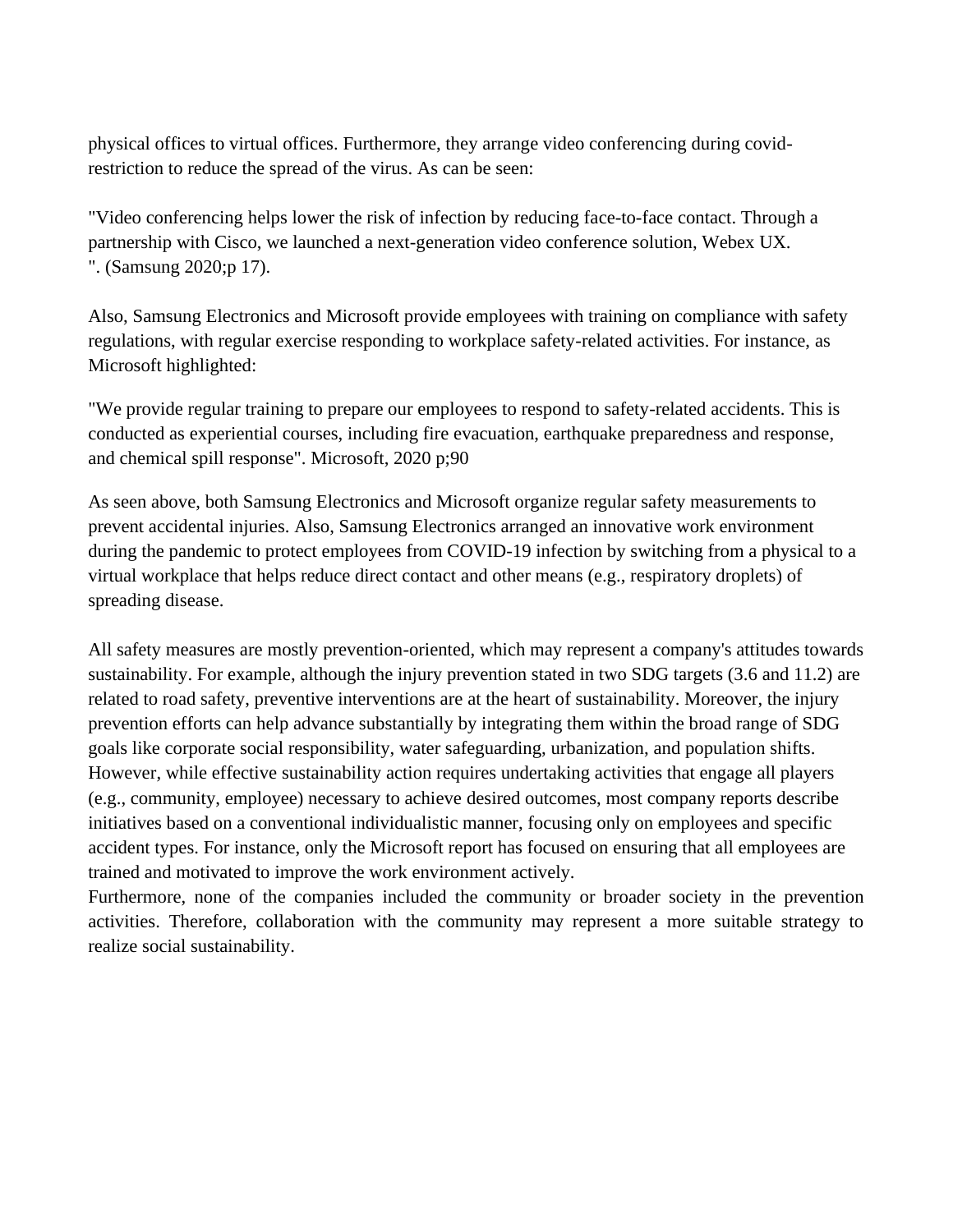#### <span id="page-38-0"></span>6.1.2: Fair income stability:

Inadequate income leads to insufficient living standards, which may affect employees' health and safety. Therefore, income stability is a critical sub-theme under Health in social sustainability principles (SSP1), directly related to employees' Health and wellbeing of employees.

All reports have written about the income offered to their employees, including additional benefits. They write about a pay rise. For instance,

"In December 2020, Starbucks made one of the most substantial investments in wages", exceeding the minimum wage in every U.S. market" (Starbucks coffee, 2020, p;14).

Also, H&M clearly stated their aim to provide adequate income and fair compensation for the employees. As the report says:

"The H&M Incentive Programme (HIP) applies to everyone employed part-time or full-time by H&M Group, regardless of country, position and salary. It provides incremental investments in H&M Group shares, with employees receiving funds when they reach age 62, whether or not they still work for the company" (H&M,2020, P;64).

The living income, as stated above, the 'fair compensation is one of the vital elements to be considered for being a socially sustainable business practice. According to Missimer, Robért & Broman (2016b), there should be no structural obstacles to pay the employees salary and fair compensation according to their performances.

Besides, adequate income has implications for sustainable development and, as such, have direct linkages to a number of the SDG's, in particular, 1 (no poverty), 8(decent economic growth and work environment) and 10(reduced inequality). The lack of compensation or wages do not allow for a decent living, and the employee may be prohibited from paying for essential needs. In that case, not affording essential goods will be considered unhealthy living standards—Health and wellbeing for the employees are as important as a high-quality product line.

Furthermore, most reports stated the income provided to employees; only a few emphasized the principle of fairness like equality in opportunity and pay, old-age benefits, and related to other issues to different extents. For instance, Starbucks has goals regarding pay equality: "100% gender and racial pay equity in the U.S". Their report also confirms a commitment to achieve 100% pay equity around the globe. As seen below:

"Starbucks is committed to 100 per cent gender pay equity. We've achieved it – and maintained it – for partners in the U.S, and we're also working toward reaching 100 per cent gender pay equity for Starbucks partners globally" (Starbucks coffee, 2020, p;9).

This commitment bears necessary implications for SDGs within the context of rising inequalities worldwide. While inequality is often linked with underdevelopment, poverty and socio-economic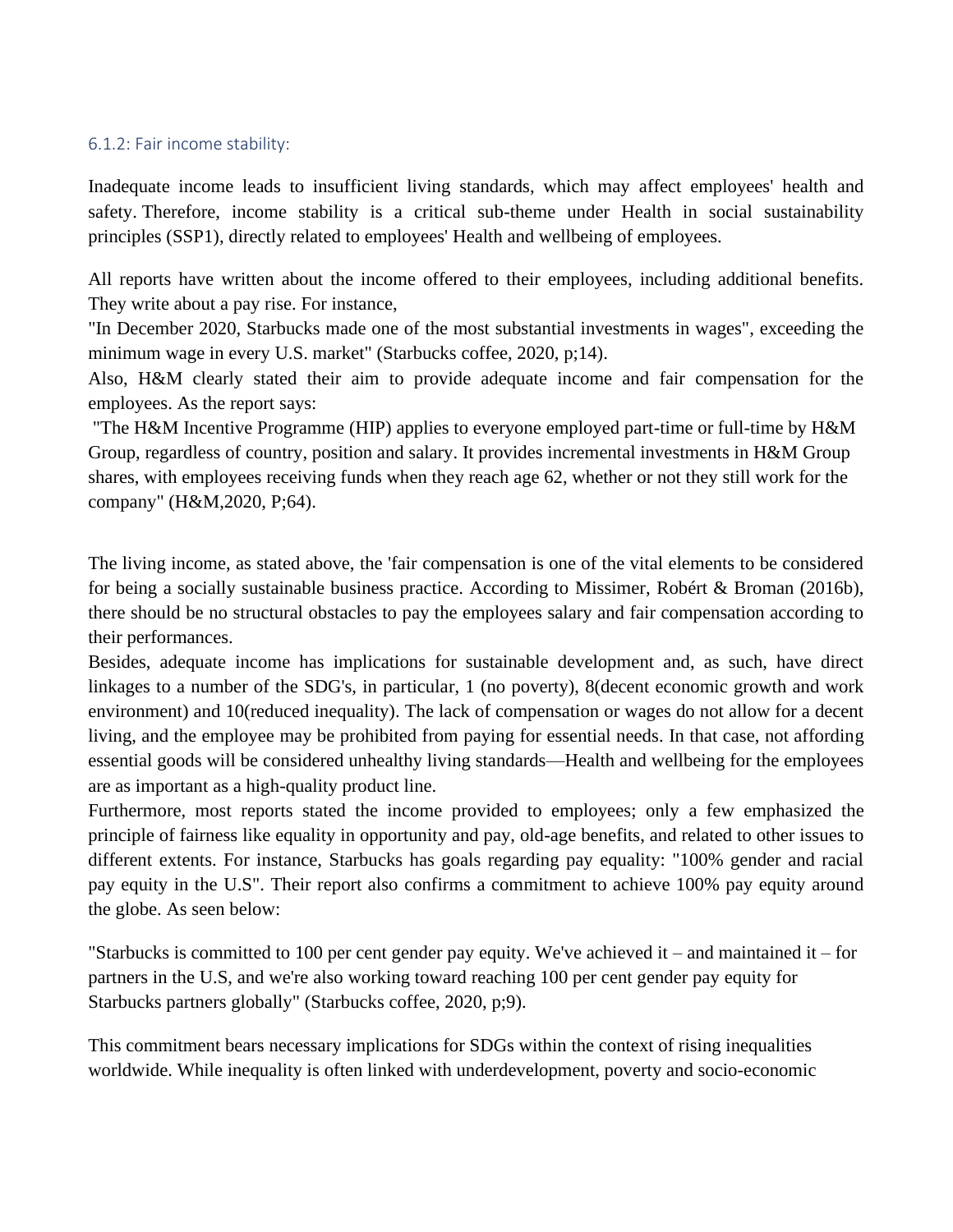instability, the company focuses on promoting equity in pay support SDG goals. However, terms like gender equality have been contested due to the heterogeneity in women's conditions (e.g., white women vs black women). Notably, there has been an overuse of quantitative figures on gender equality without proper guidelines on the process of generating data. Such statistics are criticized for failing to capture complex processes and realization of the true nature of achievement.

Reports focusing on how gender or racial equality is implemented and generating contextual data (e.g., qualitative) may help reveal a clearer picture.

## <span id="page-39-0"></span>6.2 Influence: (SSP2)

The second point in Missimer, Robért & Broman's understanding of how to create social sustainability in the business context is the principle of influence, defined in the following way:

"that people are not systematically hindered from participating in shaping social systems they are part of, e.g., by suppression of free speech or neglect of opinions." (Missimer, Robért & Broman, 2016b,p; 47)

Influence can be interpreted as a meaningful impact that employees can create in business settings. Lack of this practice can suppress the right to self-determination at the workplace connected to the freedom of speech or a person's voice to concerns recognized as the term whistleblowers.

## <span id="page-39-1"></span>6.2.1 Freedom of speech:

A fundamental right is one's independent right to speak out about the matter they are involved in, and a survey is a practical form of communication for business organizations. Therefore, both external and internal surveys are conducted in most studied organizations to reach the voice of employees and employers.

For instance, Samsung electronics conducts customer satisfaction surveys and circulates the results around the departments. As the report says:

"We have conducted periodic customer satisfaction surveys, and we share the results with the relevant departments. Using the results, we are making improvements in areas where customers are less satisfied". (Samsung 2020 p;80).

Similarly, internal job satisfaction surveys are also conducted to receive employees' voices. For instance, Aalborg Portland implemented a survey named "Your Voice", a platform that can regularly check employees' job satisfaction levels and other indicators.

On the other hand, for empowering employee's rights, listening their concerns associate the establishment of the core needs of social justice.. As can be seen through the following quote from the H&M report,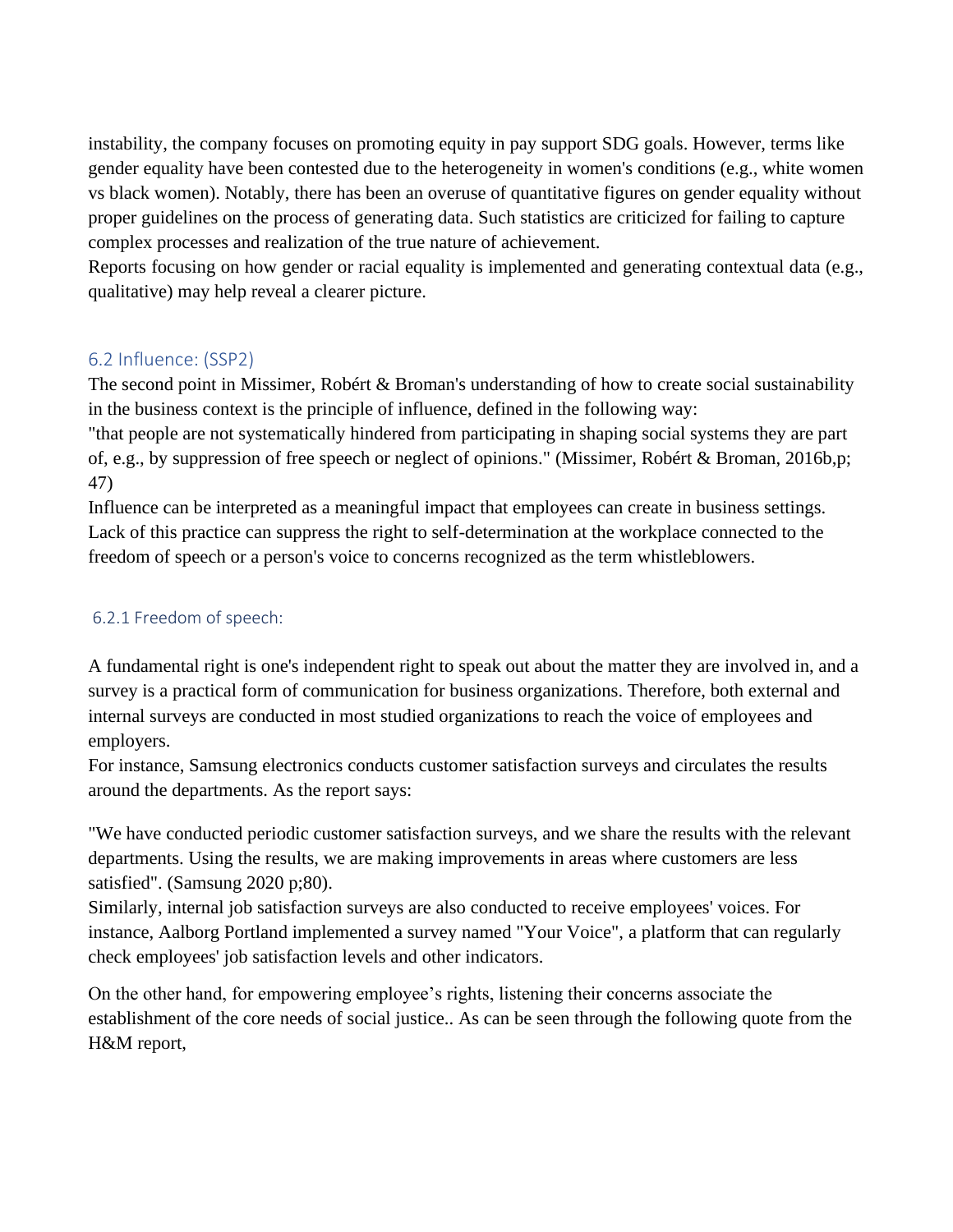"To confirm our respect and support for the fundamental human rights in all H&M Group workplaces, including freedom of association and collective bargaining, we signed a global framework agreement with Union Network International (UNI) in 2004"(H&M,2019, p; 64).

The above concern regarding freedom of speech then focused on the results to identify the problematic areas at the workplace environment and the sectors deploy the action plans and initiatives on the specific areas where required. For instance, both external and internal surveys, as seen above which periodized the importance of the opinion of the employees and the subscribers. This could also suggest that business organizations see this as a part of sustainability rather than something they do on a routine basis. On the other hand, a deeper understanding of local cultural, economic, and legal circumstances might influence the planned approach for developing strategies and partnerships with relevant stakeholders. This concern also incorporate with SDGs for example SDG 8 (Decent Work and Economic Growth) and SDG 16 (Peace, Justice and Strong Institutions).

One significant trend seen in the reports is using anonymous messages to receive concerns at the workplace. Several of the reports mentioned different organizational programs that help workers share their concerns anonymously and efficiently. For instance, Microsoft's "Workers' Voice Hotline" provides workers with an external channel that allows them to report workplace concerns anonymously and without fear of retaliation. As said in the reports:

"We use anonymous feedback from workers supplied through the Hotline to improve our Responsible Sourcing Program design". (Microsoft, 2020, p.16)

There are also whistleblowing systems mentioned in the reports of Samsung electronics:

"We also operate a whistleblowing system within the CPMS and website, following identity protection principles and prohibition of providing disadvantages to whistleblowers. ". (Samsung, 2020,p 51).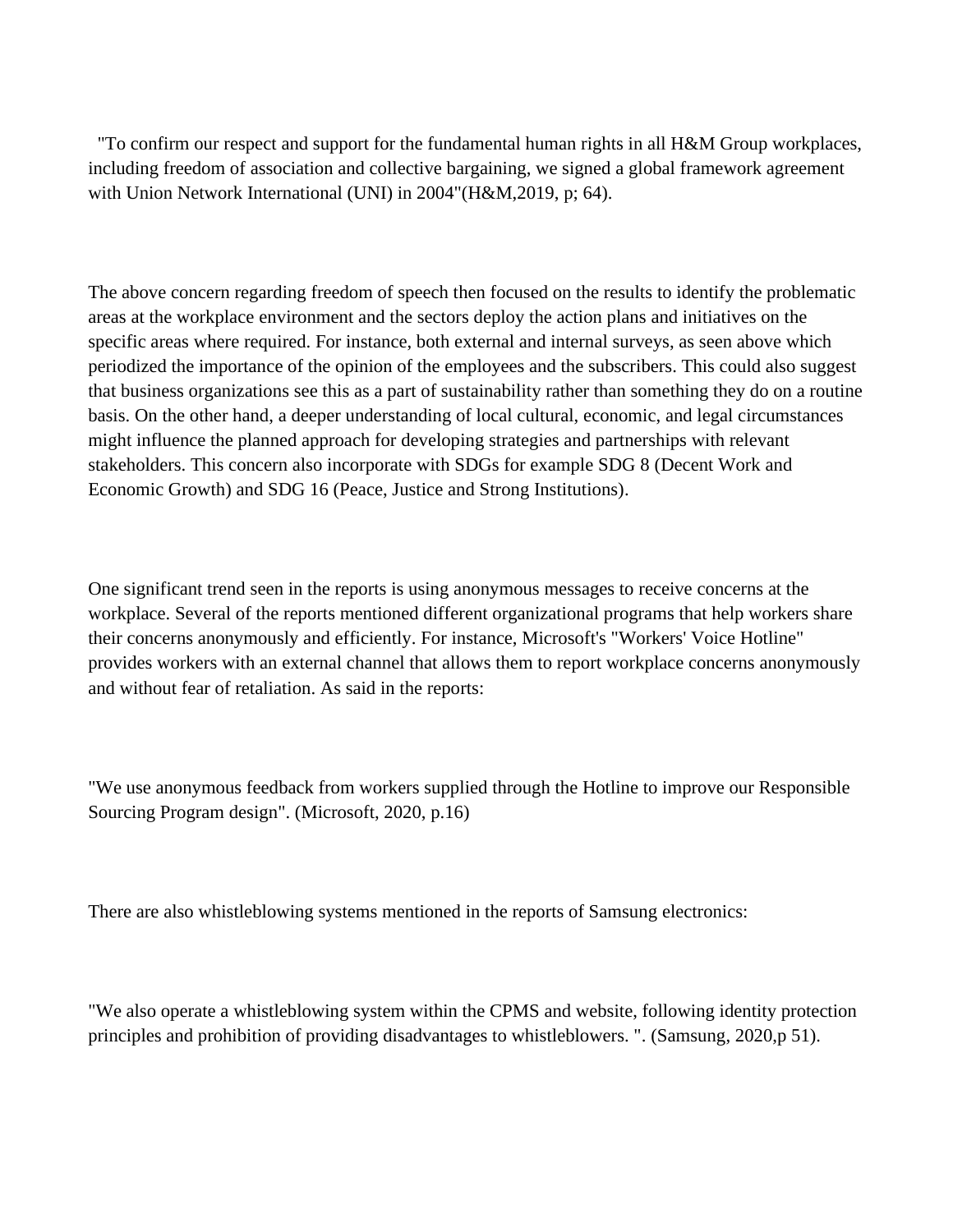In addition, the whistle blowing system discourages wrongdoing inside the departments, which supports businesses with compliance-related actions to sort the problem. Another critical addition, for example,

"worker representatives can ensure that workers voices are genuinely considered, and management decisions are truly accountable" (H&M,2019, p;60)

The "Workers' Voice Hotline" and whistleblowing, as stated above, may contribute to transparency and prevent wrongdoing, leading to effective and accountable institutions and management at all levels. More specifically, since such activities may help reduce corruption, bribery and unlawful or unethical activities, they are strongly connected to democracy and justice, access to information and protection of fundamental freedoms integrated into UN SDG 16 on Peace, justice, and strong institutions. However, although whistleblowers are acknowledged as a possibility, more robust and adequate protection is essential. I argue that freedom of association and collective bargaining, which is comparatively less discussed in the studied reports, should receive more attention. It is also crucial that the standardization of services or bureaucratic communication process not compromise spontaneous and human communication. I firmly believe a constructive workplace dialogue built on communication, trust and respect is critical to sustainable work environments. By sharing thoughts, ideas, information, and knowledge, better working conditions can support SDG goals.

Apart from the employee-employer relationship, some reports also mentioned a few activities that ensure people are not systematically excluded from shaping the broader social systems, e.g., digital influence. For example,

"H&M Group workplaces signed a global framework agreement with Union Network International (UNI) in 2004, which they believe confirm their "respect and support for the fundamental human rights in all" (H&M,2019, p; 64).

Also**,** Microsoft is advancing cybersecurity to protect against the external danger of being digitally influenced. As the report says:

"Cybersecurity is a central challenge in the digital age, and we are committed to partnering across sectors to address changing digital threats" (Microsoft,2020, p;26).

In connection with that, Microsoft advocates The Paris Call for Trust and Security in Cyberspace, an agreement that promotes commitments and norms to protect citizens and civilian infrastructure from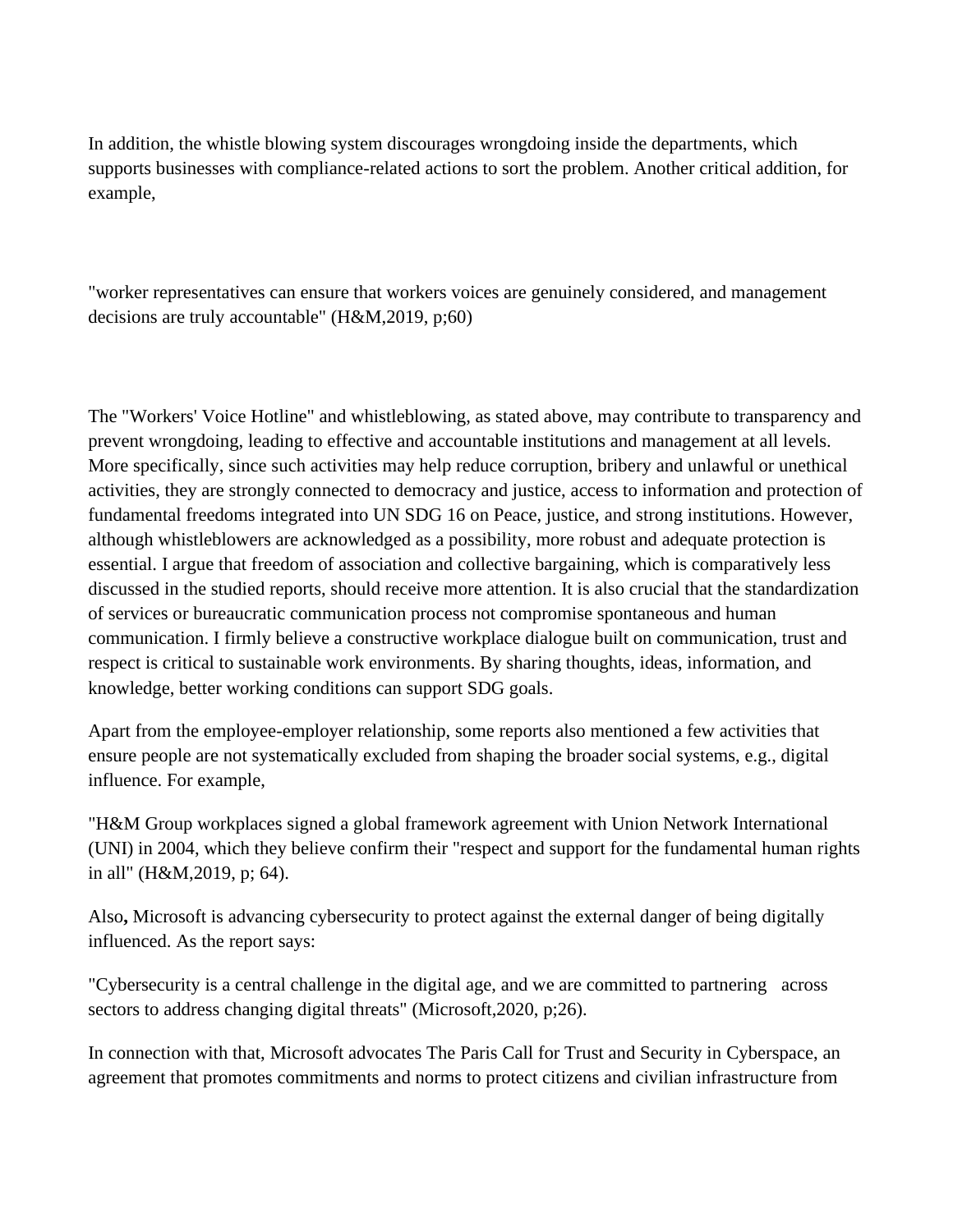systemic or indiscriminate cyberattacks. As a result, more than 75 countries, 700+ companies, and more than 400 civil society organizations have signed on to commitments.

The above activities demonstrate how corporate organizations may shape sustainability beyond usual employee-employer relationships. However, such actions do not occur often and are primarily written in CSR reports only. Younus (2010), the pioneer of Social Business, has called world business groups to focus more on business roles in dealing with social problems. Mainstreaming such initiatives may allow more social sustainability and achievement of SGD targets.

## <span id="page-42-0"></span>6.3: Competence: (SSP3)

Competence is one of the critical themes under social sustainability principles (SSP3), mainly focusing on training and skill development activities. Education and skill development programs include training employees or non-employees philanthropically to help create professional and personal competency. Missimer, Robért & Broman write the following about competence:

"That people are not systematically hindered from learning and developing competence individually and together, e.g., by obstacles for education or insufficient possibilities for personal development" (Missimer, Robért & Broman, 2016b: p;47).

All reports have included different aspects related to training and skill development. In the following sections, I focus on two significant trends relevant to sustainability: training and skill development for internal employees and improving the employability of interns.

## <span id="page-42-1"></span>6.3.1 Improving employability:

Employability, the subcategory of competence, simply means the employees' working capacity or efficient working capability. The company always looks for people to work efficiently since work efficiency reduces production costs and better quality services. Thus, business organizations always focus on employability improvement for their employees to be more efficient.

Most company reports included discussions on programs and activities to help interns and fresh graduates learn employment-related skills. For instance, Aalborg Portland focuses on generating a steady workforce supply and continuously offering internships and related programs. As its report says:

"...to continuously maintain a specialized workforce, we train apprentices and interns and recruit graduates. In 2019, Aalborg Portland, therefore, had 18 apprentices and interns as well as five graduates"(Aalborg Portland, 2020 p;20).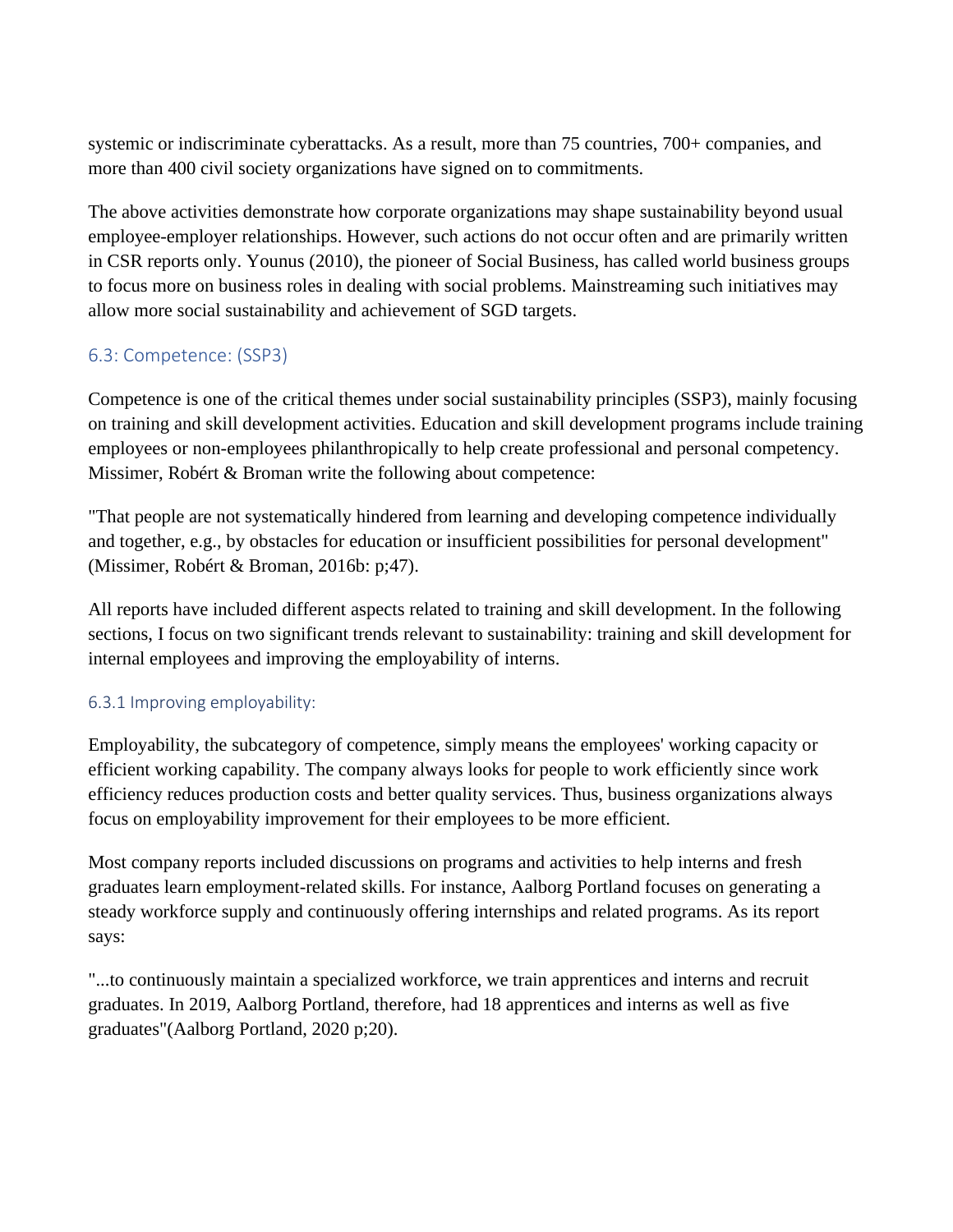Furthermore, this company specifically mentions SDG goals concerning training and workforce in their reports and focuses clearly on developing the employees. As the report says:

"Managers have specific accountability for employee's motivation and skill development to meet future challenges and the present. Therefore, Aalborg Portland focuses on providing education incorporated with U.N. Global Goal 4 is quality education" (ibid,20).

Therefore, building skills for employability in the societal framework, education and skill development programs are vital for both parties, e.g., business organizations and employees. As seen in the Microsoft case, the business organization took the initiative to close the computer science education gap in the U.S. As Microsoft writes,

"Microsoft Technology Education and Literacy in Schools (TEALS) connects classroom teachers with tech-industry volunteers to create inclusive, sustainable computer science programs"(Microsoft,2020, p;9).

As illustrated above, students from different backgrounds have accessed computer science courses and related educations since TEALS inception. It plans to connect the Program philanthropically to over 600 US high schools that serve students of different races, gender, and originality primarily**.**

As seen above, the company's efforts to recruit interns and fresh graduates can be linked with the improved employability of youth and recent graduates. Although, in contrast, youth unemployment is a pressing concern worldwide, SDGs direct stakeholders like governments and employers to improve the employability of young people into productive employment and decent work and increase productivity through better quality and relevant training. However, as I have found, such initiatives have not mentioned any specific concerns to those youth and population groups (e.g., refugee youth) who often lack access to formal work environments. There are also concerns about rural vs urban gaps in employment. Therefore, companies may focus on building the employability of all population groups, leading to the development of skilled workgroups to maintain a sustainable economic and social development process.

#### <span id="page-43-0"></span>6.3.2: Training and skill development programs:

A big part of reports on employability and training have emphasized and described measures and initiatives to train and improve the skills of internal employees and non-employees. Examples include Starbucks College Achievement Plan (SCAP) and H&M's GROW platform. The programs have different focuses. As written in their reports: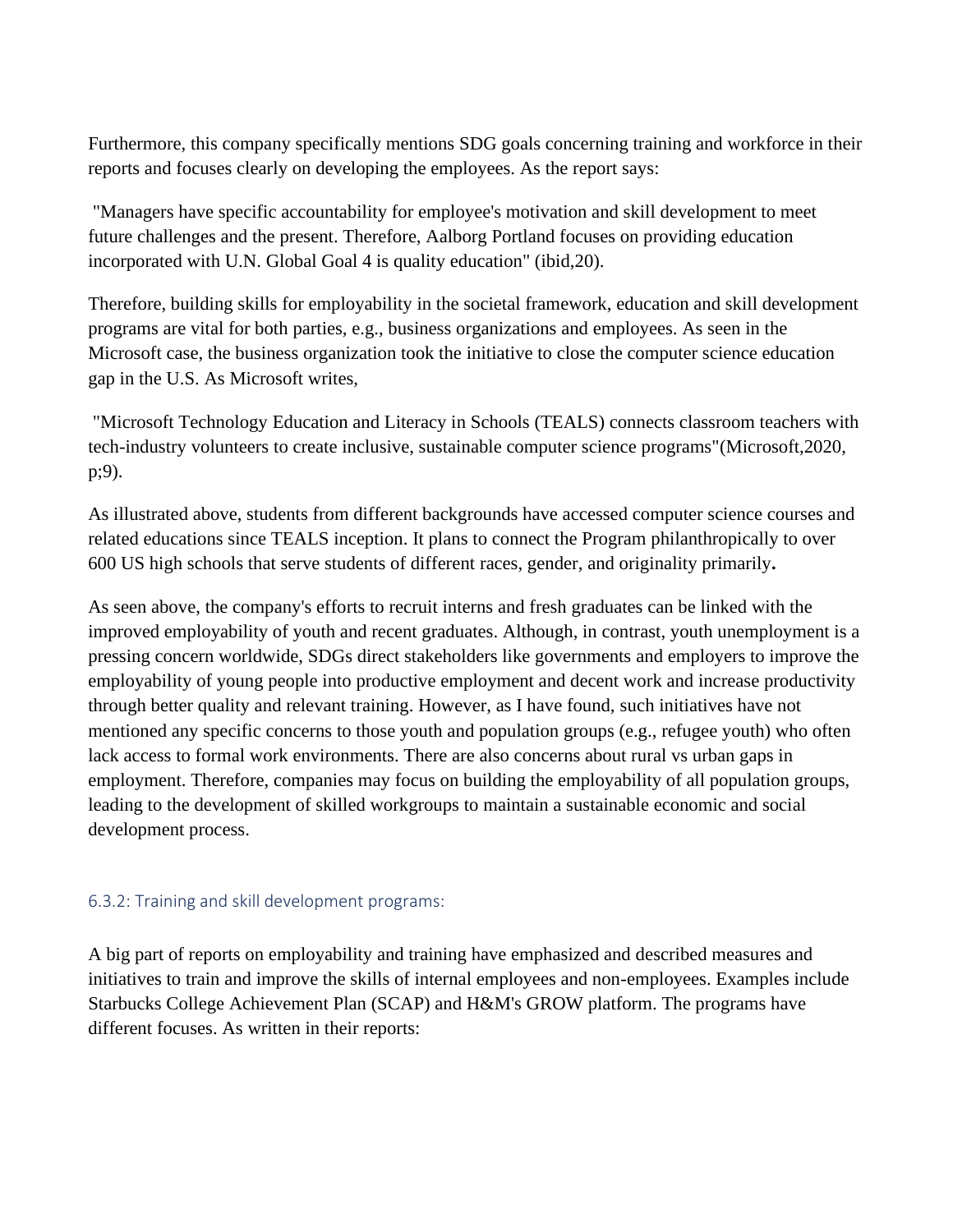"The Starbucks College Achievement Plan (SCAP) is helping benefits-eligible U.S. partners working part- or full-time complete their education by receiving 100% tuition coverage for a first-time bachelor's degree through Arizona State University's online program". (Starbucks, 2020,p10)

About the GROW, the H&M report writes:

"Our training platform — GROW — provides every H&M Group employee with access to a comprehensive set of online materials, as well as access to training and workshops tailored to specific subjects and requirements" (H&M,2019,p;64).

While the COVID-19 pandemic has set off job losses, Microsoft launched A Global Skills Initiative program to learn skills in-demand roles.

"Microsoft, LinkedIn, and GitHub launched a global skills initiative that has collectively reached more than 13 million learners around the globe, a significant milestone towards our goal of helping 25 million learners gain more digital skills for the COVID-19 economy" (Microsoft, 2020, P;10).

The initiatives or programs, as mentioned above, have specific goals to improve the skills set of already employed people, thereby enlarging their opportunities to grow and meet the evolving challenges of their work within the rapidly changing global context. The programs necessary mentoring and coaching support to their employees. Both programs are linked with several SDG goals, including reducing poverty and ensuring access to education and training. The first Program, Starbucks College Achievement Plan, can be considered a means, ensure that all people get access to education. The second one, GROW, may help employees continuously engage in lifelong learning that is indispensable to keep up with the changing skills. And global skills initiative helps to educate people philanthropically.

Therefore, education and skills development is an essential prerequisite for sustainable development. However, I initially expected that reports would mention training and skills development initiatives related to environmental sustainability, sustainable management, SDGs, and helping disadvantaged people access formal and decent jobs. This said sustainability should not be limited to skills development directly related to work or industry. Instead, a comprehensive focus on training and development may help realize border social and environmental goals. Notably, the training and skill development should be tailored to meet the specific needs of vulnerable groups (e.g., immigrant women).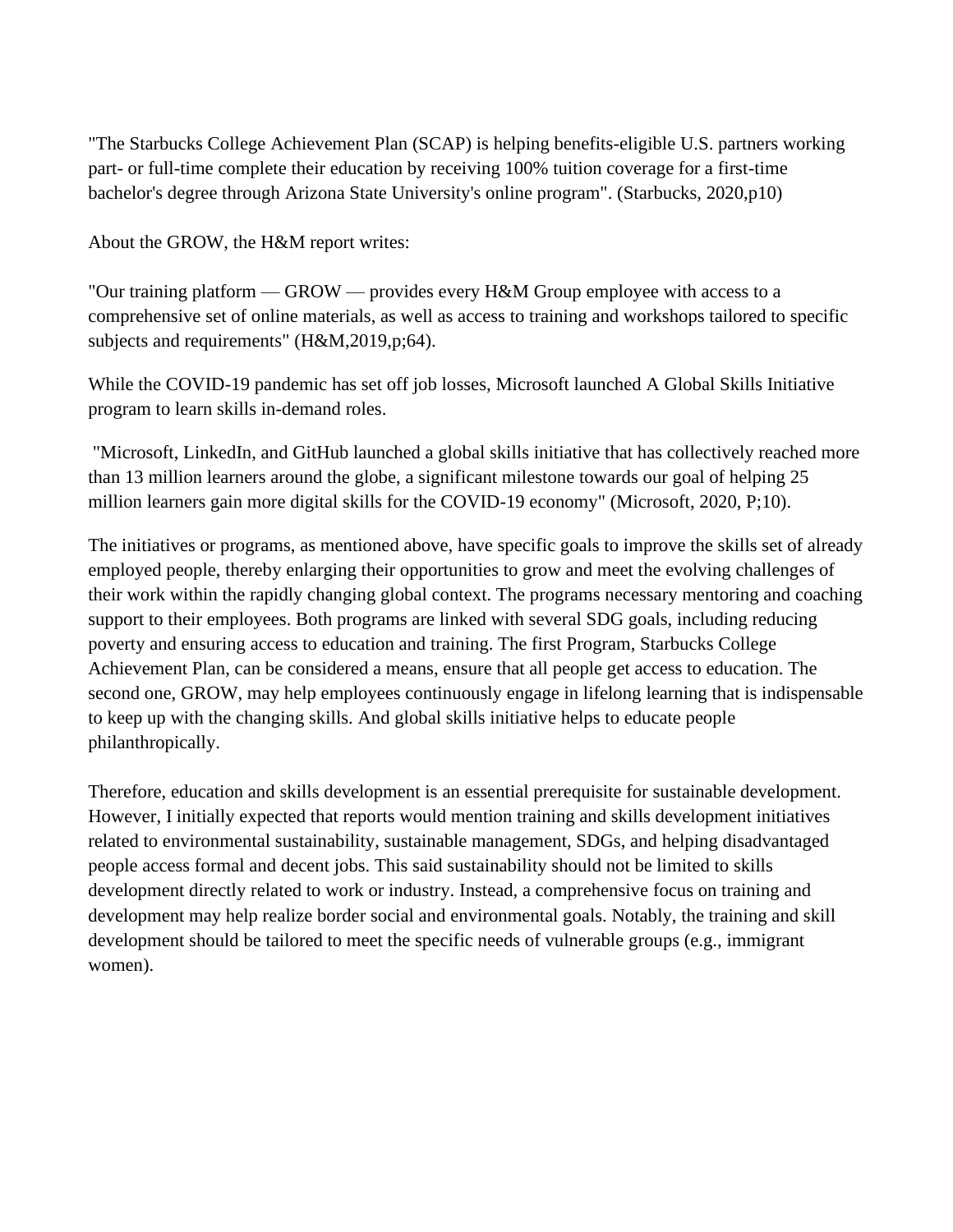## <span id="page-45-0"></span>6.4: Impartiality: (SSP4)

In sustainable business practice, impartiality is a highly recommended area to be focused on. Impartiality leads the fair and equal practices for related stakeholders. As the social sustainability principle (SSP4) mentioned here,

"that people are not systematically exposed to partial treatment, e.g., by discrimination or unfair selection to job positions" (Missimer, Robért & Broman, 2016b: p;47).

Long through the reports, I see impartiality themes related to the overall issues of impartiality, namely 1) Equal opportunity, 2) Diversity and inclusion

### <span id="page-45-1"></span>6.4.1: Equal opportunity

All studied reports have included descriptions of equality and non-discrimination activities. In addition, the statements have mentioned issues like equal opportunity, gender equality, and inclusion of disabled and minor people in most cases. For instance, Starbucks writes:

"Each day, we reaffirm our responsibility to one another — to care for each other, strengthen our communities, and ensure diverse perspectives are represented at the company's highest levels" (Starbucks, 2020; p7).

In some reports, quantitative data are also presented regarding different non-discrimination and equality indicators. For instance, as H&M writes:

"In 2019, 76% of all H&M Group employees were female, and 69% of management positions were filled by female employees (2018: 74%, 72%). Our Board of Directors was represented by a 67%:33% (female: male) gender split" (H&M, 2019,p;74)

Furthermore, other companies also describe their positions in different equality indexes. For example, as seen from Samsung's reports:

"In the United States in 2019, we received the highest possible score of 100 on the Corporate Equality Index by Human Rights Campaign (HRC) Foundation to recognize our inclusivity policies for LGBTQ employees. "(Samsung,2020, P; 86).

Most of the companies also focus on Women's Stronger Presence in Leadership and are strongly committed to women participation in the decision-making process to equal opportunities in leadership. Also, establishing equality in the workplace has a significant impact on financial benefits. Employers who practice parity have access to a more extensive and more diverse workforce. Consequently, employees who experienced equality and got the opportunity to have skill development training often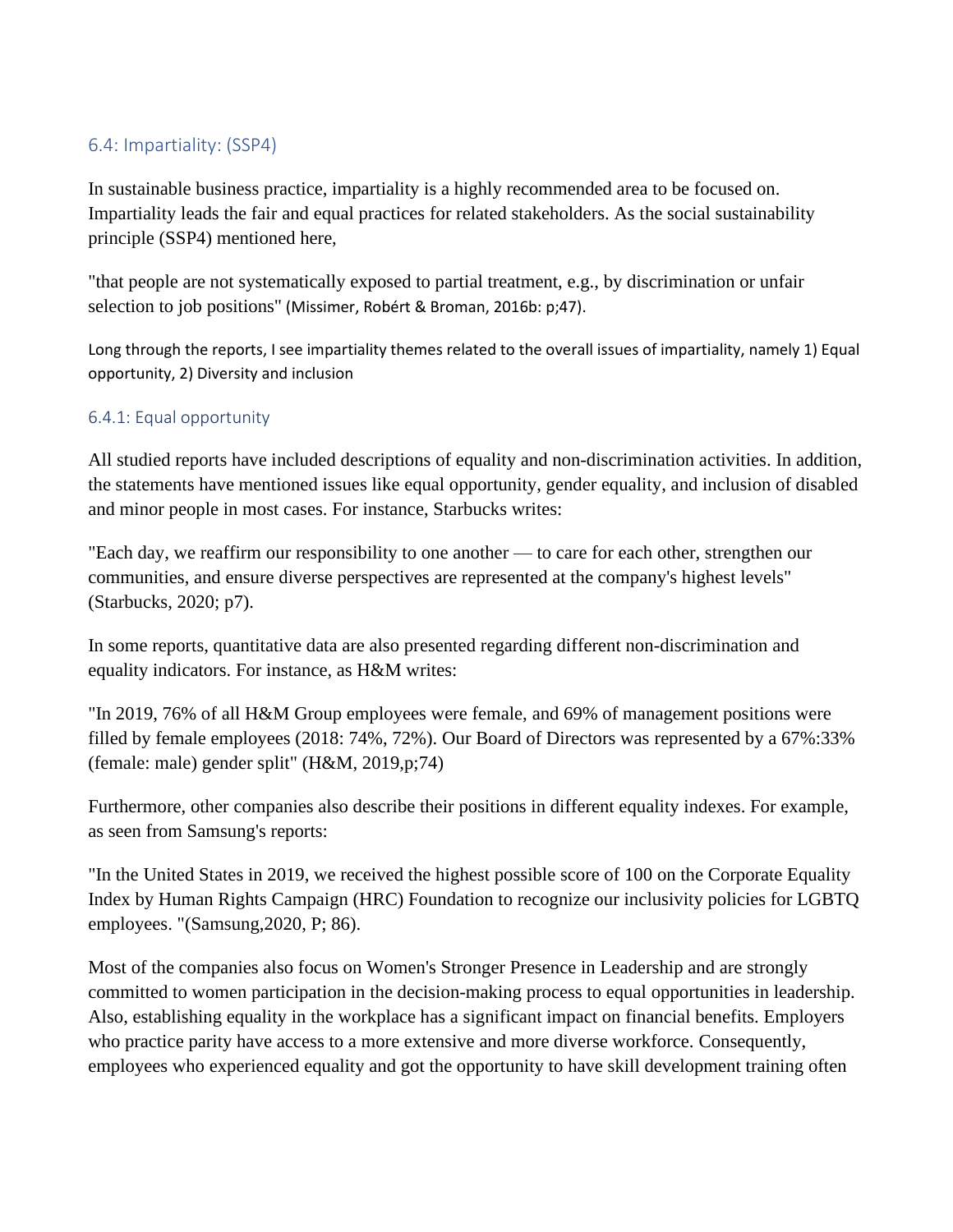obtain a good salary that helps the improvement of the overall quality of the workforce. In addition, the profits of a globalized economy are more fairly distributed in a society with equality, leading to more excellent social stability and broader public support for further economic development.

#### <span id="page-46-0"></span>6.4.2: Diversity and inclusion:

Most reports have emphasized diversity and inclusion in the operations of their organizations since it is a powerful subcategory of social sustainability principles. For instance, Samsung says:

"We continuously seek opinions on diversity and inclusion from all stakeholders, including consumers, shareholders, and investors.

Meanwhile, results from the Samsung Cultural Index (SCI) showed that there has been an increase in the level of satisfaction with respect to diversity and inclusion among employees and executives" (Samsung,2020, P;86).

Organizations also mention specific programs and support services to promote diversity, such as Starbucks coffee combines Technological Support for Individuals with Disabilities:

"Starbucks Retail Inclusion Academy, operating since 2017, prepares people with disabilities for retail jobs. This work is consistent with our commitment to access and disability inclusion. Our approach to hiring, developing, and advancing our partners is critical to our journey to promote inclusion, diversity and equity at Starbucks"(Starbucks,2020, p;8).

Companies have also stressed their achievements in diversity and inclusion into their staff members, for example, seen in how Starbucks coffee identified as a high rated company for LGBTQIA2 friendly company conduct. Additionally, Starbucks coffee attained workplace impartiality and corporate policies and procedures LGBTQIA2+ equality.

In the above, the reports represent the different achievements that the companies have achieved in ensuring equality in other areas, leading to diversity in employment and opportunities. These achievements could be linked with the right to equality of opportunity and treatment regarding employment and occupation, which, as the International Labour Organization ILO (2021) stated, is considered the necessary starting point in overcoming discrimination. However, beyond this starting point are structural issues that are often not questioned adequately. More specifically, while companies may be good at detecting direct discrimination, top officials or policies often fail to detect indirect and unintentional discriminatory practices existing within a business structure. Besides, as seen above, the focus on quantitative measures may reduce the structural complexity in a simplistic number format. Thus, discrimination can take many forms and can affect both access to employment and the treatment of employees within the business context. This diverse range of discriminations suggests a more comprehensive understanding of workplace discrimination in and outside work, leading to different SDG goals.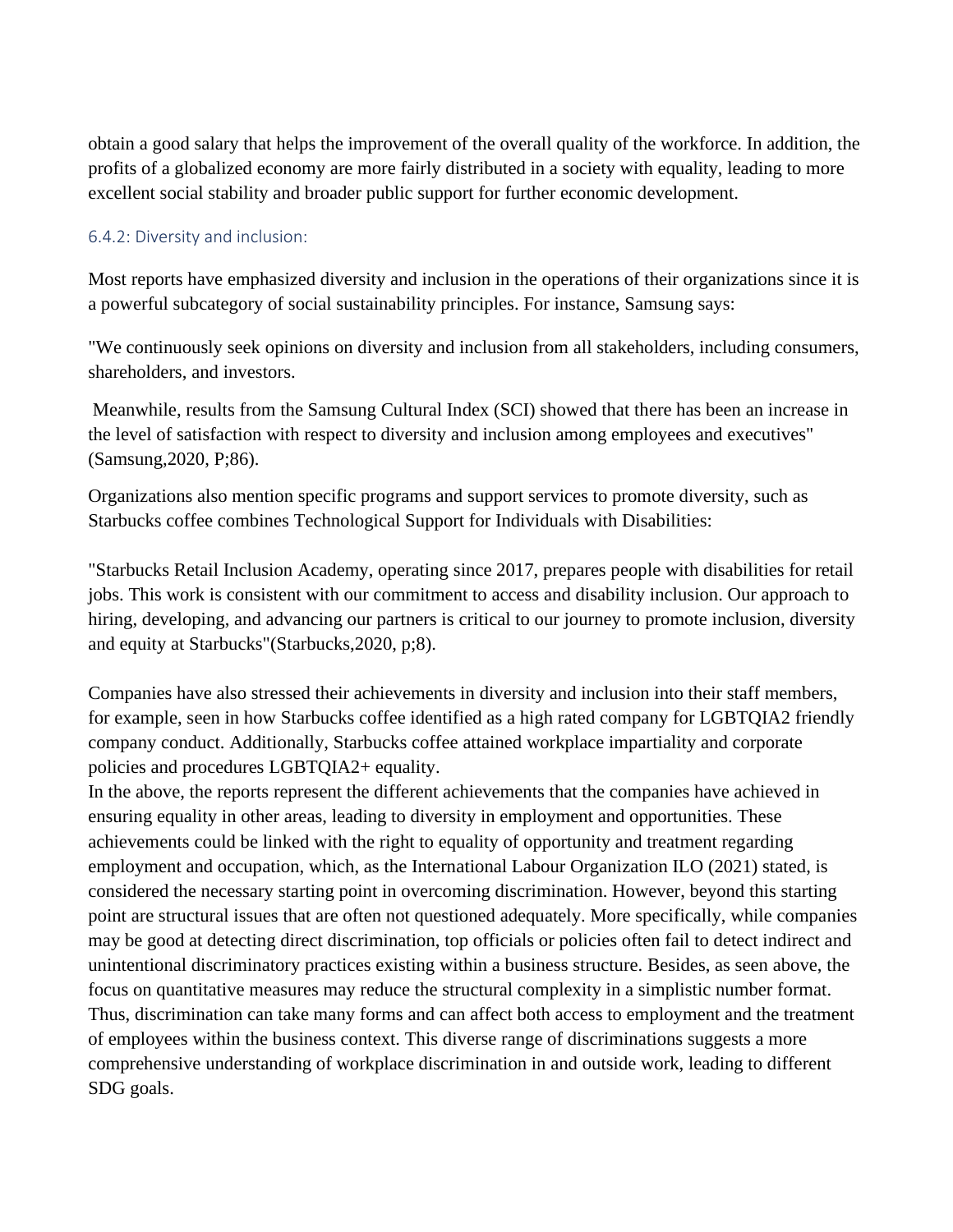## <span id="page-47-0"></span>6.5: Meaning-making (SSP5):

Meaning-making is the last of five indicators for social sustainability in Missimer, Robért & Broman's model. This concept is explained in the following way:

"that people are not systematically hindered from creating individual meaning and co-creating common meaning, e.g., by suppression of cultural expression or obstacles to cocreation of purposeful conditions" ( Missimer, Robért & Broman, 2016b:p 47).

Looking through the CSR reports, I have identified the following subthemes, which I see as related to the issue of meaning-making: 1) Workers' rights 2) Human rights.

#### <span id="page-47-1"></span>6.5.1: Workers' rights:

This category under social sustainability is less clear and difficult to clarify in the analysis without discussing the particular context beyond this thesis's scope. However, social sustainability does not hinder people from creating meaning in their lives and creating common meaning in organizations. People need to have purpose and thereby make sense in their lives and the things they do. Furthermore, by creating an organizational culture, businesses need to behave socially sustainably to ensure meaningful work for the employees. This trend can be realized to some extent in some reports, although in an indirect manner. As can be seen here, the H&M group employee engagement survey identified employees opinions for job onboarding,

"In People Engagement Pulses (PEP), 84% of respondents agree with the statement "I feel comfortable being myself at work" (83% in 2018). In addition, 82% of respondents agree with the statement "I am treated with respect and dignity" (81% in 2018)" (H&M,2019,p749).

Moreover, business organizations have relevant legislation and internal guidelines, ensuring a safe and healthy work environment. For example, Aalborg Portland attributed the employees' core values, such as diversity and inclusion, quality, dynamism, etc. Furthermore, the company claims that its main priority is to motivate and train employees actively to improve the workplace environment and help create employees' responsibility to help improve health & safety in and around their work performance. Thus, the employee's workplace engagement culture, following a specific norm to perform the responsibility, makes them feel inclusive with a more extensive community or the belongingness of the workplace environment.

Similarly, Starbucks coffee also has the same protocols for the companies towards their employees. For the farmers, unmet economic needs, Starbucks Global Farmer Fund addresses the improvement of the supply chain resiliency, ensuring long term coffee production.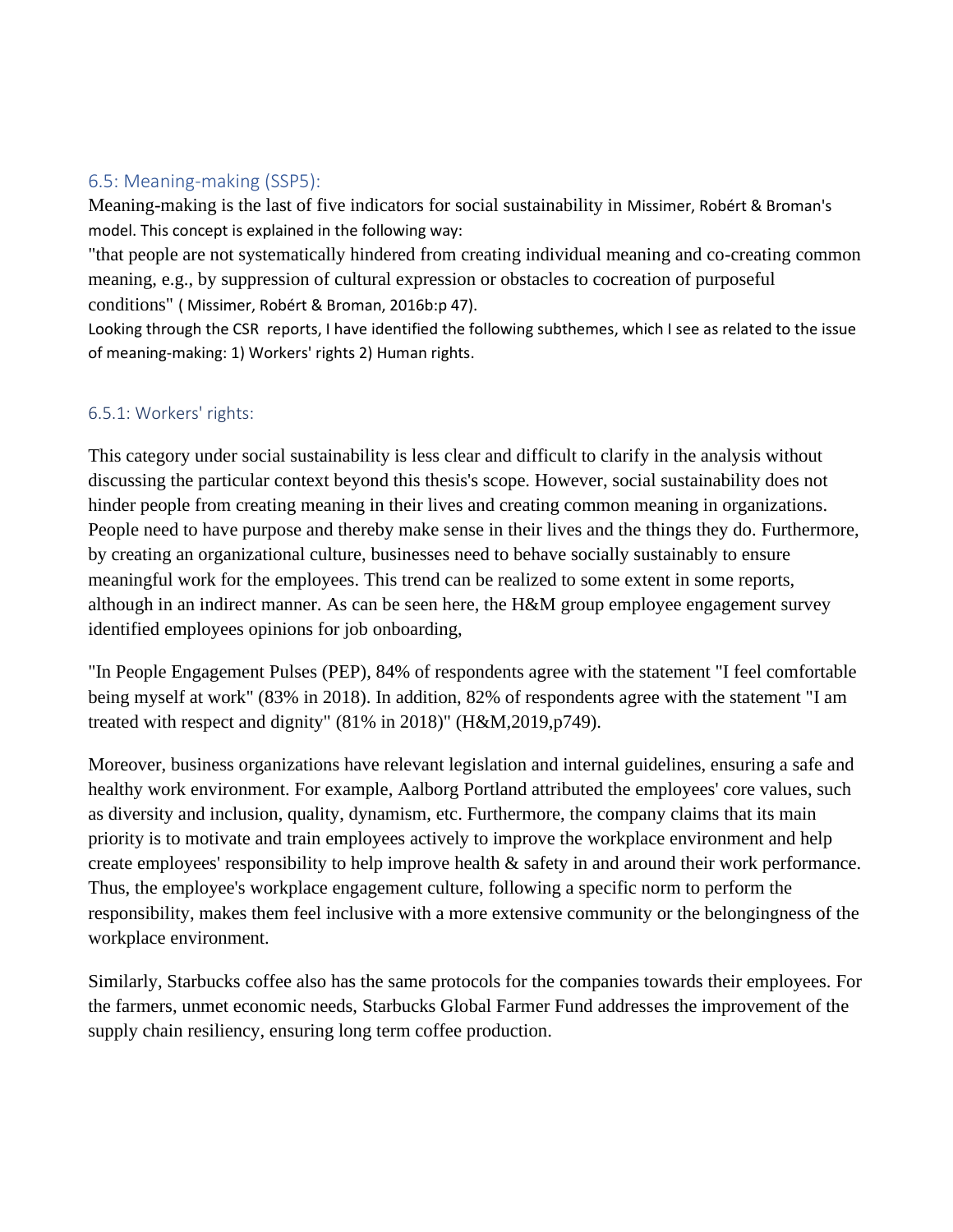As mentioned above, to achieve a safe and healthy work environment, the studied MNEs attempt to generate the best possible outline within their technical and economic feasibility scope using policies and practices. They have pointed out workplace culture and obligations. However, none have specifically approached organizational culture and practical implementation. Furthermore, as mentioned above, while both companies identify the organization's apparent purpose, roles and responsibilities for individuals, there are no specific indications that allow any expressions in the workplace culture.

#### <span id="page-48-0"></span>6.5.2: Human rights:

For maintaining the social footprint, for instance, common-meaning creation depends not only on the internal practice of the organization's inner value creation but also on making a meaningful approach towards society. Thus, for example, Starbucks coffee has taken the hunger relief activities named "Food Share Program", which rescued unsold available food from different U.S. company-operated stores to distribute to those in need.

"The Starbucks Food Share program in the U.S., which launched in 2016 in partnership with Feeding America, donates eligible, unsold food to food banks and mobile pantries" (Starbucks,2020, p;12).

As said above, Starbucks charitable work help to incorporate basic needs like food sharing since the war against hunger is a global phenomenon and tough to eradicate. Moreover, SDG 2 (zero hunger) talks about how a business organization's social responsibilities to reduce the poverty line. Thus, the business organization requires a contribution to improve the wages systems, achieve economic equilibrium, and minimize the unemployment ratio to mitigate or reduce the gap against hunger.

Likewise, Samsung electronics incorporated the vision under "Together for Tomorrow", the meaningmaking procedures from the company's perspective are identified differently than Starbucks coffee.

"Our global citizenship programs harness the power of our collective expertise, technology, experience, and resources. Therefore, our programs around the world are customized according to the country's characteristics to achieve maximum effect" (Samsung 2020, p;80).

Similarly, Samsung electronics also provides technological support for Individuals with Disabilities named 'Samsung Good Vibes', which supports customers with physically incapable and applies technical accessibility, e.g., visual, hearing, and physical aid features to promote inclusion (Samsung, P;87).

As defined here, the company enables people to encourage the next generations to reach their total capacity to pioneer constructive social revolution and establish a better place for all. Moreover, the plans emphasize offering quality education for future generations globally with equal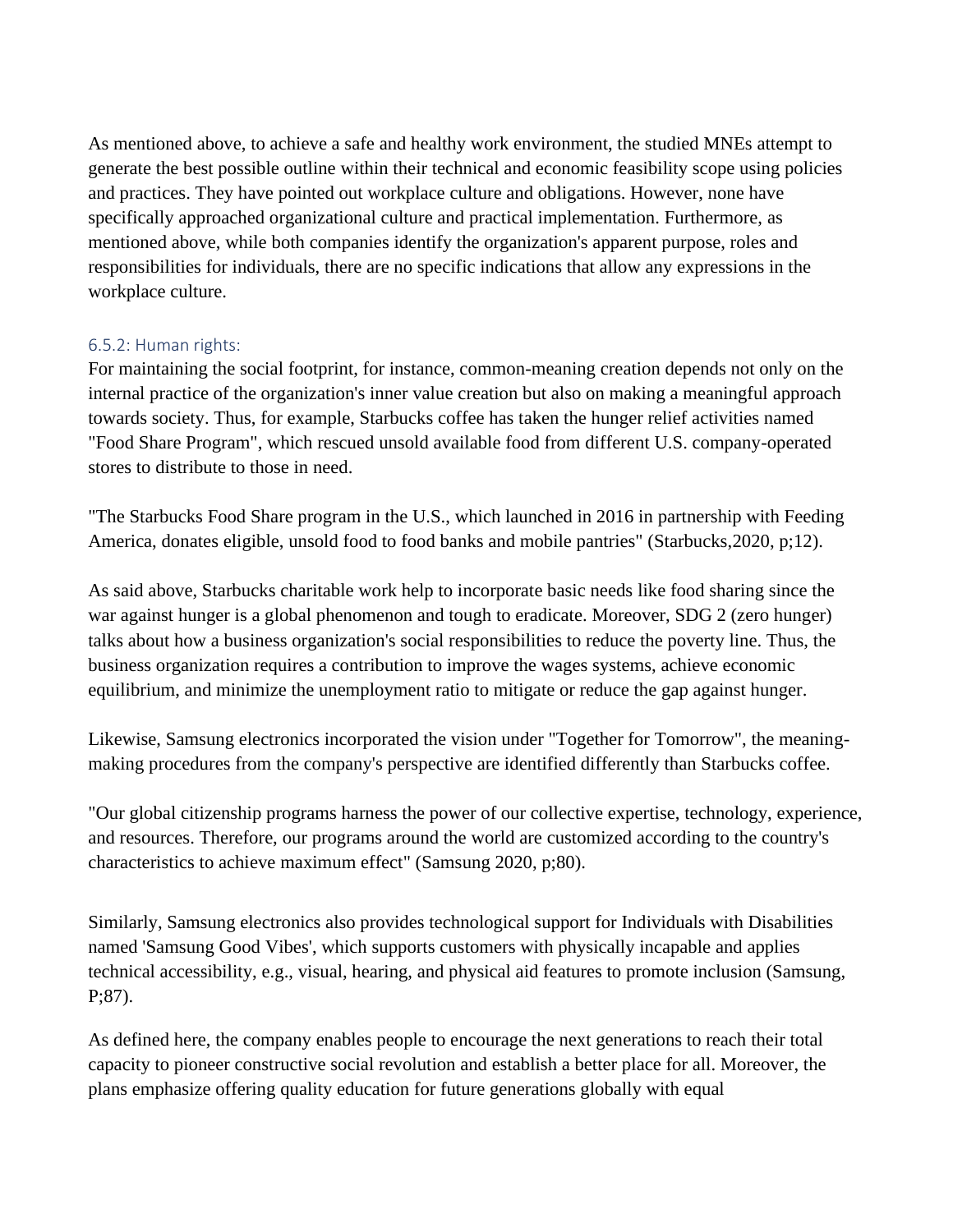opportunities. Similarly, 'Samsung good vives' also includes the buyer group accessibility to the product and service.

In addition, Microsoft has also incorporated their sustainable digital footprint in partnership with UNICEF and UNHCR, promoting quality education and digital skills which working on upgrading living standards for displaced and refugee youth, especially girls and young women; as the report mentioned,

"In partnership with UNICEF and UNHCR, we will support quality education, digital skills, and improved livelihoods for displaced and refugee youth, especially girls and young women, in up to 20 countries by 2021" (Microsoft,2020, p,9)

Since all the mentioned programs aim to create some degree of the meaning-making process, such as hunger reduction making sense for one company while the equal opportunity to education for another company. The implications can be recognized as the responsibility to achieve social sustainability principles with companies, and the companies may identify the SDGs where they can have the most significant impact. They may correlate these with their purposes and engage in activities that support SDG more clearly. However, strong international cooperation, considered essential to achieve SDGs, is needed to promote sustainability. Moreover, significant economic benefits, including equality in the workplace, is precious.

Thus, the employers who are practising equality have access to a more extensive and diverse workforce. Employees who experience equality have better access to training, often have higher incomes and develop the overall quality of the labour force. In addition, the profits of a globalized economy are more fairly distributed in a society with equality, leading to more excellent social stability and broader public support for further economic development.

# <span id="page-49-0"></span>7.0 Concluding Discussion:

Despite drawing the political and academic attention paid to the notion of social sustainability in the sustainable development goals (SDG), the social part of sustainability has been ignored and not treated equally as economic or environmental aspects of SDG (Davidson 2009; Cuthill 2010). Therefore, having the neglegency, social sustainability resulted in the least conceptually developed area among the three pillars of sustainability (Littig and Grießler 2005; Partridge 2005; Kunz 2006).

Connecting with that, the studied reports have deployed the significant importance of triple bottom line engagement. For example, in the case of Aalborg Portland, the synchronized report has highlighted primarily environmental aspects that directly impacted their business since Aalborg Portland is a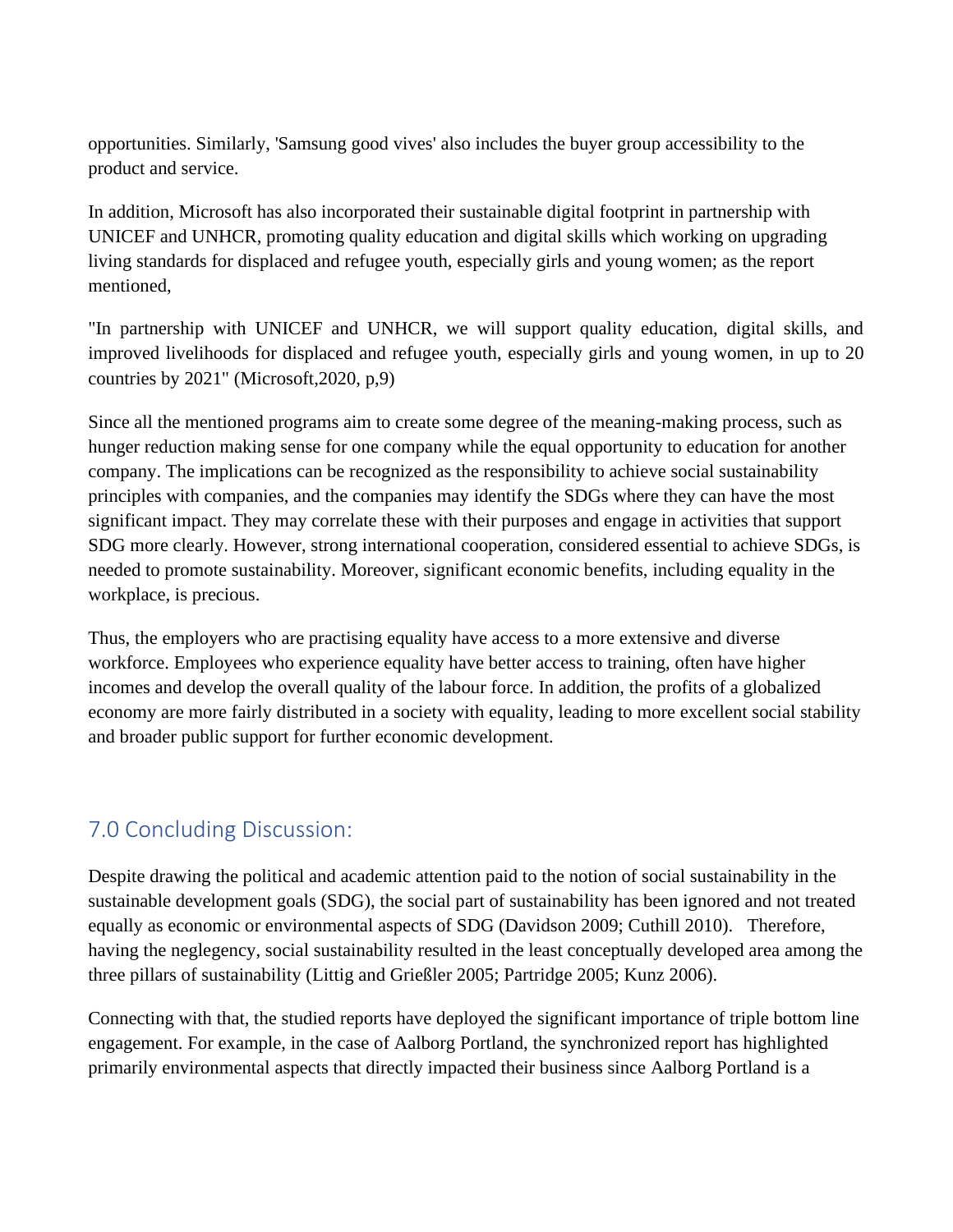cement production company liable for ecological pollution. As a 73 pages report, almost 51 pages describe environmental issues and production-related activities. On the other hand, only two pages mentioned social sustainability. However, approximately five pages depict the SDG 2030 roadmap, including 10 SDG goals out of 17, mainly related to health and safety, skill development, environmental issues. Furthermore, the statement has not been incorporated with any GRI standard directly. Still, the GRI 400 series is associated with similar topics of health.

However, the CSR report of Starbucks coffee is divided into three segments: people, planet, and coffee as Starbuck coffee's mission. The aspiration behind the mission and vision is that the company claims itself as a people positive company participating in humanity and the wellbeing of every connected stakeholder such as employees, customers, and coffee farmers. Still, out of 23 pages, it only included eight pages that define sustainability's social part under 'PEOPLE.' Moreover, under the title 'COFFEE', the report also mentioned the farmer's betterment and the ethical sourcing coffee. But interestingly, the business has not included the economic activities directly apart from a small portion under the PEOPLE segment, minorly mentioning the employees' economic importance.

In addition, the UN SDG report has widely recognized the engagement with the company's mission; out of 17 goals, the company incorporated all the goals for the vision 2030. In this report, the MNE, pertaining four different segments of commitment toward the goals such as Sustainable Coffee, Strengthening Communities, Greener Retail, Creating Opportunities. However, despite having a very elaborative statement towards the SDGs vision, the company has not shown any GRI standards involvement.

Interestingly, in Samsung electronics, triple bottom line involvement has been elaborated broadly. The 136-page report comprises five different chapters, out of the only one section that defines social sustainability in multiple unique forms such as product stewardship, corporate citizenship, technology for good, investing in our employees, which is about 22 pages long. However, the report also identifies labour and human rights, sustainable value creation, circular economy, risk management. Despite having very detailed involvement of the social pillar of sustainability, the report highlighted more on its own environmental or economic performances from multiple angles.

Whereas, H&M report highlighted about 17 out of 83 social responsibility pages, giving clear information about their performance. However, the fashion giant has not displayed this publication's economic sustainability or activities. The environmental facts have been prioritized over any other points. About one-third of the report has been discussed ecological attribution and closely related business operations.

Although training and skill development is considered a social sustainability practice, Microsoft provides skill development programs that generate income from all over the world. Therefore, at the same time, it performs economic and philanthropic responsibility together. Microsoft also reflected on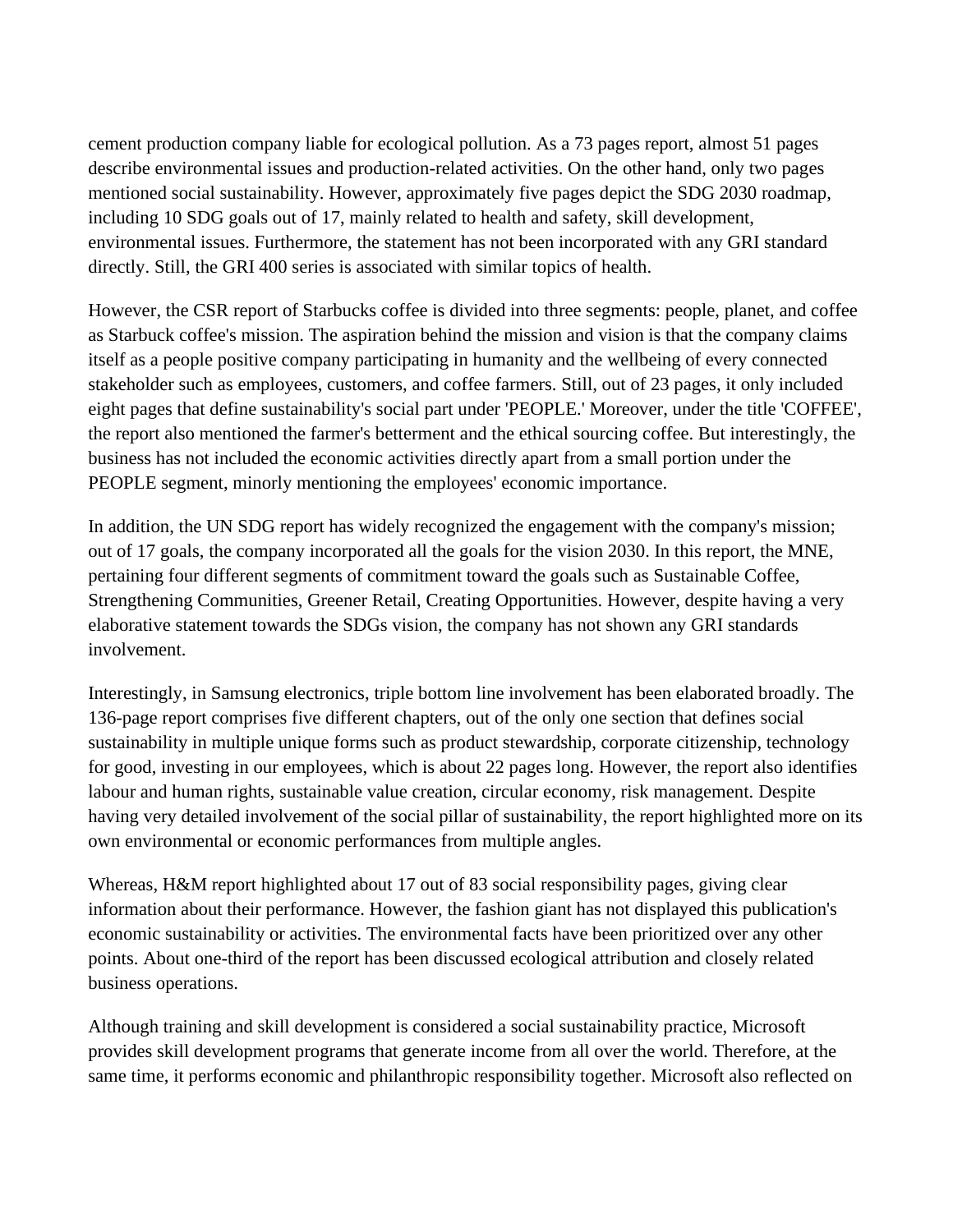three key pillars: most of our contributions empower people, strengthen communities, and protect the planet. Corresponding with these pillars directly to the following four Global Goals, which the company incorporated as SDG 4 (Quality Education), SDG 8 (Decent Work and Economic Growth), SDG 13 (Climate Action), and SDG 16 (Peace, Justice and Strong Institutions).

The last part of this chapter presents the summery of five CSR reports' analysis on how MNEs

define and articulate social sustainability in their CSR reports.Understanding social sustainability in CSR reports and how this affects MNEs to define social sustainability, which is argued in the theory

section. CSR reporting is crucial to achieving the possible business returns of their actions. Since the results of the context and the organization's argument for their social sustainability activities are in line with that of doing good business. Therefore, this commitment bears critical implications within the context of social practices on CSR in the first place.

Moreover, to get access the understandings keen on this problem, five CSR reports from different

MNEs were analyzed in a qualitative study, applying theory-driven data analysis established on relevant theories such as social sustainability principles (SSPs), triple bottom line, or SDGs within the broad practice of the CSR field.

However, in the analysis of social sustainability principles, Missimer, Robért and Broman (2018) are identified five principles to assess social sustainability in a business context. Initially, in the first principle of health, the organizations considerably varied in the analyzed reports, thereby defining health under social sustainability is crucial. Consequently, the studied statements represent health as a primary element for employee health and safety at the workplace, treatment and compensation to ensure fundamental human rights. Thus, this part of the analysis bears tremendous significance when defining social sustainability in a business context. Most of the generated reports have priotised the importance of emloyees health and well being. For example, Aalborg Portland broadly highlighted only the health (ssp1), but there were no incorporation with the other ssps such as influence, impartiality or meaning making.

Furthermore, the subsequent principle is influence, representing the rights of employees whistleblowing policy, freedom of speech, and employee voice. However, this principle is not showing equal importance as health does in the studied CSR report that MNEs are defining. This is because some of the categories of influence are reported under the human rights section; for some business organizations, it is reported separately. However, only two company out of five have reflected this (ssp 2) as a social sustainability principles.

The following principle, competence is seen opposite to influence since the subcategories of competence are broadly employed by the organizations. Under competence building practices, the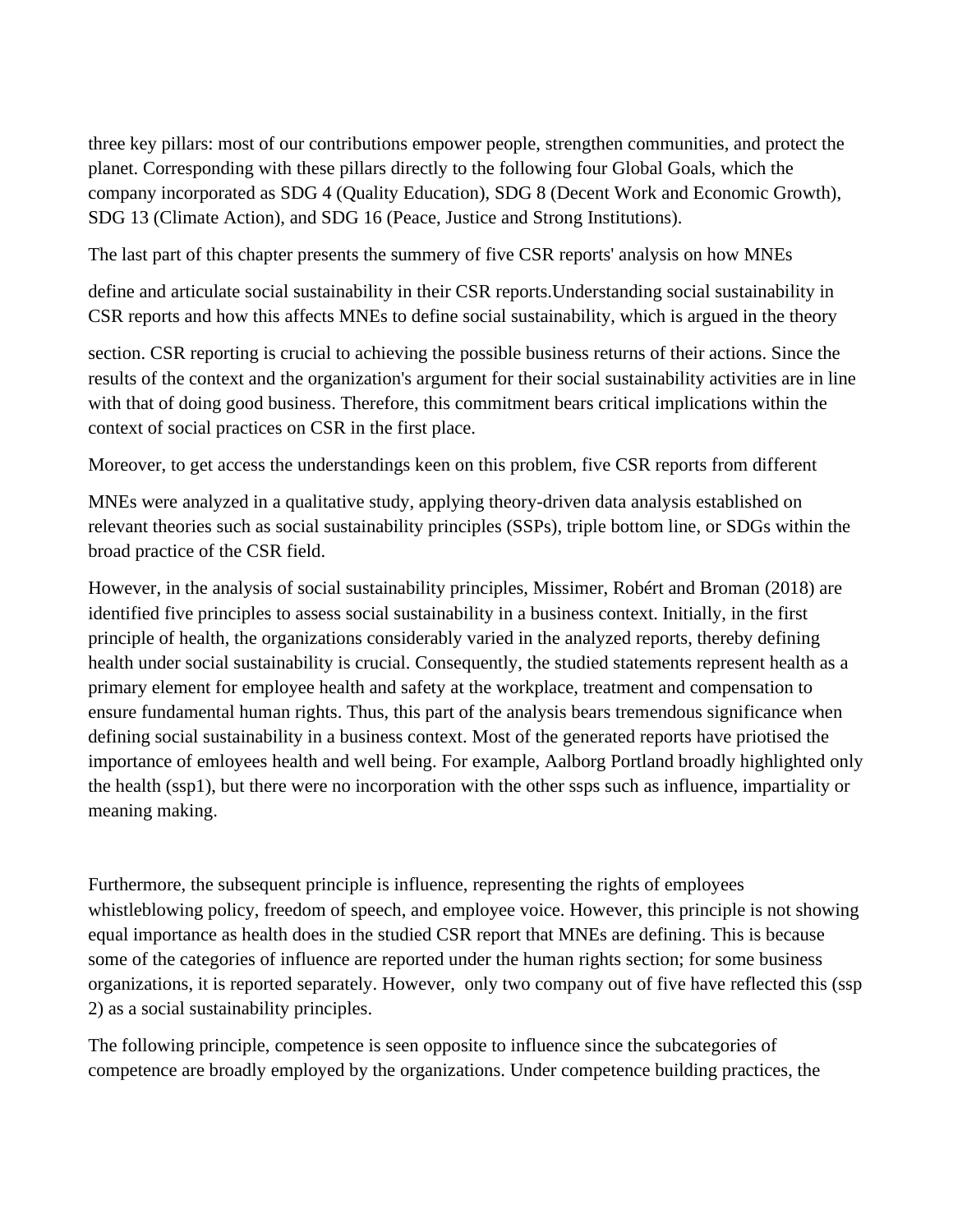company emphasizes that skill development programs, training, and education are defined as social sustainability principles from a business point of view. Almost every reports have stated that the company higlighed on the issues of building competence( ssp 3) for the better and efficient workforce.

Likewise, the fourth principle of impartiality (ssp4) is another significant component of socially sustainable business practice. It identifies the crucial issues of diversity, inclusion, and equal opportunity for external and internal stakeholders.

Lastly, Missimer Robért and Broman define meaning-making as the fifth principle of social

sustainability was highlighted minimally throughout the reports, although human rights, worker's right, cultural inclusion has been mentioned vividly within the report.On the other hand, the SDGs connections within the report showed the standard of living could be enhanced. Through the adoption of sustainability practices such as recycling strategies, natural resources protection and saving energy, creation of safer and more efficient working environmental conditions and eco-friendly products, provision of health and safety measures for the entire society. Thus it is not only within complex core social rules and regulations but also environmental and economic factors are related to a sustainable

society. As a result of this focus, the business organization can achieve a competitive benefit via complying with SDGs.

Furthermore, it appeared that more giant corporations are increasingly reporting about their sustainability and responsibility as they recognize that such non-financial disclosures add value to their business. CSR communication often translates to commercial benefits for reputable and trustworthy companies who regularly disclose their social and environmental reports. With the CSR reports, stakeholders can appraise a company's social, ecological and economical activities compared to the rivals.

Therefore, I firmly consider that for the MNEs to incorporate social sustainability practice making performance more promising for the business to have a sustainable social development accordingly. However, for answering the problem formulation, how do MNEs define and articulate social sustainability in their CSR report? The multifaceted approach of the social sustainability definition has been identified in studies. However, the MNEs define social sustainability mainly regarding the five social sustainability principles, whereas the argument still remains to be a good corporate citizen.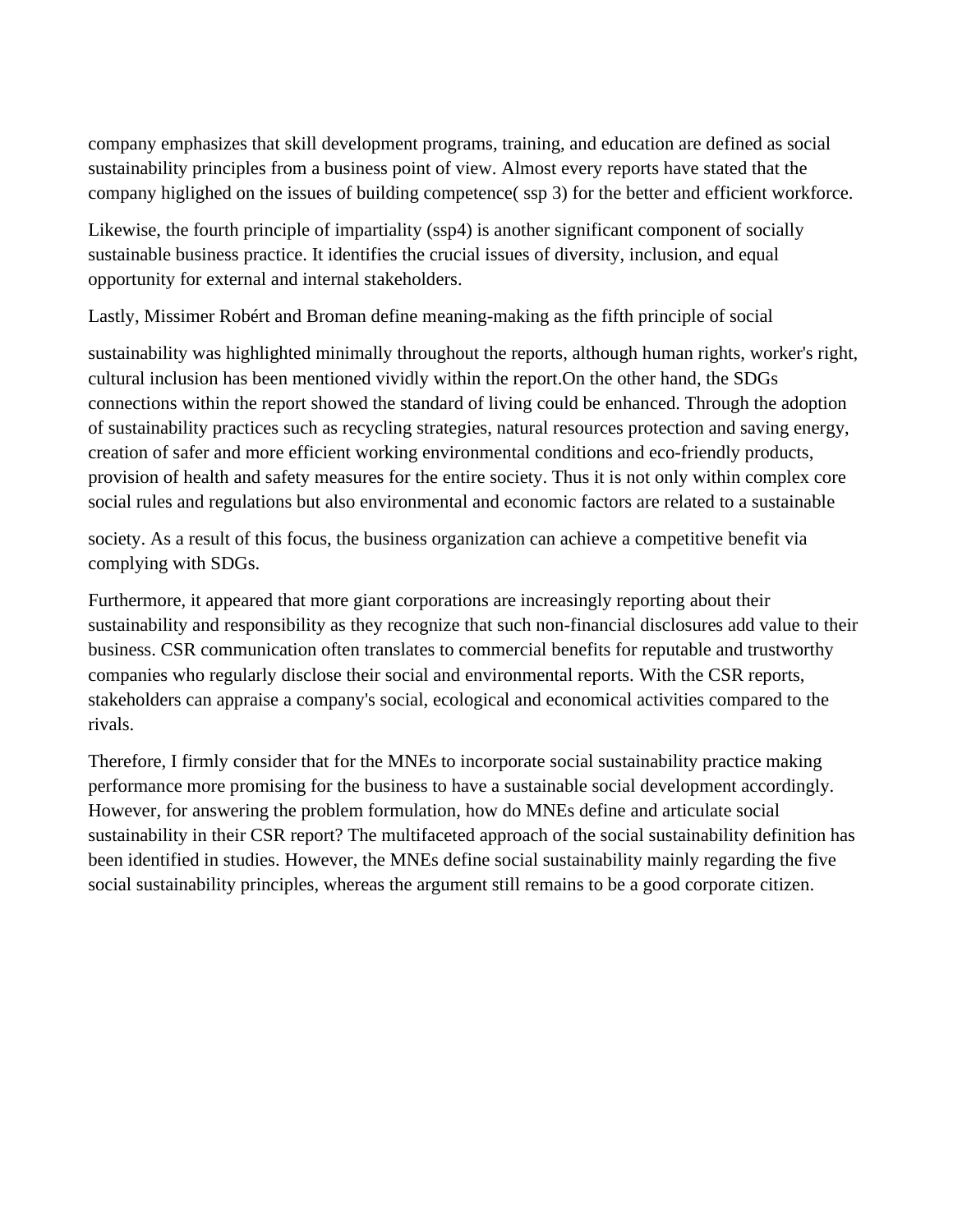## <span id="page-53-0"></span>8.0: Recommendations for future research:

As I go through this research, now I believe more research is needed in this area. Firstly, future research may consider understanding the link between sustainability and SDGs and how they are being implemented within the business context. Secondly, studies may consider understanding how companies decide their CSR activities and the extend to which those CSR activities represent a commitment to social sustainability. Finally, methodologically, more context-specific (e.g., qualitative) studies may be conducted to understand the related complexity in the CSR process.

## <span id="page-53-1"></span>References

- Allan, S., Bradstreet, S., Mcleod, H., Farhall, J., Lambrou, M., Gleeson, J., . . . EMPOWER Group. (2019). Developing a hypothetical implementation framework of expectations for monitoring early signs of psychosis relapse using a mobile app: Qualitative study. *Journal of Medical Internet Research, 21*(10), e14366.
- Allen, C., Metternicht, G., & Wiedmann, T. (2019). Prioritising SDG targets: Assessing baselines, gaps and interlinkages. *Sustainability Science, 14*(2), 421-438.

Bell, E., Bryman, A., & Harley, B. (2018). *Business research methods* Oxford university press.

Bexell, M., & Jönsson, K. (2017). Responsibility and the united nations' sustainable development goals. Paper presented at the *Forum for Development Studies, , 44*(1) 13-29.

Bryman, A. (2016). *Social research methods* Oxford university press.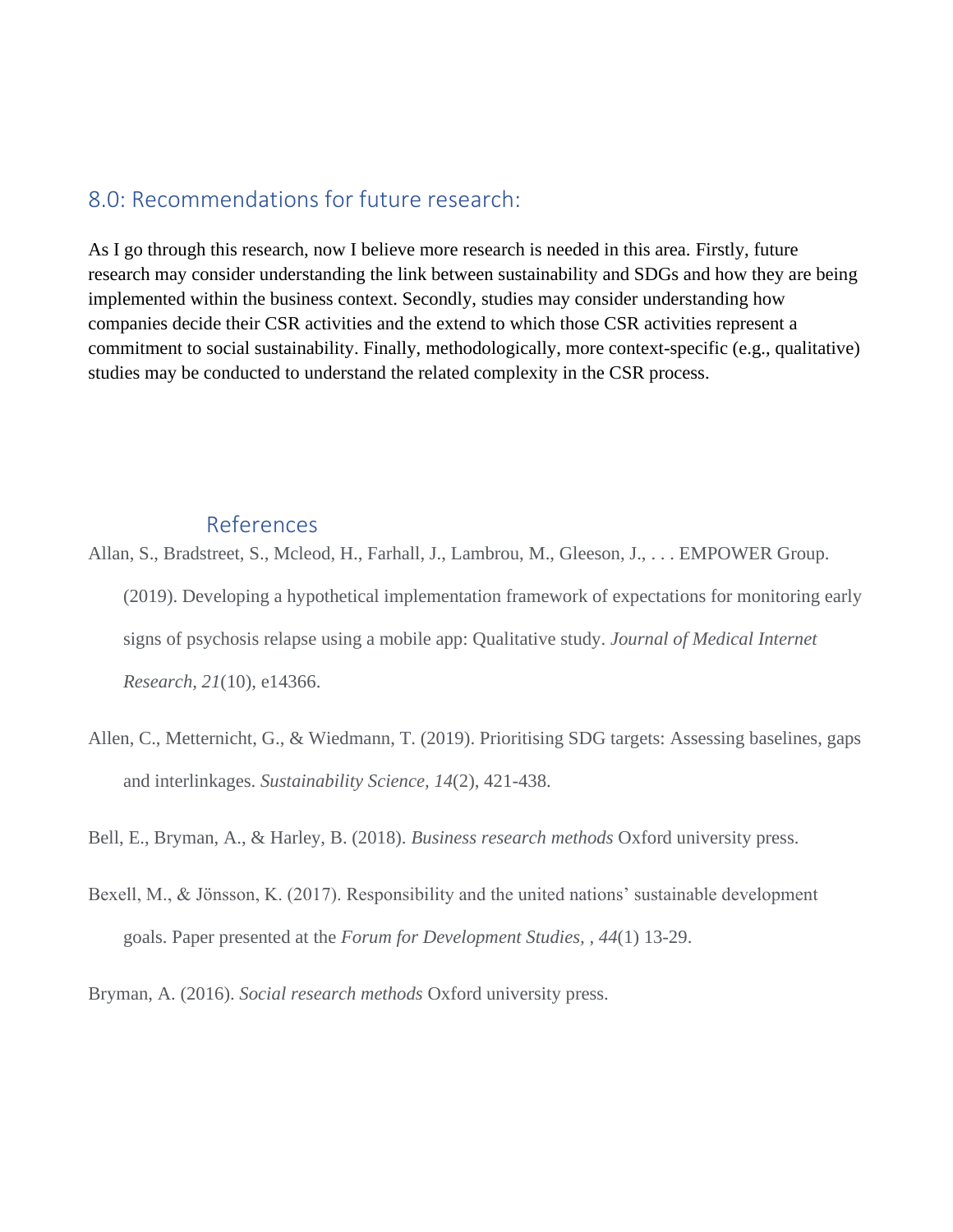- Buchholz, R. A., & Rosenthal, S. B. (1997). Business and society: What's in a name. *The International Journal of Organizational Analysis,*
- Carroll, A. B. (1991). The pyramid of corporate social responsibility: Toward the moral management of organizational stakeholders. *Business Horizons, 34*(4), 39-48.
- Carroll, A. B. (1999). Corporate social responsibility: Evolution of a definitional construct. *Business & Society, 38*(3), 268-295.
- Carroll, A. B. (2016a). Carroll's pyramid of CSR: Taking another look. *International Journal of Corporate Social Responsibility, 1*(1), 1-8.
- Carroll, A. B. (2016b). Carroll's pyramid of CSR: Taking another look. *International Journal of Corporate Social Responsibility, 1*(1), 1-8.
- Carroll, A. B., & Shabana, K. M. (2010). The business case for corporate social responsibility: A review of concepts, research and practice. *International Journal of Management Reviews, 12*(1), 85-105.
- Crane, A., & Matten, D. (2007). Corporate social responsibility as a field of scholarship. *Corporate Social Responsibility, Volumes I, Ii & Iii, Andrew Crane, Dirk Matten, London: Sage,*
- Davis, K. (1960). Can business afford to ignore social responsibilities? *California Management Review, 2*(3), 70-76.
- Dubois, A., & Gadde, L. (2002). Systematic combining: An abductive approach to case research. *Journal of Business Research, 55*(7), 553-560.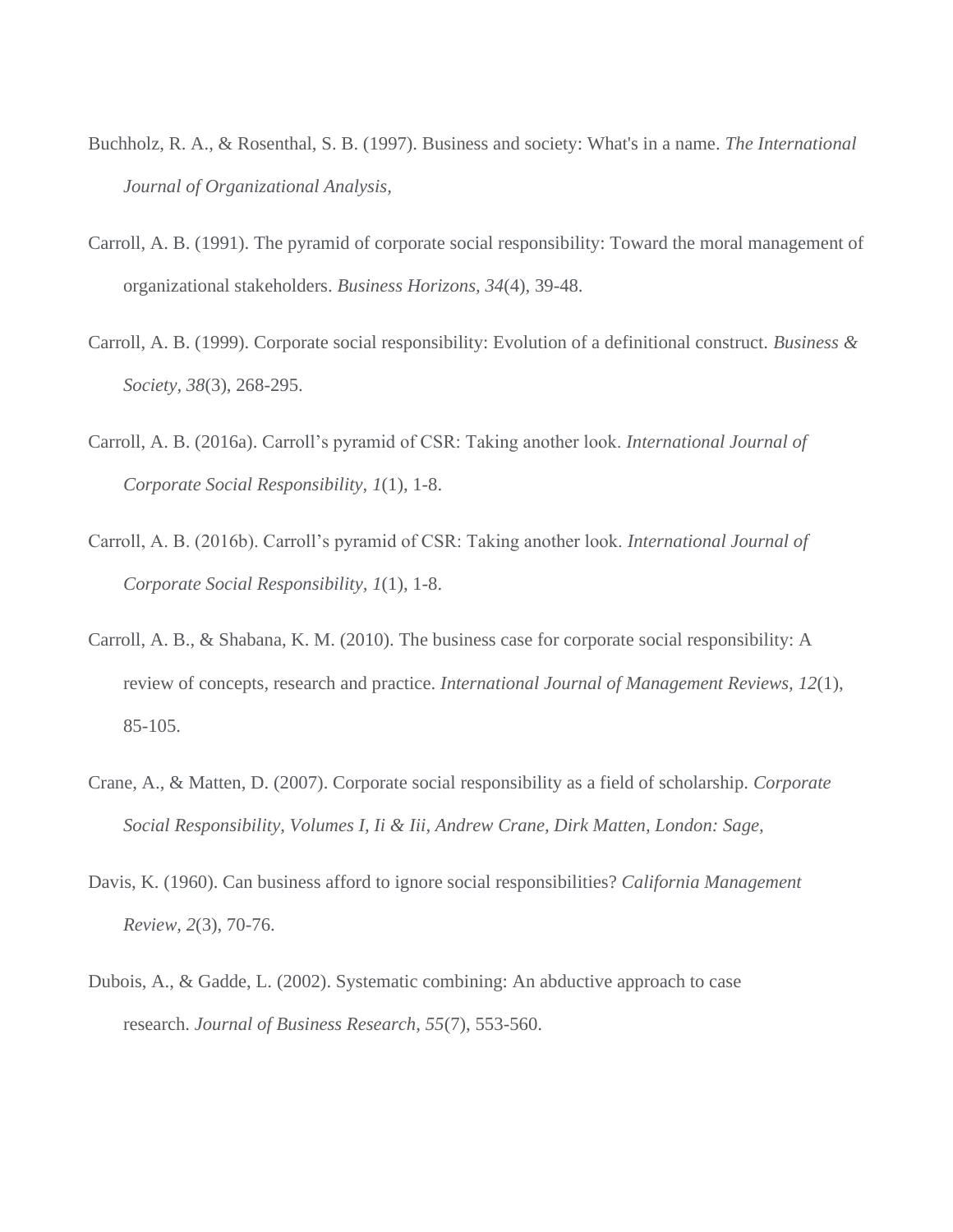- Easton, G. (2010). Critical realism in case study research. *Industrial Marketing Management, 39*(1), 118-128.
- Eizenberg, E., & Jabareen, Y. (2017). Social sustainability: A new conceptual framework. *Sustainability, 9*(1), 68.
- Elkington, J. (1998). Partnerships from cannibals with forks: The triple bottom line of 21st-century business. *Environmental Quality Management, 8*(1), 37-51.
- Epstein, M. J., & Roy, M. (2003). Making the business case for sustainability: Linking social and environmental actions to financial performance. *Journal of Corporate Citizenship,* (9), 79-96.
- Flyvbjerg, B. (2006). Five misunderstandings about case-study research. *Qualitative Inquiry, 12*(2), 219-245.
- Glavič, P., & Lukman, R. (2007). Review of sustainability terms and their definitions. *Journal of Cleaner Production, 15*(18), 1875-1885.
- Goddard, T. (2005). Corporate citizenship: Creating social capacity in developing countries. *Development in Practice, 15*(3-4), 433-438.
- Gupta, J., & Vegelin, C. (2016). Sustainable development goals and inclusive development. *International Environmental Agreements: Politics, Law and Economics, 16*(3), 433- 448.
- Kotler, P., & Lee, N. (2005). Best of breed: When it comes to gaining a market edge while supporting a social cause,"corporate social marketing" leads the pack. *Social Marketing Quarterly, 11*(3-4), 91- 103.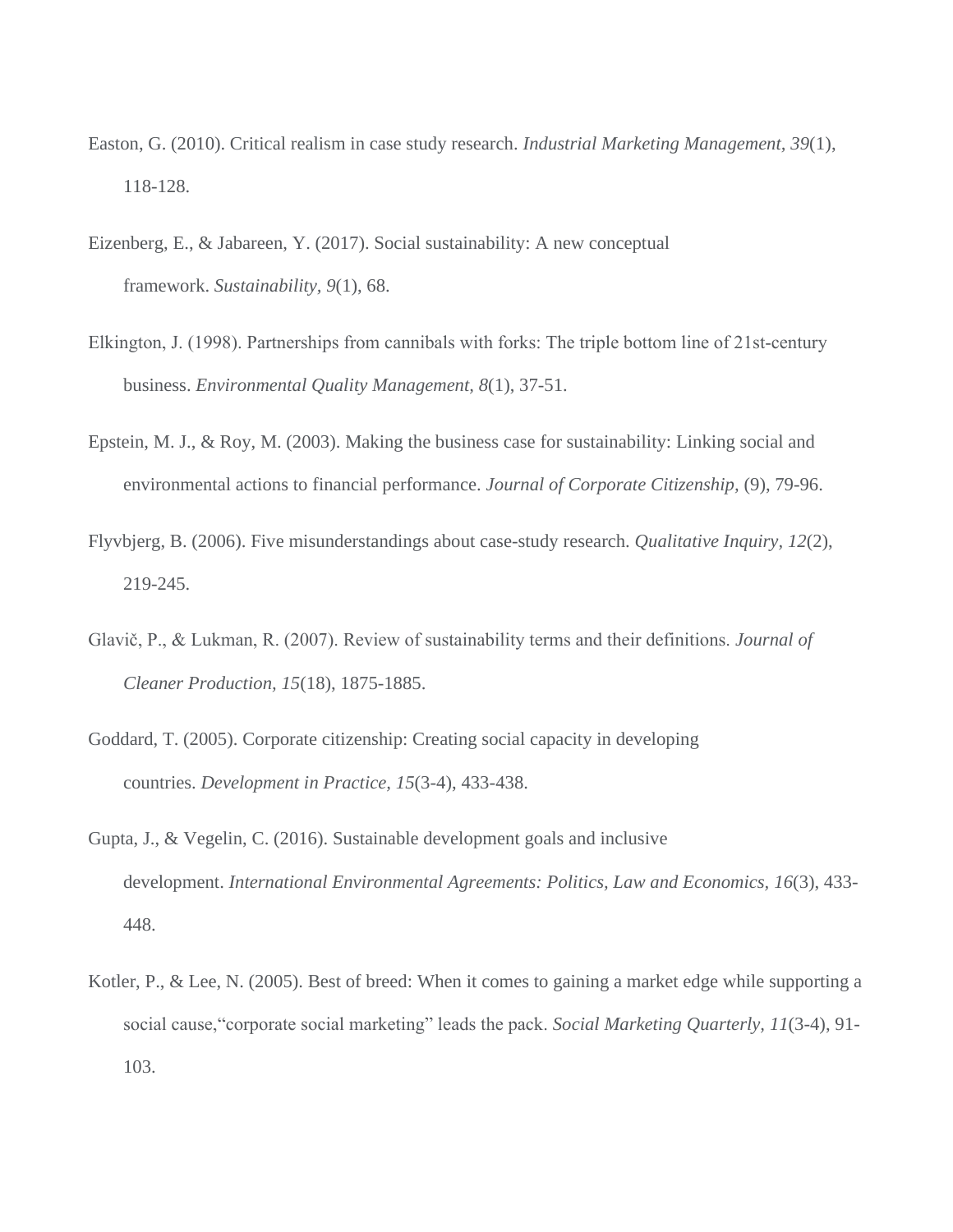Kuada, J. (2012). *Research methodology: A project guide for university students* Samfundslitteratur.

- Lacy, P., Cooper, T., Hayward, R., & Neuberger, L. (2010). A new era of sustainability. *UN Global Compact, Accenture,*
- Lee, C., Kim, J. S., & Kim, J. S. (2018). Impact of a gaming company's CSR on residents' perceived benefits, quality of life, and support. *Tourism Management, 64*, 281-290.
- Littig, B., & Griessler, E. (2005). Social sustainability: A catchword between political pragmatism and social theory. *International Journal of Sustainable Development, 8*(1-2), 65-79.
- Lockett, A., Moon, J., & Visser, W. (2006). Corporate social responsibility in management research: Focus, nature, salience and sources of influence. *Journal of Management Studies, 43*(1), 115-136.
- Logsdon, J. M., & Wood, D. J. (2002). Business citizenship: From domestic to global level of analysis. *Business Ethics Quarterly, 12*(2), 155-187.
- MacDonald, C., & Norman, W. (2007). Rescuing the baby from the triple-bottom-line bathwater: A reply to pava. *Business Ethics Quarterly, 17*(1), 111-114.
- Maignan, I., & Mcalister, D. T. (2003). Socially responsible organizational buying: How can stakeholders dictate purchasing policies? *Journal of Macromarketing, 23*(2), 78-89.
- Masaka, D. (2008). Why enforcing corporate social responsibility (CSR) is morally questionable. *EJBO-Electronic Journal of Business Ethics and Organization Studies,*
- Matten, D., & Crane, A. (2005). Corporate citizenship: Toward an extended theoretical conceptualization. *Academy of Management Review, 30*(1), 166-179.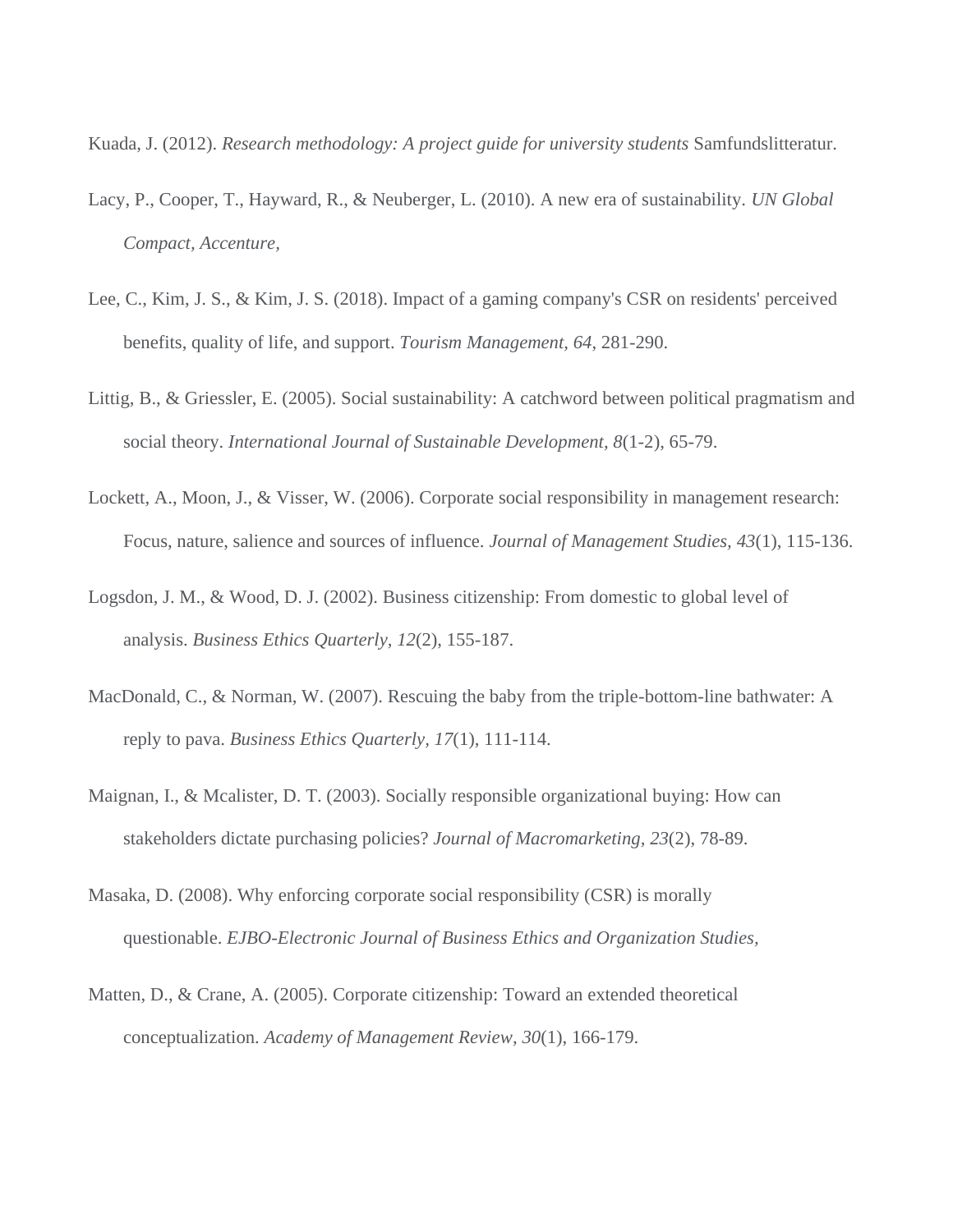McDonough, W., & Braungart, M. (2002). Design for the triple top line: New tools for sustainable commerce. *Corporate Environmental Strategy, 9*(3), 251-258.

McKenzie, S. (2004a). Social sustainability: Towards some definitions.

McKenzie, S. (2004b). Social sustainability: Towards some definitions.

- Missimer, M., Robèrt, K., & Broman, G. (2017a). A strategic approach to social sustainability–Part 1: Exploring the social system. *Journal of Cleaner Production, 140*, 32-41.
- Missimer, M., Robèrt, K., & Broman, G. (2017b). A strategic approach to social sustainability–Part 2: A principle-based definition. *Journal of Cleaner Production, 140*, 42-52.
- Neu, D., Warsame, H., & Pedwell, K. (1998). Managing public impressions: Environmental disclosures in annual reports. *Accounting, Organizations and Society, 23*(3), 265-282.
- Porter, M., Kramer, M., & Randall-Raconteur, J. (2006). 9. so what now? *Harvard Business Review,*
- Reichel, A., & Seeberg, B. (2011). The ecological allowance of enterprise: An absolute measure of corporate environmental performance, its implications for strategy, and a small case. *Journal of Environmental Sustainability, 1*(1), 6.
- Ritchie, J., Lewis, J., Nicholls, C. M., & Ormston, R. (2013). *Qualitative research practice: A guide for social science students and researchers* sage.
- Searcy, C. (2009). Setting a course in corporate sustainability performance measurement. *Measuring Business Excellence,*